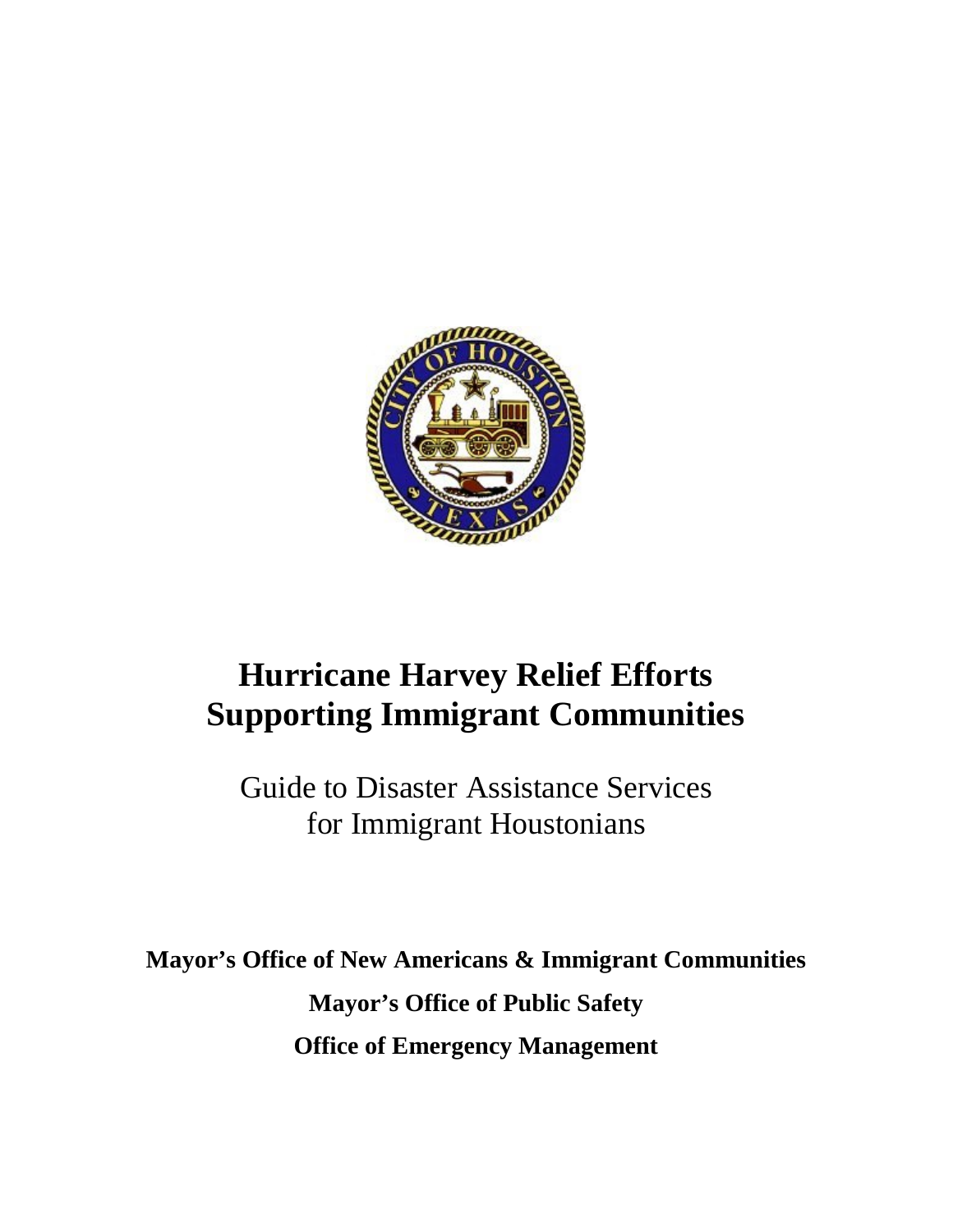

To All Houstonians and Community Partners,

In the aftermath of a natural disaster of unprecedented proportions, the people of Houston have inspired the nation with their determination, selflessness, and camaraderie. Hurricane Harvey has affected us all deeply, and the road to recovery will surely be a long one. We can find hope, however, in the ways in which Houstonians of all ethnic, racial, national, religious, and socioeconomic backgrounds have come together to help one another. This unity in diversity is one of the things that makes Houston such a special city. Our office is here to offer special support to the thriving immigrant community that forms such an integral part of this city and to help immigrants to address the unique challenges they face in the wake of this natural disaster.

For our community partners, we recognize the critical role you play in the process of helping Houstonians recover from the devastating effects of Hurricane Harvey. Non-profit and community-based organizations are on the front lines of service delivery across Houston, and we want to ensure that you have the information and resources you need to help your communities recover.

This guide—which will soon be available as an app—provides detailed information about the types of federal, state, and local disaster-assistance services available and where you can go to access those services. Although some of the resources are restricted to individuals or households with lawful immigration status, there are many services available to all Houstonians impacted by the storm.

The goal of this guide is to help you better understand the disaster assistance services for which you or those around you may be eligible, as well as the steps you can take to connect to these services. Please share this guide with those in your community who you feel will benefit from the information.

Together, we are all on the long road to recovery. As we continually update and improve this guide, we ask that you share any additional resources, comments, or questions with us. You can contact our office at [newamericans@houstontx.gov](mailto:newamericans@houstontx.gov) or give us a call at **(832) 393-1010**. Thank you for your continued partnership and commitment to helping Houstonians in need.

Sincerely

, City of Houston Mayor's Office of New Americans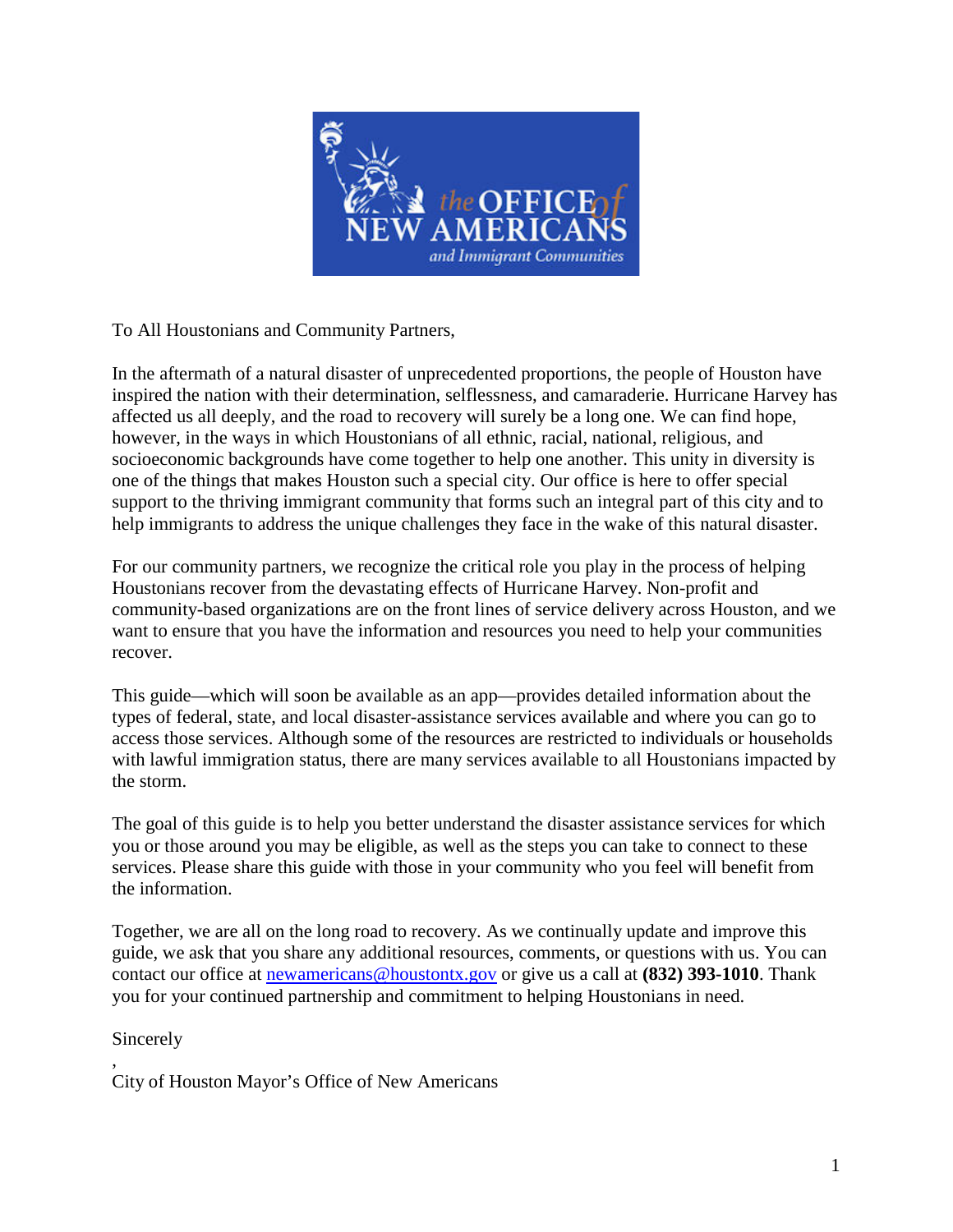# **TABLE OF CONTENTS**

<span id="page-2-0"></span>[After the Hurricane](#page-3-0)  [Public Information Contacts](#page-4-0)  [Frequently Asked Questions](#page-5-0) [Non-English Speakers](#page-8-0) [Ethnic Communities](#page-8-1) [Faith-Based Organizations](#page-12-0) **[Shelters](#page-14-0) [Medical Services](#page-15-0)** [People with Disabilities](#page-17-0) [Mental Health Services](#page-18-0) [Families and Children](#page-19-0) [Food Assistance](#page-20-0) **[Transportation](#page-21-0) [Utilities](#page-22-0)** [Legal Services](#page-22-1) [Undocumented Houstonians](#page-24-0) **[Refugees](#page-2-0)** [FEMA Cash Assistance](#page-25-0) [Cash and In-Kind Assistance](#page-26-0) **[Rental Assistance](#page-27-0)** [Renter's Rights](#page-27-1) [Job Assistance](#page-29-0) [Insurance Inspections](#page-31-0) [Domestic Violence Services](#page-33-0) [Human Trafficking](#page-34-0)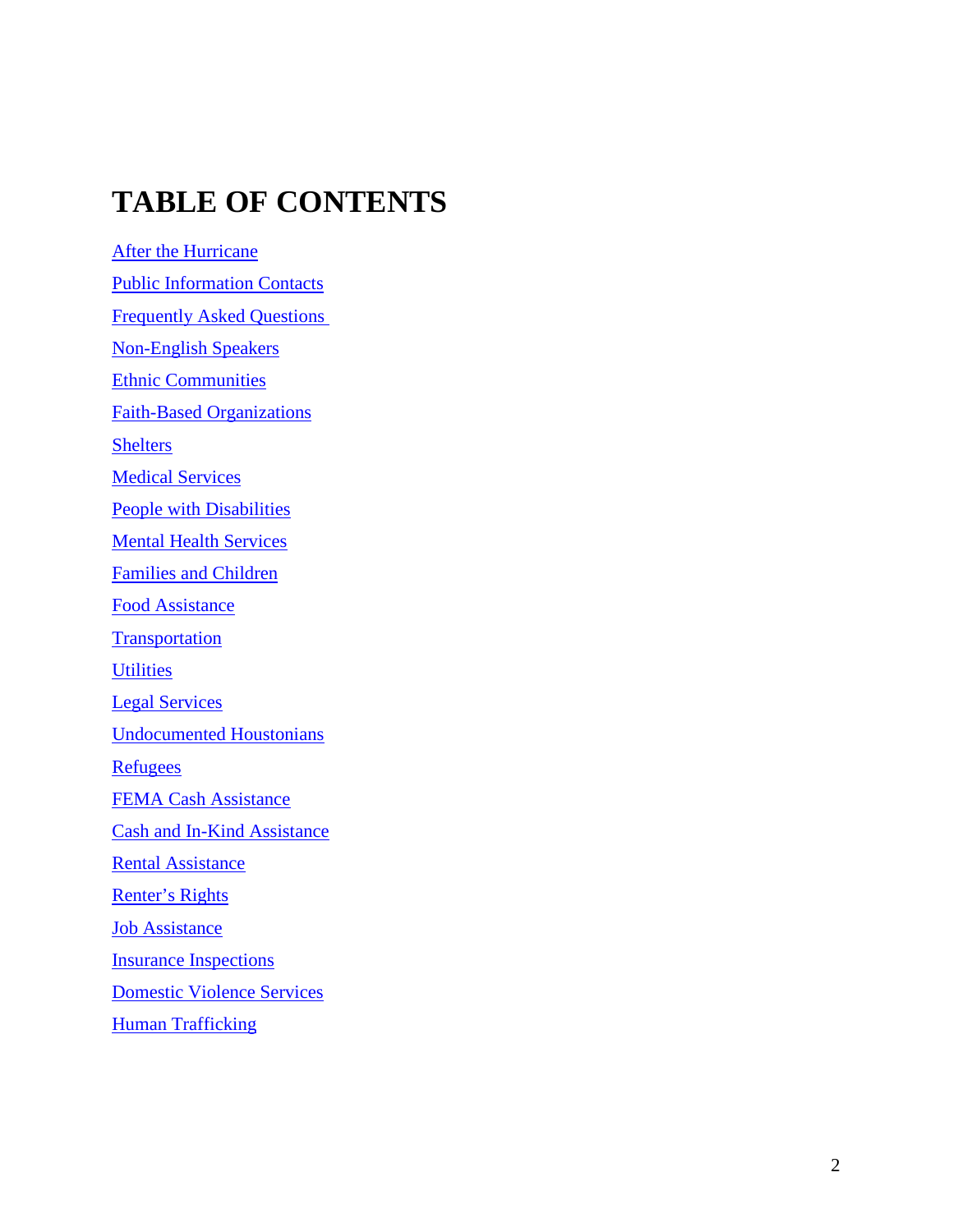[City of Houston Contacts](#page-35-0) [Emergency Contacts](#page-35-1) [Replace Lost or Damaged Documents](#page-36-0) [Consulates and Foreign Governments](#page-39-0)

# **AFTER THE HURRICANE**

# <span id="page-3-0"></span>**What is the first thing I should do after a flood or hurricane?**

**Stay alert.** When it comes to hurricanes, the first thing you should do is make sure the storm has passed. The American Red Cross suggests that you stay informed by following local news or weather updates.

"Stay alert for extended rainfall and subsequent flooding even after the hurricane or tropical storm has ended," says the Red Cross.

# **More tips from the Red Cross:**

- If you have evacuated, return home only when officials say it is safe.
- Drive only if necessary and avoid flooded roads and washed out bridges.
- Keep away from loose or dangling power lines and report them immediately to the power company.
- Stay out of any building that has water around it.
- Inspect your home for damage. Take pictures of damage, both of the building and its contents, for insurance purposes.
- Use flashlights in the dark. Do NOT use candles.
- Avoid drinking or preparing food with tap water until you are sure it's not contaminated.
- Wear protective clothing and be cautious when cleaning to avoid injury.
- For more information:<https://weather.com/safety/news/what-to-do-disaster#/4>

## **What can I do to contact my loved ones?**

- Be creative, and be persistent. If one contact method doesn't work, try another.
- Call during off-peak hours for the best chance of getting through.
- Send a text message, which may go through when phone calls cannot.
- Check your loved ones' social media pages (e.g., Facebook, Twitter), as they may have already gone online to tell their story.
- Send an email.
- Call friends and relatives who may have already been in contact with your loved one.
- Call people and places where your loved one is well-known: neighbors, employer, school, place of worship, senior center, social club, union, or fraternal organization.
- Try sending a letter. Your loved one's mail may be getting forwarded to his or her new location.
- For more information: [http://www.redcross.org/get-help/disaster-relief-and-recovery](http://www.redcross.org/get-help/disaster-relief-and-recovery-services/contact-and-locate-loved-ones)[services/contact-and-locate-loved-ones](http://www.redcross.org/get-help/disaster-relief-and-recovery-services/contact-and-locate-loved-ones)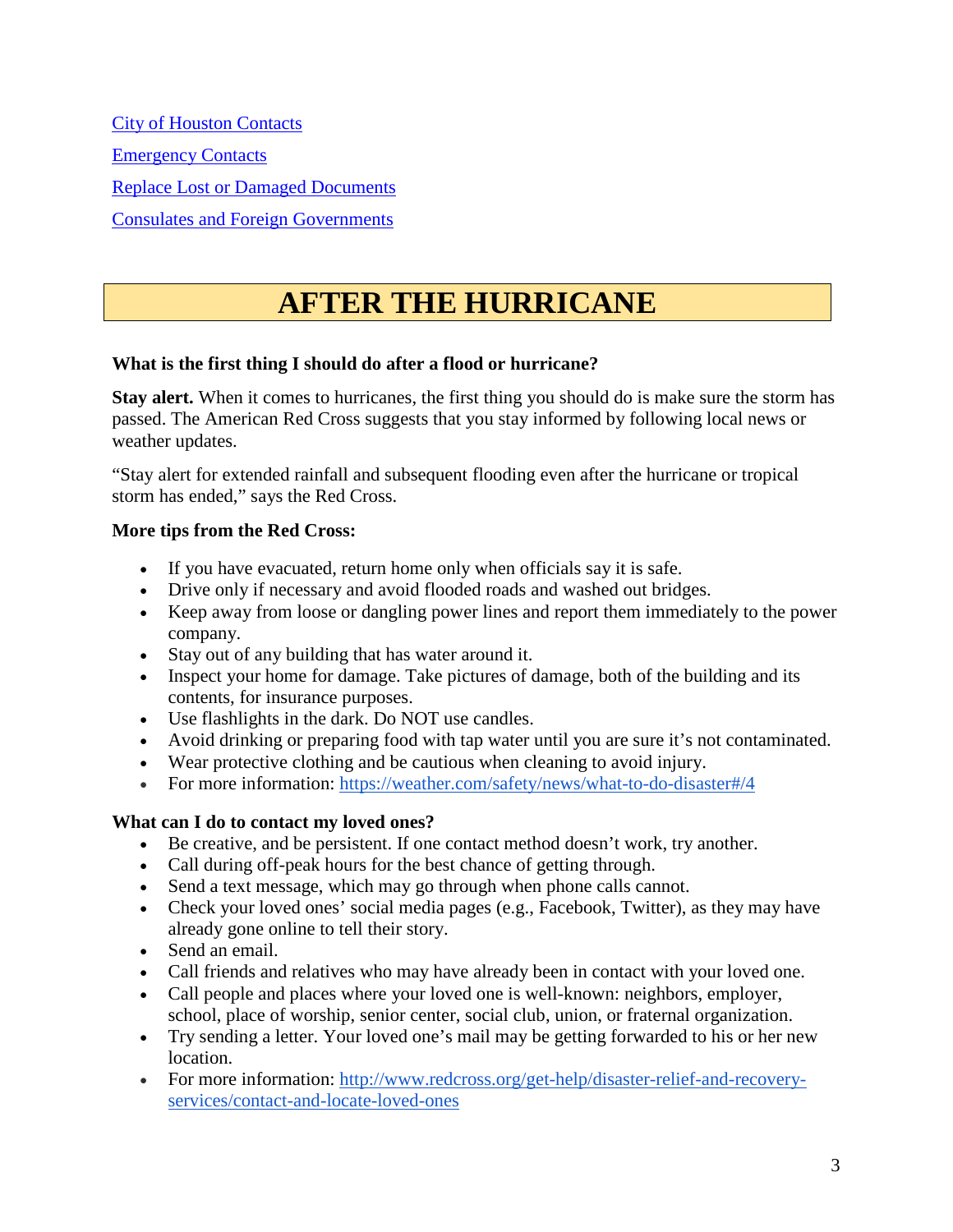• **Note:** If your loved one has a serious, pre-existing health or mental health condition, you may also initiate an Emergency Information Request by calling the Greater Houston Chapter of the American Red Cross at (713) 526-8300 or 1-800-RED-CROSS.

# **PUBLIC INFORMATION RESOURCES**

# <span id="page-4-0"></span>**Who can I call for disaster related information and resources?**

# **2-1-1**

2-1-1 Texas, a program of the Texas Health and Human Services Commission, is committed to helping Texas citizens connect with the services they need. No matter where you live in Texas, you can dial 211 or **(877) 541-7905** and find information about resources in your local community.

# **3-1-1**

From traffic fines and sewer concerns to pothole problems and neighborhood complaints, Houstonians can call 311 and speak to one of our highly trained agents. From outside the City of Houston, callers simply dial **(713) 837-0311**. Agents are available 24/7 to answer your calls.

# **ALWAYS CALL 9-1-1 FOR EMERGENCY OR LIFE-THREATENING SITUATIONS**

# **Stay up-to-date with the City of Houston**

- For emergency information, visit: [www.houstonemergency.org](http://www.houstonemergency.org/)
- For Houston Recovery information, visit: [www.houstonrecovers.org](http://www.houstonrecovers.org/)
- Public health information related to Hurricane Harvey, visit: <http://publichealth.harriscountytx.gov/Resources/2017-Hurricane-Harvey>

## **Houston Independent School District**

- **Classes will begin on Monday, September 11.**
- Houston Independent School District's administrative buildings will reopen and employees will return to work starting on Tuesday, Sept. 5.
- School principals and their administrative staffs will also return to work starting on Tuesday, Sept. 5.
- Teachers and all other staff will report back on **Friday, Sept. 8** to prepare to receive students.
- For continuing updates, please visit [www.HoustonISD.org,](http://track.spe.schoolmessenger.com/f/a/fSzNUsqnVQ6gmiVTjvCGiw%7E%7E/AAAAAQA%7E/RgRbhAzVP0EIAOzEYsIrI8lXB3NjaG9vbG1YBAAAAABCCgADVdmiWWHzxH1SGGRpY2FwdWEuZ2V0bWFuQGdtYWlsLmNvbQlRBAAAAABEGWh0dHA6Ly93d3cuSG91c3RvbklTRC5vcmdHr3siZW1haWxTb3VyY2UiOiJDVVNUT01FUl9KT0IiLCJwZXJzb25pZCI6IjExOTE4ODMiLCJjdXN0b21lcmlkIjoiMzk2NCIsInNlcXVlbmNlIjoiMiIsInVzZXJpZCI6IjE1MTYiLCJzaGFyZGlkIjoiNiIsImpvYmlkIjoiMzMwNzAzIiwic2VudFRpbWVNcyI6IjE1MDM4NDQ2NjM3MzYiLCJlbnYiOiJwcm9kIn0%7E) or call the HISD Inclement Weather Hotline at **713-556-9595**. You can sign up for HISD text message alerts to receive updates on school weather conditions by texting YES to **68453**.
- You also can follow the district on Twitter and Facebook: [twitter.com/houstonisd](http://track.spe.schoolmessenger.com/f/a/7fRjfPy9We2pat4ricU4bw%7E%7E/AAAAAQA%7E/RgRbhAzVP0EIAOzEYsIrI8lXB3NjaG9vbG1YBAAAAABCCgADVdmiWWHzxH1SGGRpY2FwdWEuZ2V0bWFuQGdtYWlsLmNvbQlRBAAAAABEHWh0dHA6Ly90d2l0dGVyLmNvbS9ob3VzdG9uaXNkR697ImVudiI6InByb2QiLCJ1c2VyaWQiOiIxNTE2IiwiY3VzdG9tZXJpZCI6IjM5NjQiLCJzZXF1ZW5jZSI6IjIiLCJzaGFyZGlkIjoiNiIsImVtYWlsU291cmNlIjoiQ1VTVE9NRVJfSk9CIiwic2VudFRpbWVNcyI6IjE1MDM4NDQ2NjM3MzYiLCJwZXJzb25pZCI6IjExOTE4ODMiLCJqb2JpZCI6IjMzMDcwMyJ9) and [facebook.com/houstonisd.](http://track.spe.schoolmessenger.com/f/a/veHWqcdM3q2--bx30i3HNA%7E%7E/AAAAAQA%7E/RgRbhAzVP0EIAOzEYsIrI8lXB3NjaG9vbG1YBAAAAABCCgADVdmiWWHzxH1SGGRpY2FwdWEuZ2V0bWFuQGdtYWlsLmNvbQlRBAAAAABEHmh0dHA6Ly9mYWNlYm9vay5jb20vaG91c3RvbmlzZEeveyJjdXN0b21lcmlkIjoiMzk2NCIsInBlcnNvbmlkIjoiMTE5MTg4MyIsInVzZXJpZCI6IjE1MTYiLCJzaGFyZGlkIjoiNiIsImVtYWlsU291cmNlIjoiQ1VTVE9NRVJfSk9CIiwiam9iaWQiOiIzMzA3MDMiLCJzZXF1ZW5jZSI6IjIiLCJzZW50VGltZU1zIjoiMTUwMzg0NDY2MzczNiIsImVudiI6InByb2QifQ%7E%7E)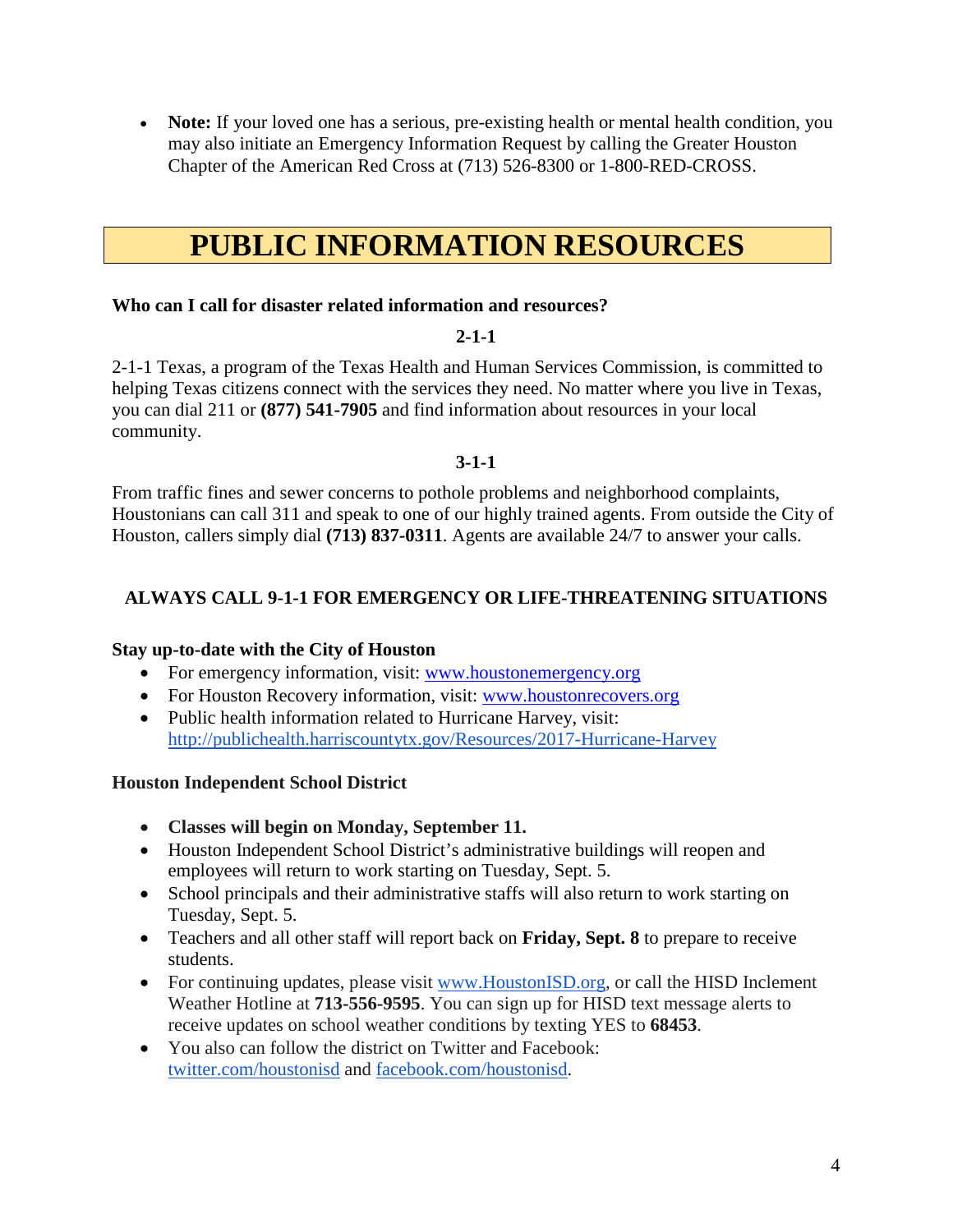# **Alief Independent School District**

- Classes will begin on **Monday, September 11.**
- All Alief ISD campuses will be open for registration and enrollment for those displaced by Harvey from Wednesday, September 6, to Friday, September 8, from 9:00 a.m. to 3 p.m.
- For continuing updates, please visit [www.aliefisd.net.](http://www.aliefisd.net/)
- In the event of school closure or schedule changes, updates will be made through the district's parent notification system, the Alief ISD website, Twitter account (@AliefISD), Facebook page, and local TV stations.

# **Galena Park Independent School District**

- Classes will begin on **Thursday, September 7th.**
- All campuses and transportation services will resume their normal hours on Thursday, September 7th.
- For continuing updates, please visit [www.galenaparkisd.com.](http://www.galenaparkisd.com/)

# **Fort Bend Independent School District**

- Classes will be delayed until **at least Tuesday, September 12**.
- Teachers will report back on Monday, September 11
- For continuing updates, please visit [www.fortbendisd.com.](http://www.fortbendisd.com/)

# **Aldine Independent School District**

- Classes will begin on **Thursday, September 7.**
- Teachers and staff will return to work on Wednesday, September 6.
- For continuing updates, please visit [www.aldineisd.org.](http://www.aldineisd.org/)

# **Cypress-Fairbanks Independent School District**

- Classes will begin on **Monday, September 11.**
- To prepare for the revised start date, all staff will report on **Thursday, Sept. 7**
- For continuing updates, please visit [www.cfisd.net.](http://www.cfisd.net/)

# **FREQUENTLY ASKED QUESTIONS**

# <span id="page-5-0"></span>**Who is eligible for FEMA assistance?**

The federal government classifies certain immigrants as "qualified aliens" for the purpose of providing disaster assistance services:

- U.S. citizens;
- Legal permanent residents (green card holders);
- Applicants who have been granted asylum;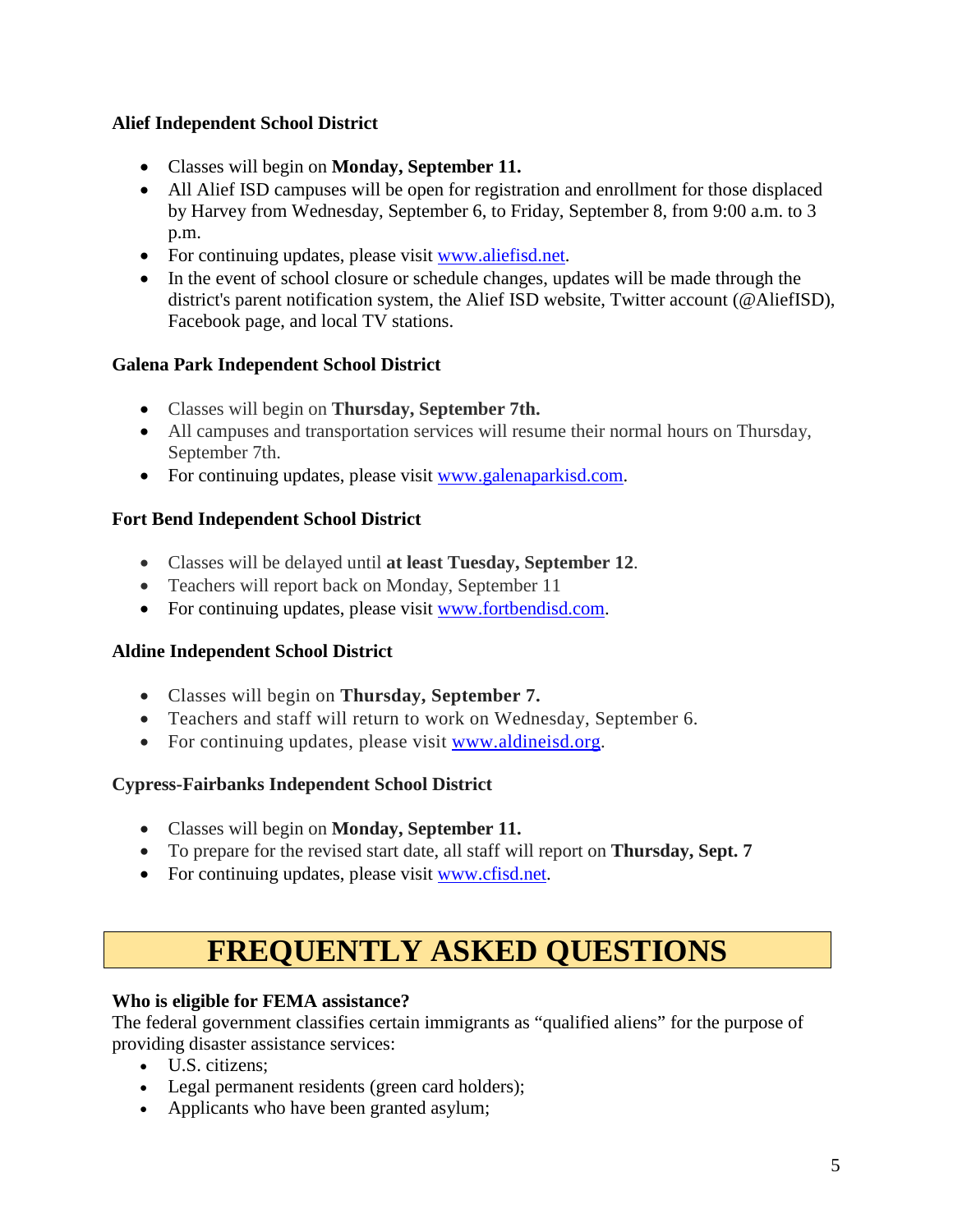- Individuals who have been admitted as refugees;
- Individuals who have been granted humanitarian parole for a period of 1 year;
- Individuals whose deportation has been withheld due to status as a political refugee;
- Individuals who were Cuban or Haitian entrants under the Refugee Education Assistance Act of 1980; and
- Individuals who have been victims of domestic violence and currently have a pending petition for relief.

**Note:** Having a Social Security Number does not automatically mean that you are a "qualified alien." Temporary Social Security numbers based on a pending asylum petitions are not accepted for FEMA qualifying alien status.

# **Am I eligible for any disaster assistance if I am undocumented?**

Yes, even if you are undocumented, there are a number of resources and services that you can access. In this guide, we identify many services that are available to all Houstonians, regardless of immigration status. Houston local nonprofits will assist undocumented families who do not qualify for other government aid.

# **Can I go to a shelter if I am undocumented?**

Yes. Most shelters are managed by local communities, the Red Cross, and other voluntary agencies like BakerRipley (who have a humanitarian mission to provide emergency relief services and are running the shelter at NRG Center). **The Red Cross and City of Houston shelters will not ask people to show any form of identification in order to stay in their shelters.** Mayor Sylvester Turner has issued a clear [statement](https://www.facebook.com/houstonmayor/photos/a.10151873078307535.1073741852.268521702534/10155320870197535/?type=3&theater) assuring Houstonians that immigration status is not a barrier to any emergency shelter. **We encourage anyone in need of shelter to seek it, regardless of immigration status.**

## **What if some members of my household are U.S. citizens or "qualified aliens" and others are not?**

Some households have members with different immigration statuses – for example, undocumented parents may be living with their children, some or all of whom are U.S. citizens. These households are sometimes referred to as "mixed status." In such cases, undocumented individuals in the household may be able to apply for disaster assistance services on behalf of their U.S. citizen children or other members of the household who are U.S. citizens or "qualified aliens."

## **Does everyone in my household need to be a U.S. citizen for us to apply for FEMA disaster assistance?**

No. Only one person per family household has to apply. If there is even one family member living in the household who has a social security number, then the entire household can apply for FEMA disaster assistance. This family member can be a child under the age of 18. Parents or guardians may apply for assistance on behalf the child.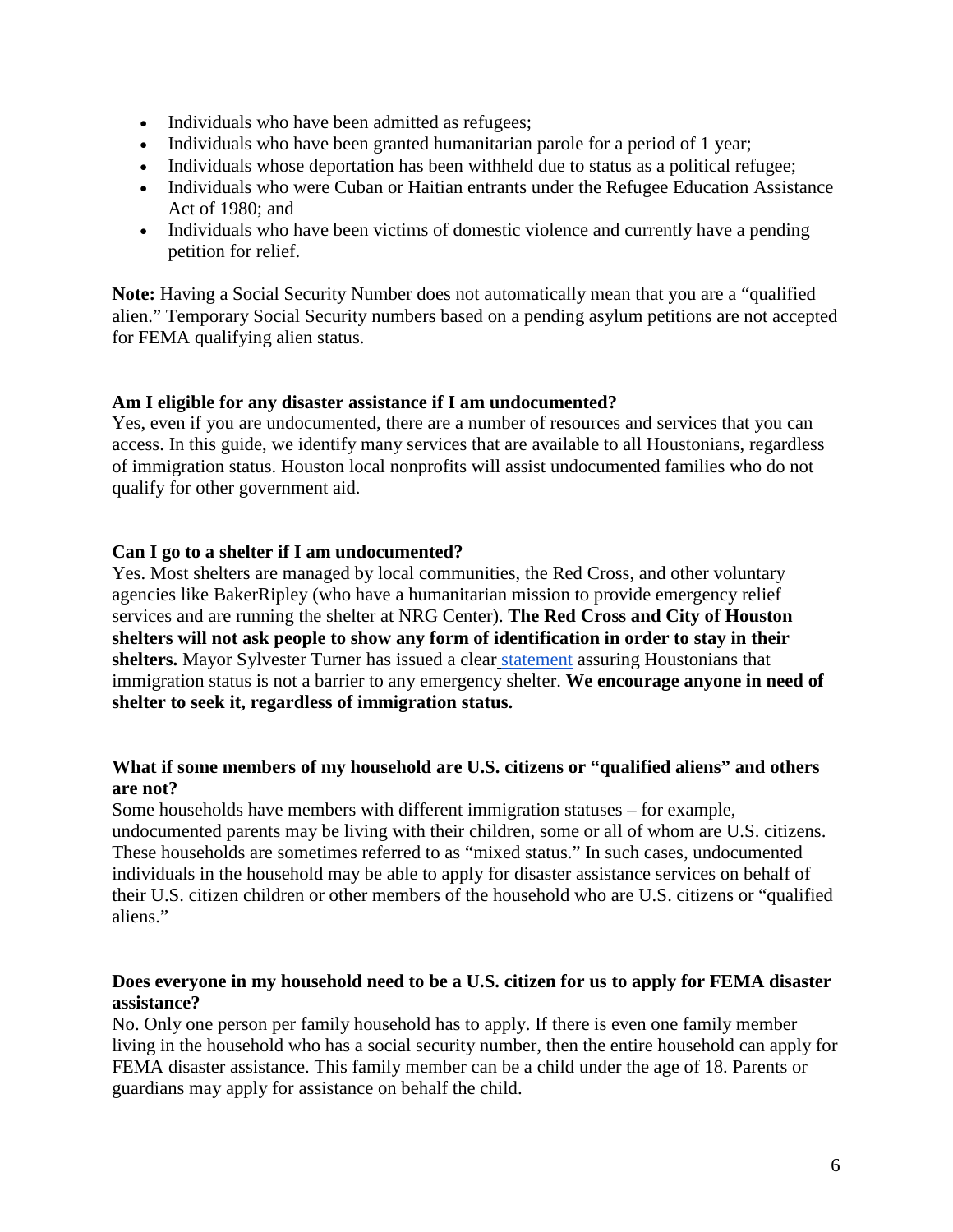## **What should I do if I am applying on behalf of someone in my household who is a U.S. citizen or qualified alien?**

If you have a child who is a U.S. citizen and is under the age of 18, you can apply for assistance from FEMA on their behalf. You will need your child's U.S. birth certificate, social security card, name, and age. FEMA will not ask for your immigration status, only the status of your child. The child's name, age, and social security number are required for the application. FEMA can assist with obtaining a social security number. FEMA will not ask for the immigration status of other household members. **Note:** FEMA is a federal agency under the Department of Homeland Security and requires all applicants to fill out a government form in order to determine eligibility. For more information about categories of immigrants that qualify for disaster relief please go to this link: <https://texaslawhelp.org/article/disaster-relief-immigrants>

### **What if I have lost my identification or other documents and have trouble proving lawful status or identity?**

It is common and understandable for people to lose documents when disasters strike. Fire, water, and wind can destroy documents. People evacuated quickly from a danger zone may not have time to gather their documents. Agencies that provide disaster services understand this. They will often relax normal application requirements about proving citizenship, immigration status, or identity. Immigrants who apply or ask for help after a disaster should describe their situation. If they lost or left their documents behind when the disaster hit, they should explain this to any agency official who asks for their documents. Loss of documents may affect a person's ability to receive financial assistance and other recovery-related benefits in a timely manner. Individuals who have lost important documents or whose documents were damaged by Hurricane Harvey should apply for replacement documents. For more information, see section "**Replace Lost or Damaged Documents**."

#### **What if I am a foreign national and I lost my visa/passport during the storm?**

You would need to go to the consulate/embassy of their home country to report the loss and apply for a replacement. For more information visit: [https://www.usa.gov/hurricane-harvey.](https://www.usa.gov/hurricane-harvey) You can find the contact information for your consulate or embassy, see section "**Consulates and Foreign Governments.**"

#### **What if my visa expired on the day of the storm?**

US Citizenship and Immigration Services (USCIS) offers assistance and extensions for people affected by unforeseen circumstances like Hurricane Harvey. Contact the office nearest you by calling: **[800-375-5283](tel:(800)%20375-5283)** (TDD for the deaf and hard of hearing: **[800-767-1833](tel:(800)%20767-1833)**)

#### **What if I do not speak English well and need help applying for disaster services?**

Agencies that help disaster victims often have staff who speak languages other than English, or they may use interpreters who can help people who don't speak English. The interpreters may be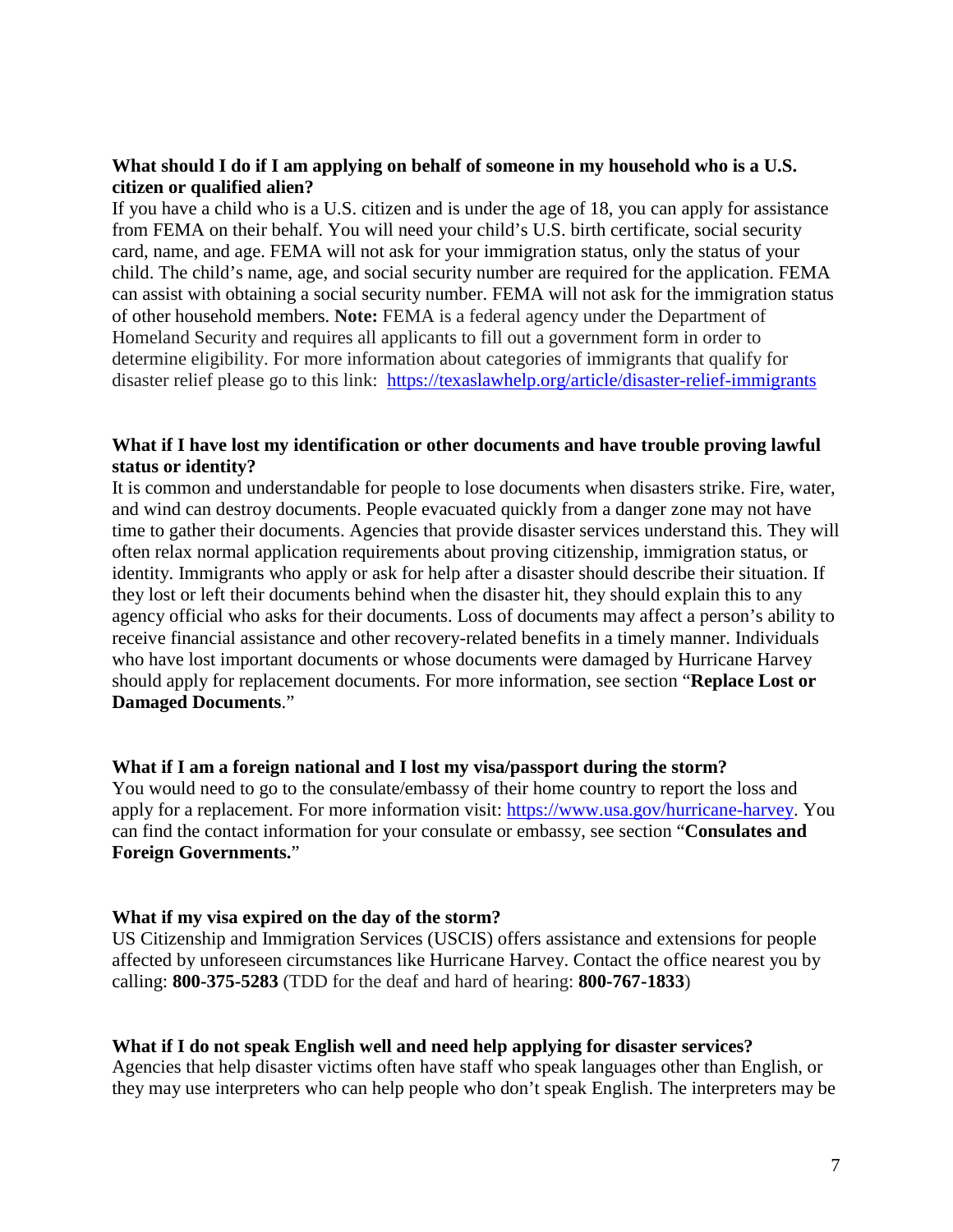at the disaster site or available by telephone. When interpreting services are provided, they should be free of charge. City of Houston agencies are required to provide interpretation services, including the use of telephonic interpretation, oral or written translation services, and translation of essential public documents for non-English speakers seeking information or assistance related to a City of Houston service.

Disaster victims should not hesitate to ask for an interpreter if they need one. They should tell the agency staff person what language they speak and ask for an interpreter. Be sure to insist that an interpreter be provided if none is offered. Oftentimes, someone will not be aware that this service is available. **Call 311** or the Office of New Americans at **832-393-1010** for more information. For more information, see section "**Resources for Non-English Speakers**."

# **Will accepting disaster services prevent me from being able to get a "green card" or U.S. citizenship?**

No. Emergency disaster relief is exempted by the U.S. Citizenship and Immigration Services (USCIS) from public charge consideration. Receiving disaster services from the government does not make an immigrant ineligible for lawful permanent residence (getting a "green card") or citizenship. Receiving disaster assistance does not make an immigrant a "public charge." More information is available at [www.uscis.gov](http://www.uscis.gov/)

# **NON-ENGLISH SPEAKERS**

# <span id="page-8-0"></span>**iSpeak Houston**

• iSpeak Houston is the City of Houston's official portal for resources, information, and media that promote public access to essential information and services in languages other than English. For more information visit:<http://www.houstontx.gov/ispeakhouston/>

# **Alliance Language Network**

• Interpretation and translation services for more than 70 languages, offered through a Houston non-profit organization, Alliance for Multicultural Community Services. For more information visit:<https://www.alliancelanguagenetwork.org/>

# **ETHNIC COMMUNITIES**

<span id="page-8-1"></span>Below is a list of organizations that offer assistance to all people but also have expertise in working with particular ethnic communities.

# **African Business Council of Texas**

4828 Loop Central Drive, Suite 1000, Houston, TX 77081 713-660-8299 <http://ghbcc.com/>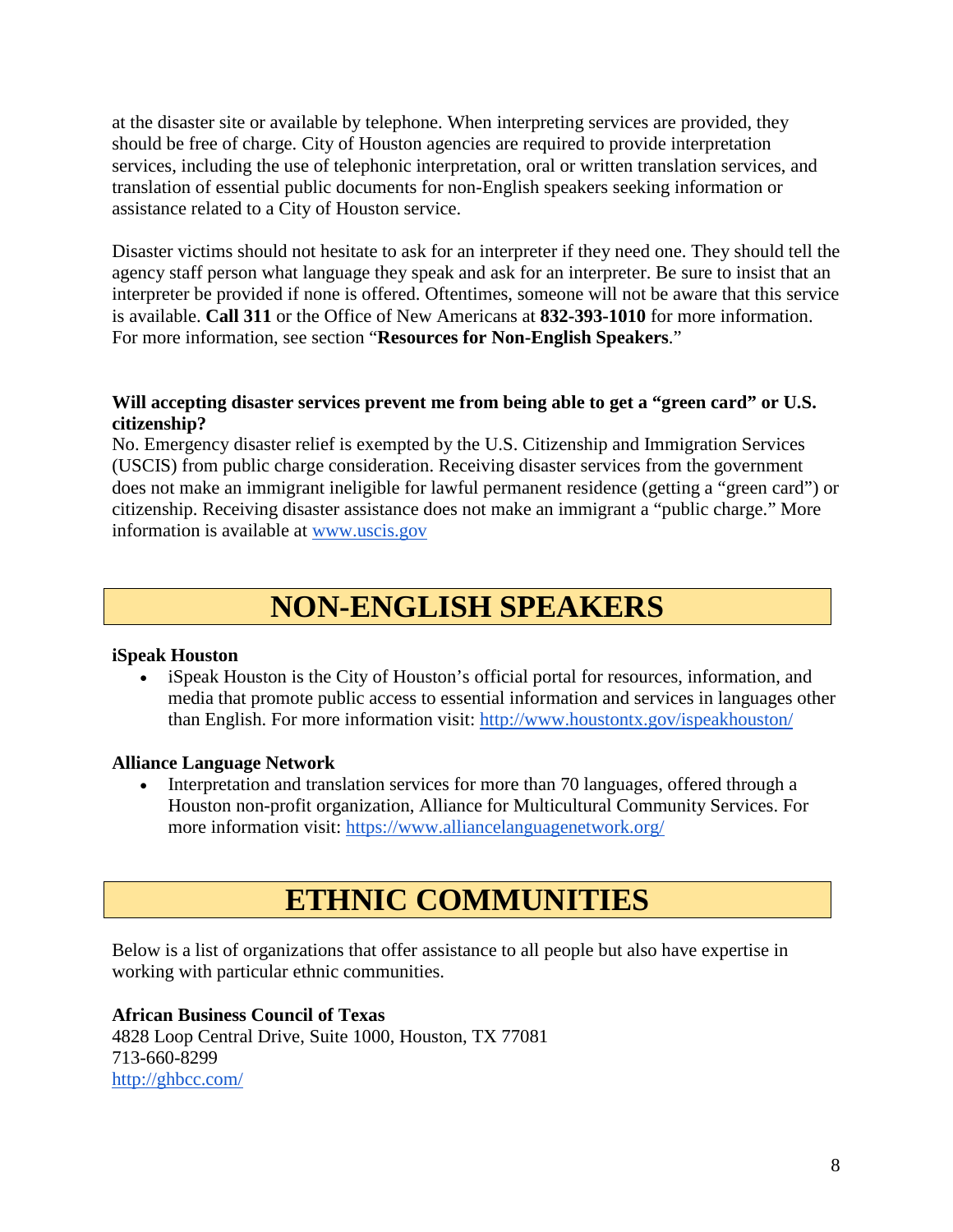• Offers disaster recovery assistance for African American businesses within the Greater Houston region. Also has a grant program intended to bridge the gap between the time of a major catastrophe and when a business has secured insurance proceeds or SBA disaster loans.

# **Alliance for Multicultural Community Services**

6440 Hillcroft St #411, Houston, TX 77081 713-776-4700 <http://allianceontheweb.org/>

• Translation services, assistance with legal services, case management, and other specialized resources to assist immigrant communities a disaster

# **Arab American Cultural & Community Center (ACC) Houston**

10555 Stancliff Rd Houston, Texas 77099 832-351-3366 [https://www.facebook.com/pg/acchouston/about/?ref=page\\_internal](https://www.facebook.com/pg/acchouston/about/?ref=page_internal)

• Collecting donations for local area shelters

## **Bangladesh Association, Houston**

13415 Renn Road Houston TX 77083 713-922-5569 <http://www.bahouston.com/>

• Collecting and distributing supplies

## **Boat People SOS** (expertise with the Vietnamese community)

11360 Bellaire Boulevard, Suite 910 Houston, TX, 77072-2531 281-530-6888

<https://www.bpsos.org/>

• Translation services, assistance with legal services, case management, and other specialized resources to assist immigrant communities a disaster

## **Central American Resource Center (CRECEN)**

6601 Hillcroft, Suite#135, Houston, TX 77081 (713) 271-9703 <http://www.crecen.us/> • Providing pro bono work to help replace lost immigration documents

## **Chinese Community Center**

9800 Town Park Drive, Houston, TX 77036 713-271-6100

• Offering FEMA application assistance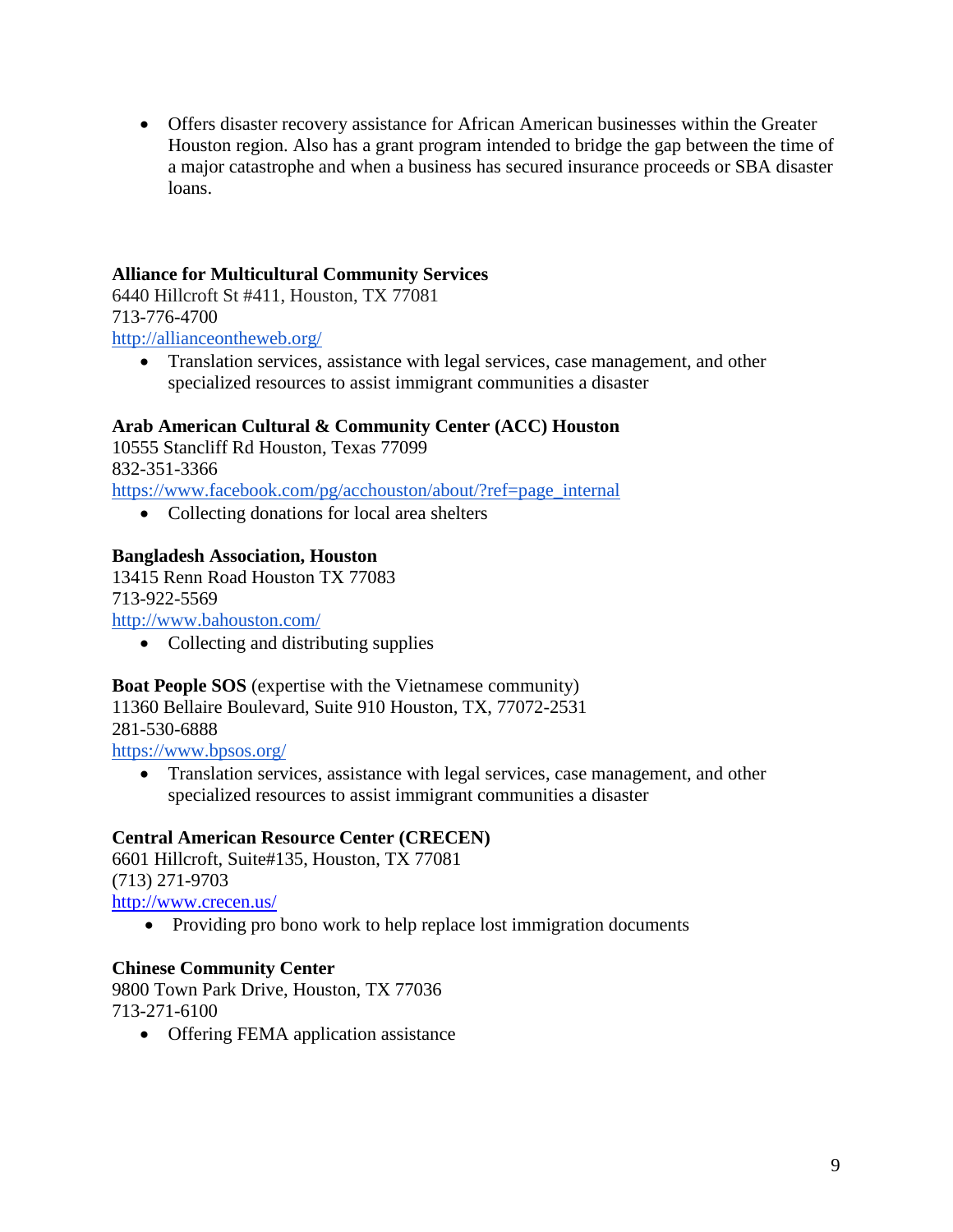# **Ethiopian Community Organization in Houston (E.C.O.H)**

6440 Hillcroft #307 Houston, TX 77081 832-573-3699, 713-516-5251, 281-620-7402

• FEMA applications assistance

# **Filipino Young Professionals of Houston**

<http://www.fyphouston.com/>

• Created a relief fund to be used to purchase food for first responders and people in Houston shelters

## **Houston Hispanic Forum**

500 Dallas St. - Suite 2700 Houston, Texas 77002 (713) 522-8077 <http://hispanic-forum.org/>

## **Houston Indian Community Association**

• A list of organizations serving the Indian community can be found at: <http://www.houstonindia.us/associations.html>

## **Hungarian American Cultural Association of Houston (HACA)**

713-960-3483 <http://hacahouston.org/>

## **India House**

8888 West Bellfort Blvd, Houston, TX 77031 713-929-1900 <https://www.indiahouseinc.org/>

## **Iranian Cultural Foundation-Houston**

4669 Southwest Fwy, Suite 800 Houston, TX 77027 832-767-1636 <http://icfhouston.com/>

## **Italian Cultural & Community Center**

1101 Milford Houston, Texas 77006 713-524-4222 <http://www.iccchouston.com/>

## **Japan America Society of Houston**

4543 Post Oak Place, Suite 220, Houston, TX 77027 713-963-0121 <http://www.jas-hou.org/>

• Hosting a school supply drive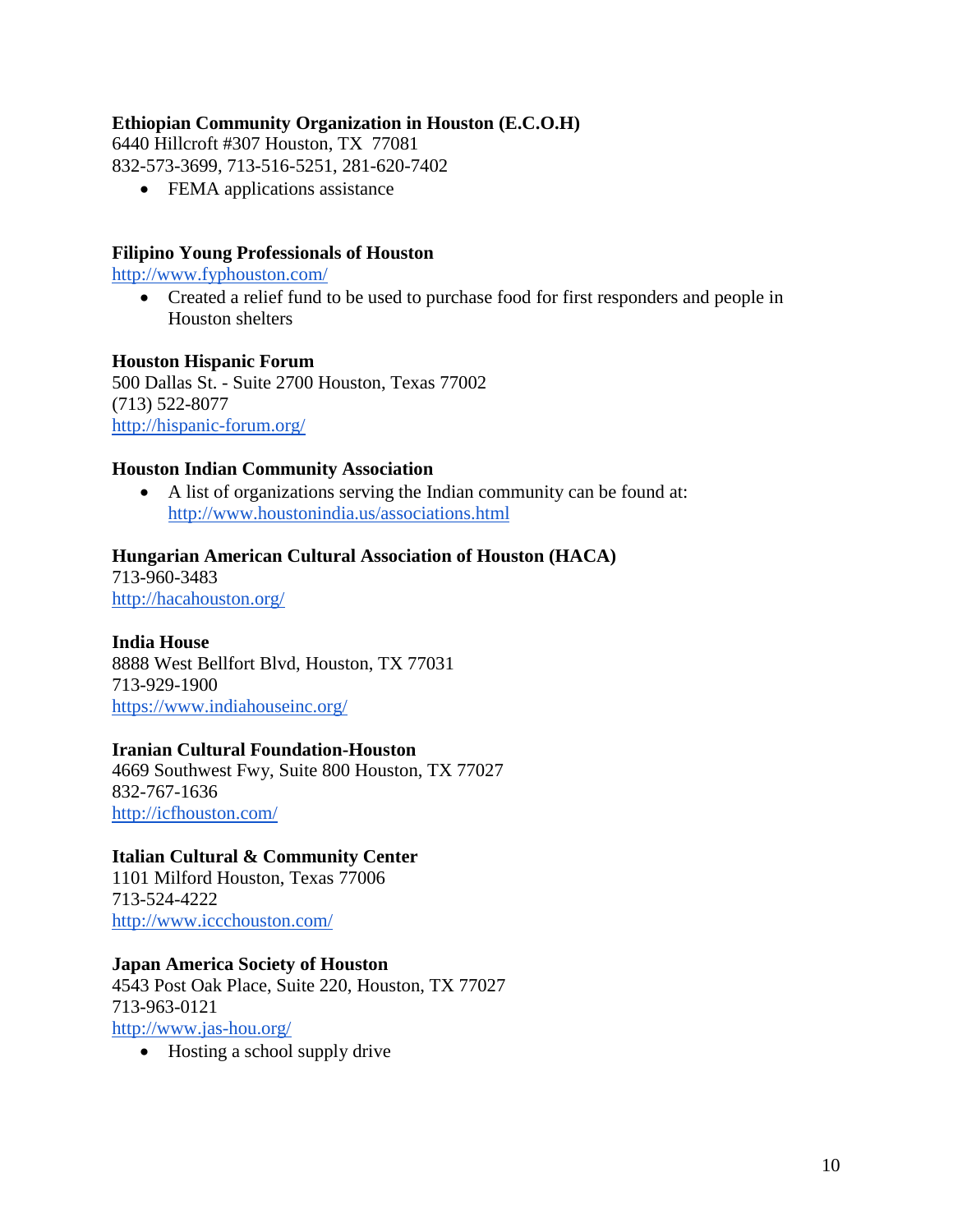# **Korean Community Center of Houston**

1809 Hollister Street Houston, TX 77080 713-463-7770 <http://www.kcchouston.org/>

**The Nigerian Foundation** 9888 Bissonnet St., Suite 630, Houston, Texas 77036 713-510-7771; 832-731-7061 <http://www.thenigerian.foundation/index.html>

• Hurricane relief fund established

**Nigerian Muslim Association of Greater Houston; HPARD** 8875 Benning Dr. Houston,TX 77031 <http://www.masjidulmumineen.org/contact.php>

**Order of American Hellenic Educational Progressive Association (AHEPA) Chapter 29** 4201 Austin St, Houston, TX 77004 (713) 569-7716

<http://www.ahepa29.org/>

### **Pakistan Association of Greater Houston**

12638 Bissonnet St, Houston, TX 77099 281-741-8642 <http://paagh.com/>

# **Polish American Council of Texas**

<http://www.polishamericancounciloftexas.org/wp/>

• Hurricane relief fund established

## **Taiwanese Community Center**

5885 Point West Dr. Houston, TX 77036 713-271-5885 <http://www.houston-taiwanese.org/>

# **Texas German Society: Harris County Chapter**

3405 Roseland Houston, Tx 77006 (713)524-3988 <http://www.texasgermansociety.com/>

**United Russian American Association** Email: president.uraa@gmail.com <http://www.uraa.us/>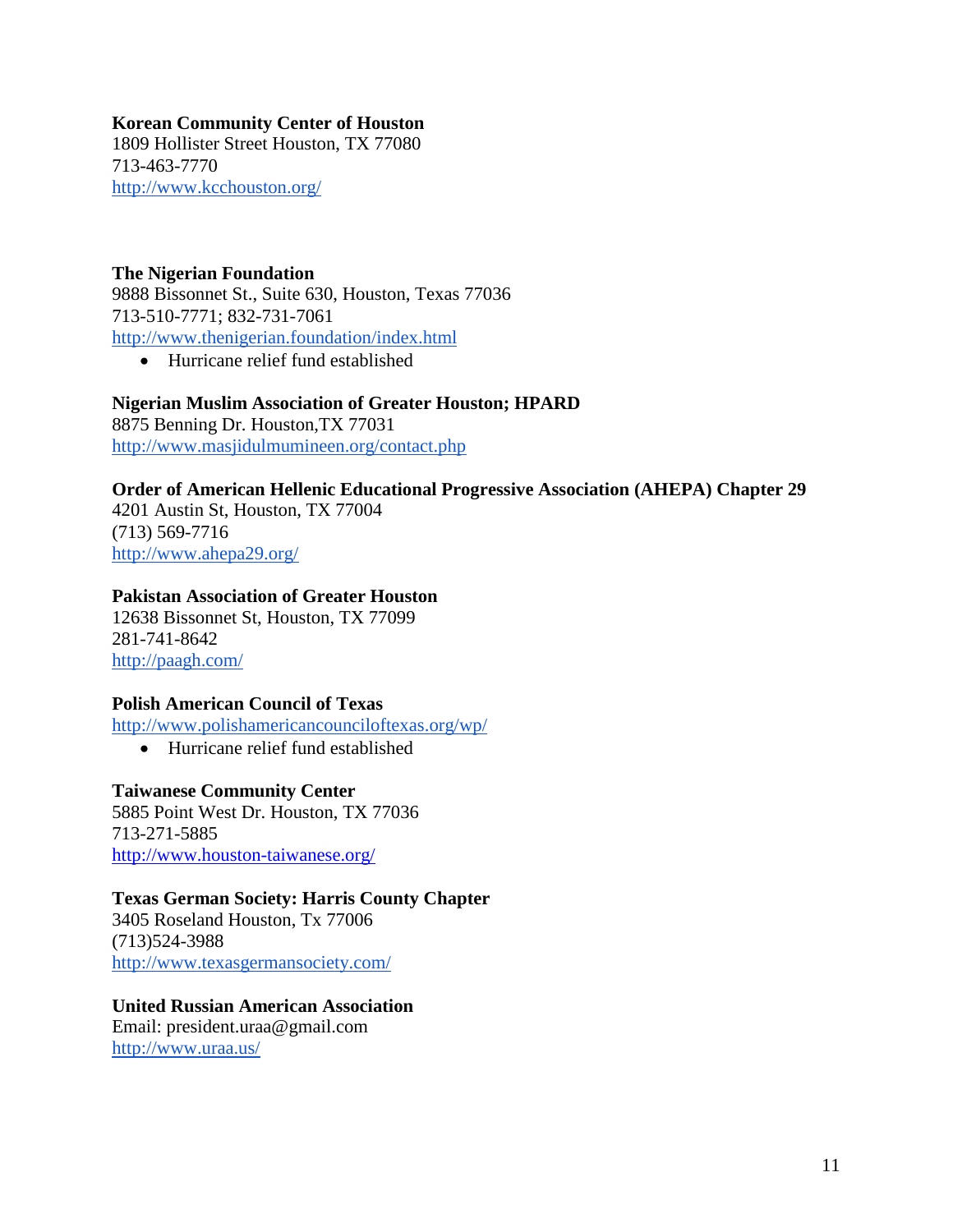# **Vietnamese American Community Center**

9530 Antoine Dr. Houston, TX 77086 713-320-7555 <http://www.annamcdc.org/>

• Offering basic food supplies and help with FEMA applications

# **Vietnamese Culture and Science Association**

13080 Bellaire Blvd Suite G, Houston, TX 77072 281-933-8118 <https://www.facebook.com/vcsaorg/?ref=hl>

# **FAITH-BASED ORGANIZATIONS**

<span id="page-12-0"></span>Below is a list of organizations that offer assistance to all people but also have expertise in working with particular religious communities.

## **Aga Khan Foundation**

Harvey Relief Hotline: 1 (877) 362-8759 <https://focus-usa.org/harvey/>

• Providing relief services after Hurricane Harvey in the Houston area

# **Aishel House**

1955 University Blvd, Houston, TX 77030 [\(713\) 522-2004](tel:713-522-2004) <http://www.aishelhouse.org/>

• Providing housing and kosher food to hurricane victims

# **Bellaire Jewish Center**

12 Bellaire Blvd, Bellaire, TX 77401 [\(832\) 971-3781](tel:832-971-3781) <http://www.bjchouston.org/>

• Pick up location for supplies and gift cards

## **Catholic Charities**

2900 Louisiana Street Houston, TX 77006 Contact the Flood Relief Hotline: (713) 874-6664 (713) 526-4611

<https://www.catholiccharities.org/catholic-charities-hurricane-harvey-updates/>

- Hosting workshops to assist immigrant/refugee victims, established a disaster relief fund, collecting in-kind donations, and offering helpful info regarding shelters, legal assistance, food pantries, etc.
- To view a list of parishes and organizations providing shelter or supplies, visit: <https://catholiccharities.org/wp-content/uploads/2017/08/List-of-Shelters.pdf>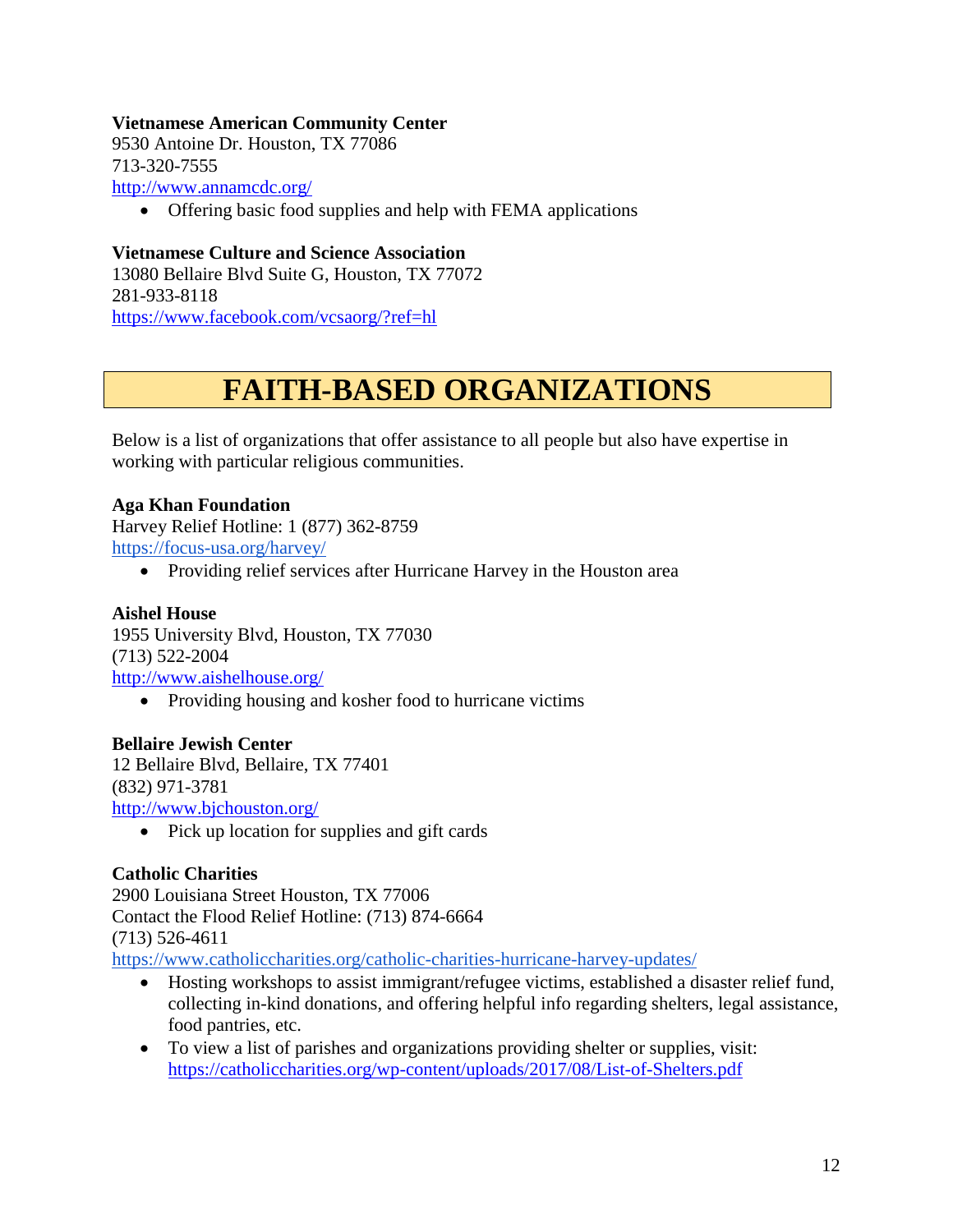# **Chabad Lubavitch Center**

10900 Fondren Road, Houston, TX 77096 Harvey Relief Hotline: (832) 240-5400 http://www.chabadhouston.com

- Offering food, kosher meals, supplies, counseling and disaster- related assistance
- Those needing assistance are encouraged to fill out an online application at: [https://docs.google.com/forms/d/e/1FAIpQLSeEek-AiL-](https://docs.google.com/forms/d/e/1FAIpQLSeEek-AiL--oJF0i9JkqV3fdtPRGJrprq6Dkcn_G65r622Q8w/viewform) [oJF0i9JkqV3fdtPRGJrprq6Dkcn\\_G65r622Q8w/viewform](https://docs.google.com/forms/d/e/1FAIpQLSeEek-AiL--oJF0i9JkqV3fdtPRGJrprq6Dkcn_G65r622Q8w/viewform)
- Those who need assistance in the Katy/West Houston Area: [https://docs.google.com/forms/d/e/1FAIpQLSfrlaU9tsMtEPBRdwKBuNh3flBPCXud](https://docs.google.com/forms/d/e/1FAIpQLSfrlaU9tsMtEPBRdwKBuNh3flBPCXud-sh6rVIMAQpt6jQ34A/viewform)[sh6rVIMAQpt6jQ34A/viewform](https://docs.google.com/forms/d/e/1FAIpQLSfrlaU9tsMtEPBRdwKBuNh3flBPCXud-sh6rVIMAQpt6jQ34A/viewform)

# **The Church of Jesus Christ of Latter Day Saints**

15725 Champion Forest Dr Spring, TX 77379-7036 (281) 376-6804

<https://www.lds.org/temples/details/houston-texas-temple>

• Collecting monetary and in-kind donations prepping to support victims of Harvey

# **Evelyn Rubenstein Jewish Community Center of Houston**

5601 S. Braeswood, Houston, TX 77096 (713) 729-3200 <http://www.erjcchouston.org/>

• Pick-up location for all sorts of supplies, gift cards, etc.

# **Interfaith Ministries**

3303 Main Street Houston, TX 77002 (713) 533-4900 <https://www.imgh.org/>

• Collecting monetary donations on behalf of senior citizens and Houston refugees. To donate, please click on the following link: [https://secure2.convio.net/imfgh/site/Donation2?df\\_id=1682&mfc\\_pref=T&1682.donatio](https://secure2.convio.net/imfgh/site/Donation2?df_id=1682&mfc_pref=T&1682.donation=form1) [n=form1](https://secure2.convio.net/imfgh/site/Donation2?df_id=1682&mfc_pref=T&1682.donation=form1)

# **Islamic Society of Greater Houston**

Harvey Relief Hotline: (832) 941-0766 [https://isgh.org](https://isgh.org/)

• Offering food, shelter, counseling and supplies at affiliated mosques

# **Jewish Federation of Greater Houston**

5603 South Braeswood Blvd Houston, TX 77096 (713) 729-7000 <https://www.houstonjewish.org/>

• Coordinating relief efforts; providing donations and gift cards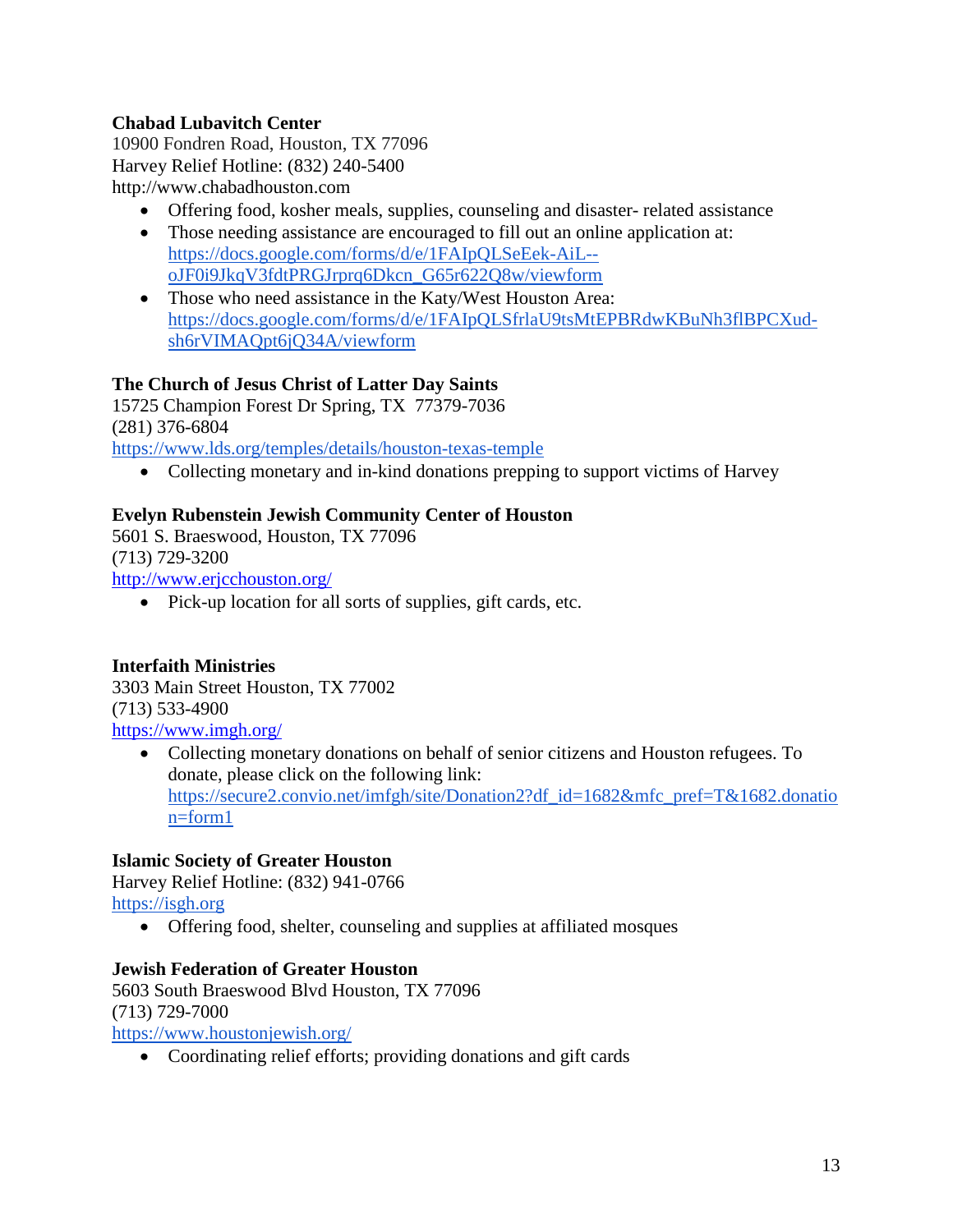# **Meyerland Minyan**

9002 Chimney Rock Rd Houston TX 77096 [\(713\) 664-1687](tel:713-664-1687)

<http://www.meyerlandminyan.org/>

• Pick up location for supplies (including towels, bedding, etc) and kosher meals; coordinating housing in the community for flooded families

# **Robert M. Beren Academy**

11333 Cliffwood Dr, Houston, TX 77035 (713) 723-7170 http://www.berenacademy.org/

• Raising donations for school community, pick up location for Kosher meals

# **SEWA International**

1712 Hwy 6, Houston, TX 77077 Sewa International Hotline: (281) 909-7392 <https://sewausa.org/chapter/houston/houston-overview>

• Over 500 volunteers are working around the clock to rescue stranded families. Food, supplies and essentials are being sent to the shelters. Volunteers are out on the road with their trucks and boats to help people. Doctors are offering free medical consultation.

## **Southern Baptists of Texas**

<http://sbtexas.com/evangelism/disaster-relief/hurricane-harvey-dr-information/>

• Offering disaster relief ministry, collecting monetary and in-kind donations, and preparing churches around the region to open as shelters

## **Tzu Chi**

6200 Corporate Dr. Houston, TX 77036 (713) 981-8966

- Sending relief volunteers to Houstonians in need of aid.
- Hurricane relief fund established.

# **SHELTERS**

<span id="page-14-0"></span>Shelters are available to Houstonians impacted by Hurricane Harvey, regardless of immigration status. Because shelter capacities and locations are continuously changing, we ask that you click on the following links to find up-to-date information on which shelters are available for newcomers. We recommend that you call before you go to the shelter to confirm that it is still open.

- Text your zip code to (**346) 214-0739** for the closest shelter near you.
- **City of Houston**
	- o <http://abc13.com/weather/list-of-shelters-around-houston-area/2341032/?ct=t>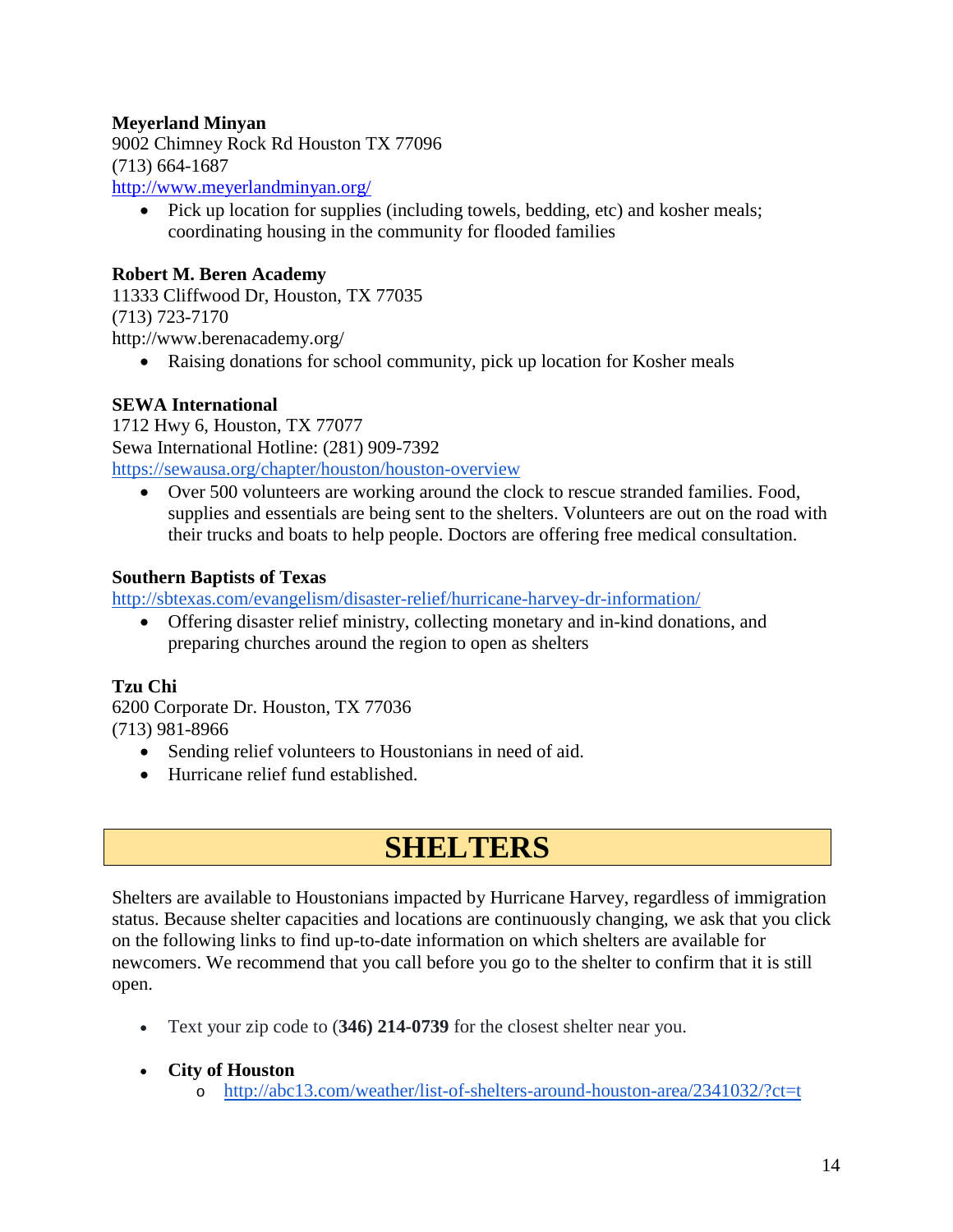- **Google Crisis Response** has created a map showing open/at-capacity shelters: <http://google.org/crisismap/2017-harvey>
- **Red Cross**
	- o [http://www.redcross.org/get-help/disaster-relief-and-recovery-services/find-an](http://www.redcross.org/get-help/disaster-relief-and-recovery-services/find-an-open-shelter?ct=t)[open-shelter?ct=t](http://www.redcross.org/get-help/disaster-relief-and-recovery-services/find-an-open-shelter?ct=t)
- **Coalition for the Homeless**
	- o [http://campaign.r20.constantcontact.com/render?m=1102600045022&ca=cb2b75](http://campaign.r20.constantcontact.com/render?m=1102600045022&ca=cb2b75b5-43cc-4701-b31c-e55ac9a2bdf2&ct=t) [b5-43cc-4701-b31c-e55ac9a2bdf2&ct=t](http://campaign.r20.constantcontact.com/render?m=1102600045022&ca=cb2b75b5-43cc-4701-b31c-e55ac9a2bdf2&ct=t)
- **Crowd-Sourced Resource** (includes regular updates and shelter needs):
	- o <https://johnnyqbui.github.io/Houston-Shelters/>
- **Islamic Society of Greater Houston** 
	- o <https://isgh.org/harvey/>
- **The Children's Center, Inc.**
	- o To be connected to a shelter call: 1 (844) 763-8861
	- o <https://thechildrenscenterinc.org/>

# **MEDICAL SERVICES**

## <span id="page-15-0"></span>**City of Houston Health Department**

Offers traditional health services and resources to meet the community's present and future needs. Services include family planning, immunizations, tuberculosis diagnosis, care for sexually transmitted diseases, and dental care.

- For health center locations and further information visit: <http://www.houstontx.gov/health/HealthCenters/index.html>
- A sliding fee is available for most services. The Houston Health Department will not deny access to services based on inability to pay.
- Available for patients with or without insurance.
- Available to all people who live in Houston regardless of immigration status.
- Call **(832) 393-5427** to schedule services. All services may not be provided at each health center.

# **Harris County Hospital District**

Provides a wide range of healthcare services to Harris County residents, including adult weight management, mental and behavioral health, primary and specialty care, and other medical and social services. For more information, visit<https://www.harrishealth.org/en/pages/home.aspx>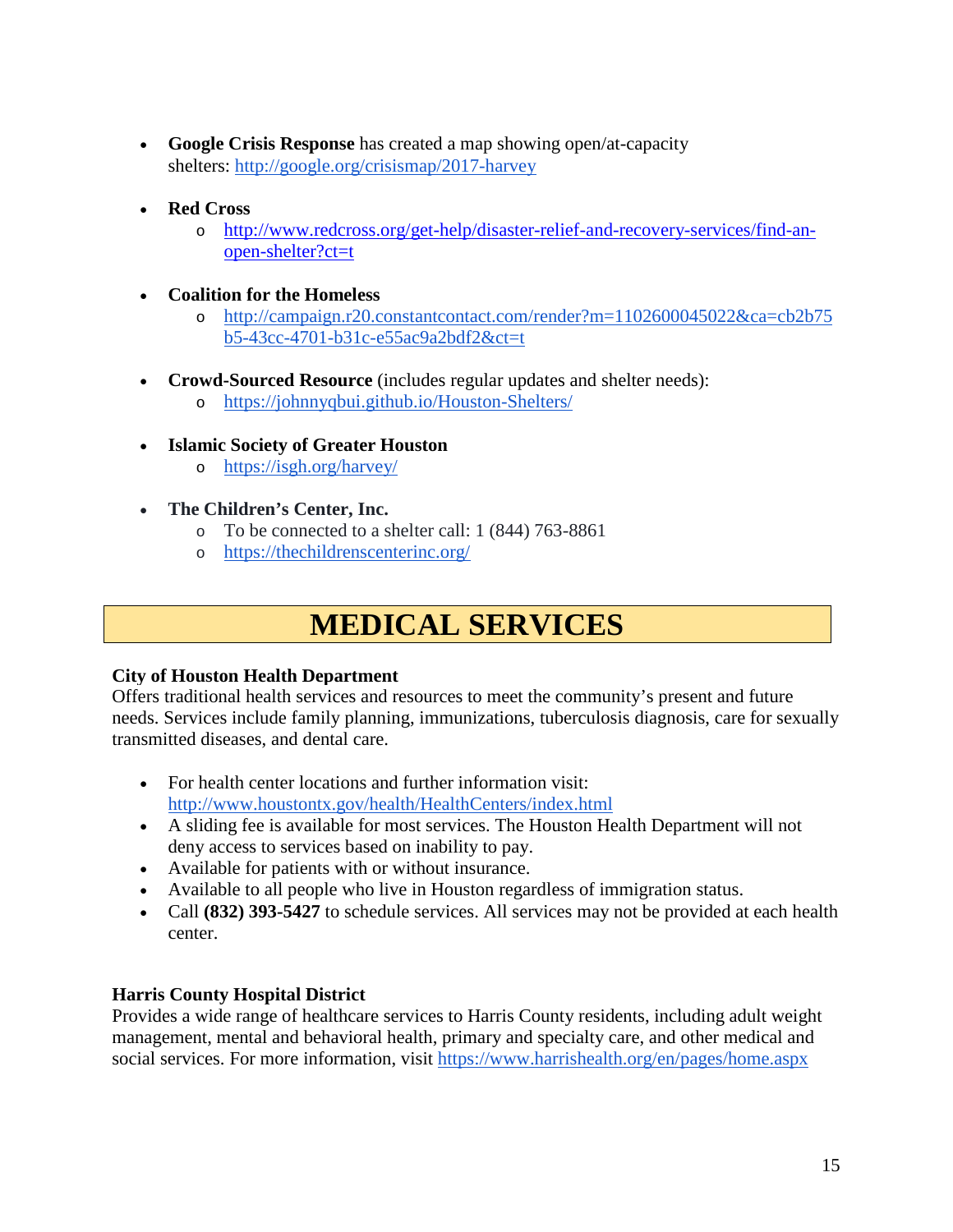- For clinic locations and hours: <https://www.harrishealth.org/en/services/locations/pages/default.aspx>
- Medical care is not free, but financial assistance is available to those who qualify. Service fees do not apply to patients in the Healthcare for the Homeless program.
- If you are a new patient and do not have insurance, you will have to first establish eligibility for medical assistance at one of Harris Health's eligibility centers. Visit the New Patient Information page for more information. <https://www.harrishealth.org/en/services/locations/pages/new-patient.aspx>

# **Ibn Sina Community Clinic**

Offers the following services and supplies to families affected by Hurricane Harvey: medical consultations, blood sugar checks, blood pressure checks, EKGs, insulin, tetanus shots, health education services, counseling sessions, limited medicine, limited hygiene and Zika Virus supplies, clothes, and food.

- For clinic location and hours: [www.ibnsinafoundation.org](http://www.ibsinafoundation.org/)
- No one is declined care based on ability to pay.
- Available for patients with or without insurance.
- Available to all people who live in Houston regardless of immigration status.

# **HOPE Clinic**

Provides quality healthcare without any prejudice to all people of greater Houston in a culturally and linguistically competent manner. Offers primary care walk-in medical attention and disaster relief information for families affected by Hurricane Harvey. Services are available in 14 different languages, including Mandarin, Cantonese, Vietnamese, Korean, Burmese, Arabic, and Spanish. For more information visit: [http://www.hopechc.org/.](http://www.hopechc.org/)

- For clinic locations and hours:<http://www.hopechc.org/location/>
- To make an appointment call: (713) 773-0803.
- No one is declined care based on ability to pay.
- Available for patients with or without insurance.
- Available to all people who live in Houston regardless of immigration status.

# **Houston Healthcare for the Homeless**

Promotes health, hope and dignity for Houston's homeless through accessible and comprehensive care. Providing medical care, psychiatry, counseling services, and social work services to those affected by Hurricane Harvey. For more information visit: [https://www.homeless](https://www.homeless-healthcare.org/)[healthcare.org/.](https://www.homeless-healthcare.org/)

- For clinic locations and hours:<https://www.homeless-healthcare.org/locations-schedules>
- No one is declined care based on ability to pay.
- Available for patients with or without insurance.
- Available to all people who live in Houston regardless of immigration status.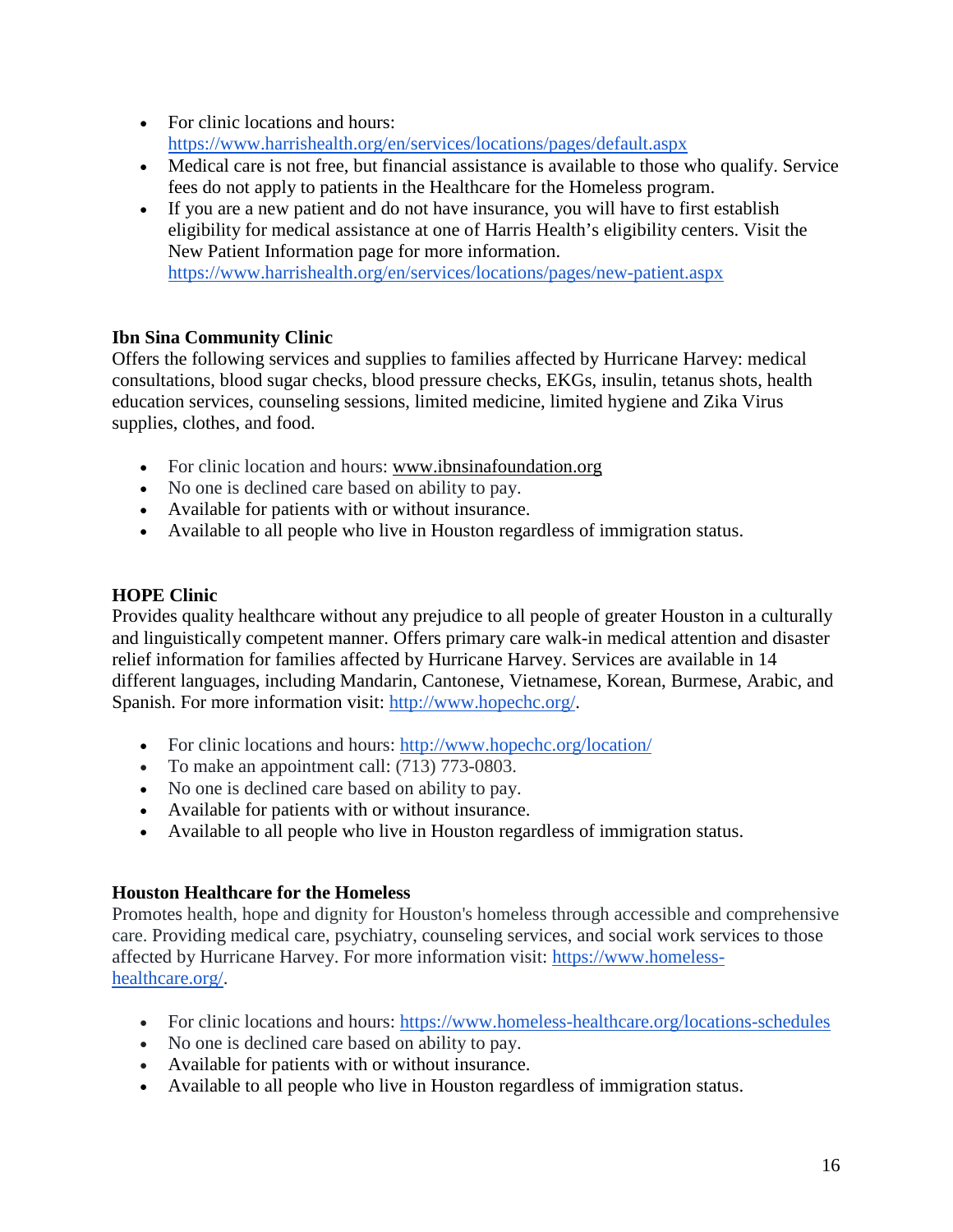# **Bayou Action Street Health – BASH**

Visit the BASH Facebook page for up-to-date disaster relief tips and resources on health. Send a message on their Facebook page to have your health-related questions answered: <https://www.facebook.com/Bayou-Action-Street-Health-BASH-868606126613493/> Interpreters are available in languages including Spanish, Arabic, Vietnamese, Hindi and Urdu.

- Check Facebook page for updates on volunteer medics stationed throughout Houston
- Services are free of charge.
- Available for patients with or without insurance.
- Available to all people who live in Houston regardless of immigration status.

# **Rx Open**

Helps patients to find nearby open pharmacies in areas impacted by disaster. Service provided by Healthcare Ready.

- To access the Open Pharmacies Map and other resources, use the following link.
- <https://www.healthcareready.org/rxopen?fref=gc>
- Service is free of charge.
- Available for patients with or without insurance.
- Available to all people who live in Houston regardless of immigration status.

# **Kidney Community Emergency Response**

Patients can use the KCER Hotline to contact their dialysis facility and to locate open dialysis facilities in their area. For KCER resources on emergency preparedness, visit: [http://www.kcercoalition.com/en/hurricane-harvey/.](http://www.kcercoalition.com/en/hurricane-harvey/)

• Call the KCER Hotline: 866-901-3773

# **PEOPLE WITH DISABILITIES**

<span id="page-17-0"></span>The following services provide inclusive relief to people with disabilities.

# **Aging and Disability Resource Center**

<https://hhs.texas.gov/services/aging/long-term-care/aging-disability-resource-center> (855) 937-2372

# **Living Hope Wheelchair Association**

<http://www.lhwassociation.org/> 281-764-6251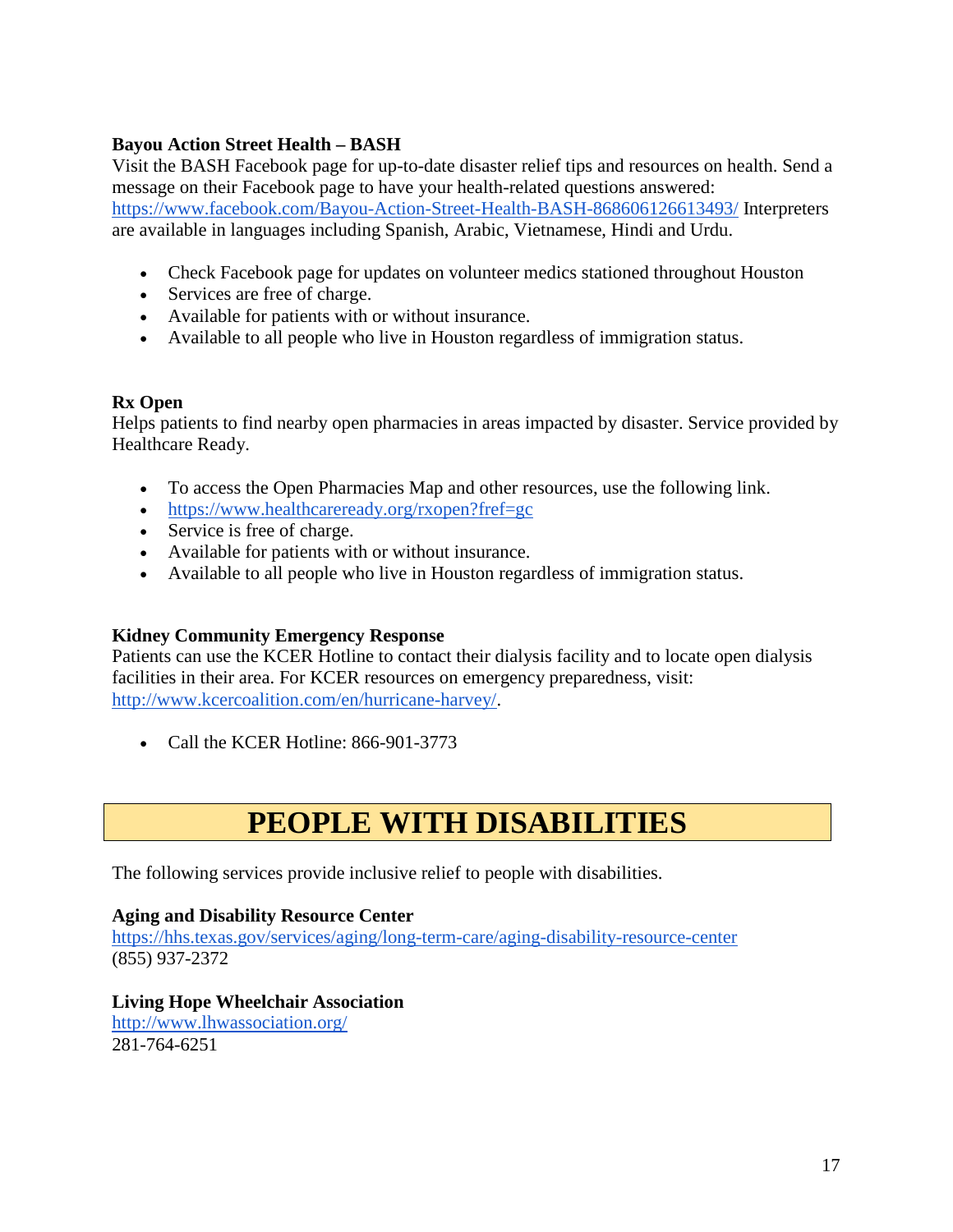# **Mayor's Office for People with Disabilities**

<http://www.houstontx.gov/disabilities/> 832-394-0814

# **National Center for College Students with Disabilities**

<http://www.nccsdonline.org/harveyflood.html>

1-800-626-4959

• Evacuation assistance for people with disabilities, other additional resources

# **Portlight Strategies**

<http://www.portlight.org/home.html> Hurricane Harvey Disability Hotline: (800) 626-4959

## **Rehabilitation Services Volunteer Project**

[www.rsvptexas.org](http://www.rsvptexas.org/) 855-825-7787

# **United Spinal Association of Houston**

[www.unitedspinalhouston.org](http://www.unitedspinalhouston.org/)  (713) 364-4724

# **MENTAL HEALTH SERVICES**

<span id="page-18-0"></span>**Catholic Charities Counseling Services** 713-874-6602 <https://www.catholiccharities.org/our-services/strengthening-families/counseling-services/>

**Depelchin Children's Services** 713-730-2335 <https://www.depelchin.org/counseling/>

# **Alliance for Multicultural Community Services Wellness Center**

(713) 776-4700

• Focusing services on refugee communities.

# **Disaster Distress Hotline**

Call 800-985-5990 TEXT: "TalkWithUs" to 66746 [www.disasterdistress.samhsa.gov](http://www.disasterdistress.samhsa.gov/)

# **FEMA Crisis Counseling**

Available to all Houstonians impacted by Hurricane Harvey, regardless of immigration status. This program provides grants that enable states to offer immediate crisis counseling services, when required, to victims of a major federally declared disaster for the purpose of relieving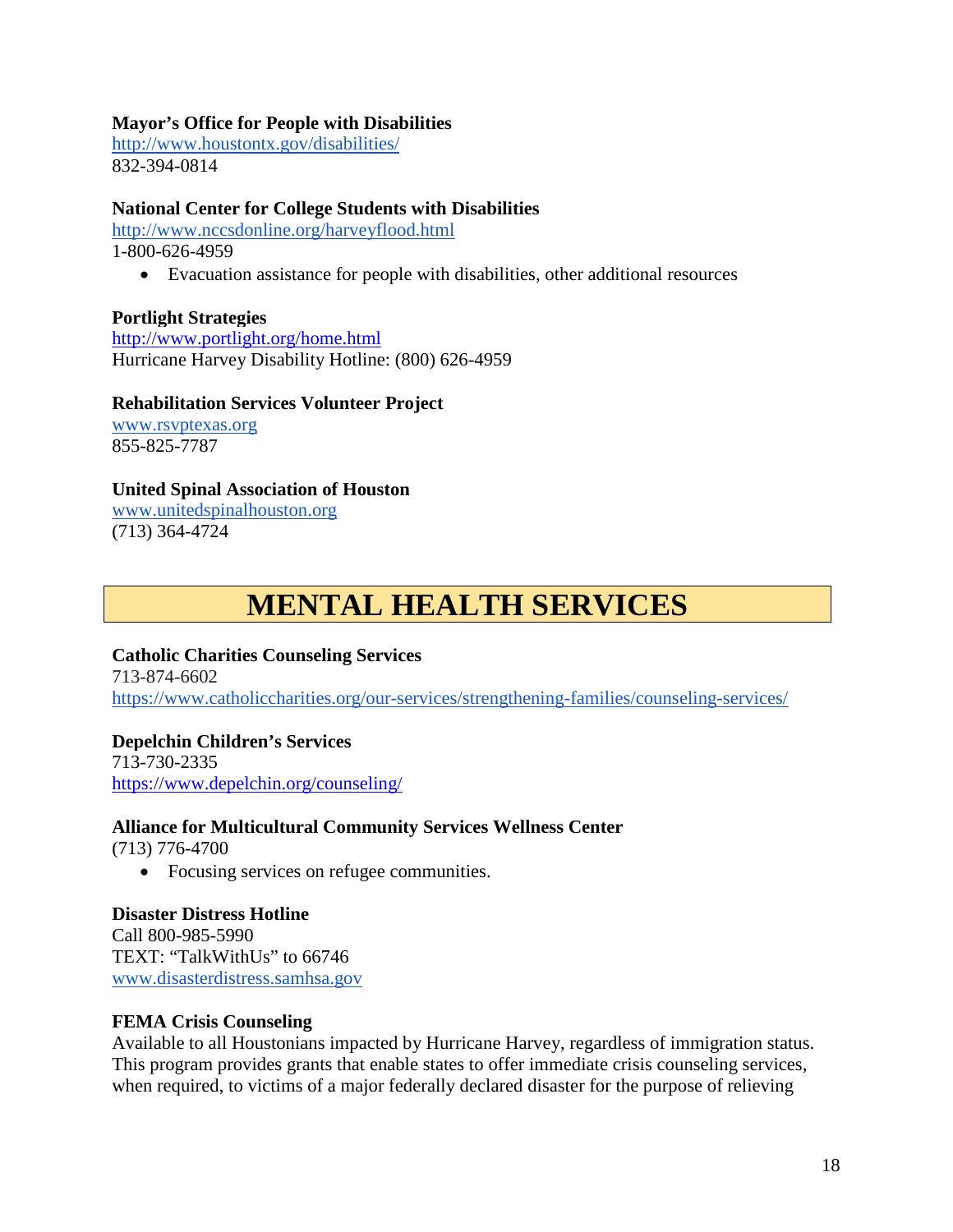mental health problems caused or aggravated by a major disaster or its aftermath. Assistance is short-term and community-oriented. For more information:

- Call the FEMA Helpline 1-800-621-FEMA (1-800-621-3362).
- For disaster assistance applicants who have a speech disability or hearing loss and use TTY, please call 1-800-462-7585.
- Visit: [http://mentalhealth.samhsa.gov/cmhs/EmergencyServices/progguide.asp](http://mentalhealth.samhsa.gov/cmhs/EmergencyServices/progguide.asp%C2%A0)

## **Houston Galveston Institute**

713-526-8390 <http://www.talkhgi.org/>

# **Jewish Family Services**

713-667-9336 <http://www.jfshouston.org/counselingservices.php>

## **Mental Health America of Greater Houston**

Crisis Intervention Hotline: 832-416-1177 Disaster Distress Hotline: 1-800-985-5990 Text 66746 to connect with a Licensed Clinic Social Worker <http://www.mhahouston.org/hurricane-harvey-resource-list/>

# **Montrose Center**

713-529-0037 <http://www.montrosecenter.org/hub/services/behavioral-health/>

## **National Suicide Prevention Lifeline**

Lifeline: 1-800-273-8255 For deaf & hard of hearing: 1-800-799-4889 <https://suicidepreventionlifeline.org/help-yourself/disaster-survivors/>

# **FAMILIES AND CHILDREN**

## <span id="page-19-0"></span>**L.I.F.E. Houston**

(713) 528-6044 [lifehouston.org](http://lifehouston.org/)

• free baby formula

#### **Texas Diaper Bank (**210) 731-8118

[http://texasdiaperbank.org](http://texasdiaperbank.org/)

• Supplies those affected by natural disasters in Texas with diapers

## **Women, Infants, and Children (WIC) Sites**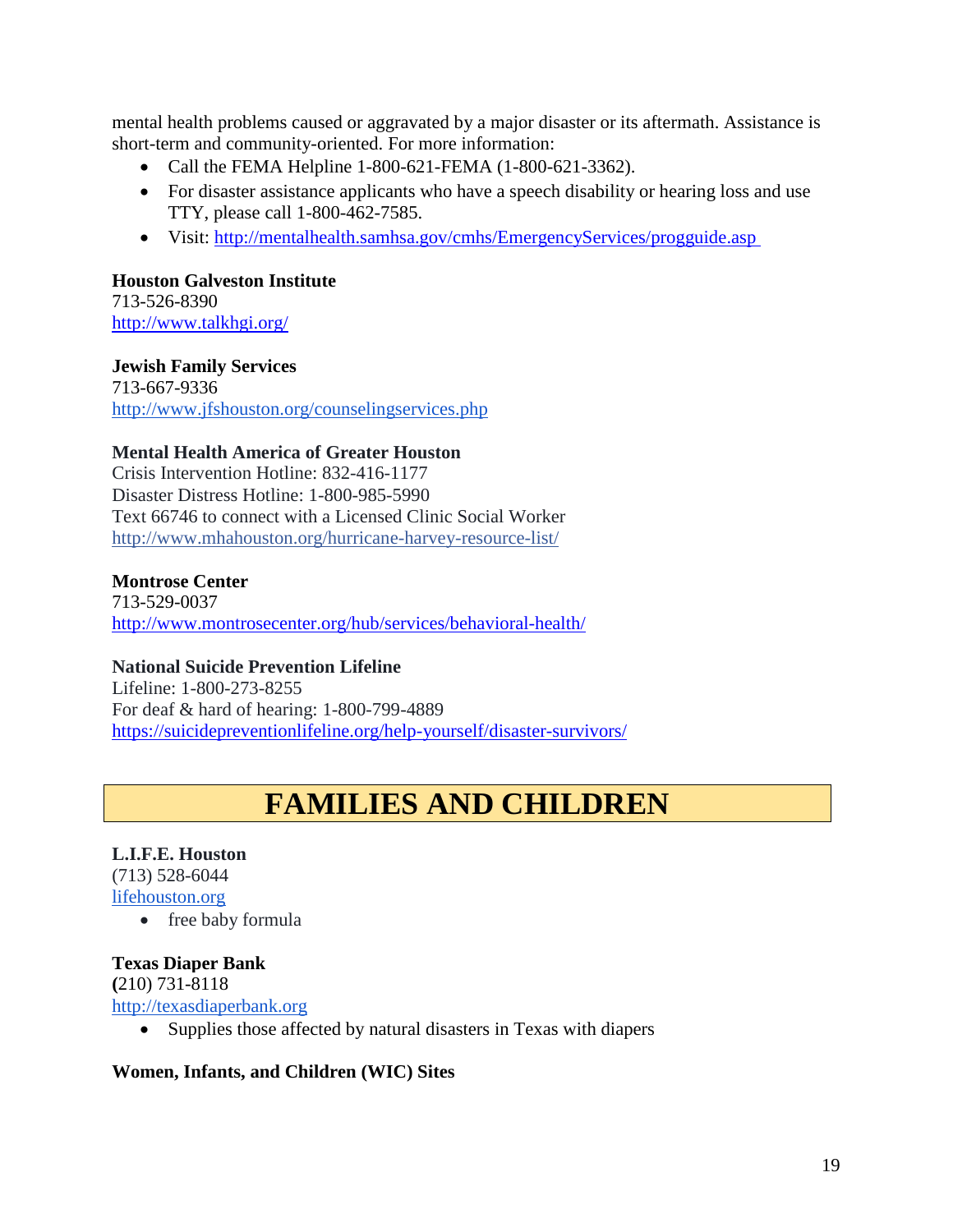The Houston Health Department opened four Women, Infants, and Children (WIC) sites dedicated to help people affected by Harvey's unprecedented flooding. The sites will begin registering pregnant women, women who recently had a child, infants, and children under the age of 5 for WIC benefits.

- For a WIC site close to you, **call 2-1-1.**
- **Hours of operations are 9 a.m. to 5 p.m.**
- WIC clients who evacuated and left behind their WIC card, food, or formula benefits can replace the items by going to an open WIC clinic.
- Special procedures implemented by the Texas Women, Infants, and Children program now allow people to easily enroll and receive food and infant formula benefits, breastfeeding support, and referrals for shelter and other resources. Disaster victims will be asked to sign a self-declaration form declaring their need for WIC benefits due to Hurricane Harvey.
- **Anyone with custody or guardianship of infants and children under 5 years of age can apply for their child.**
- People interested in signing up for WIC and current clients in need of benefits can call **832-393-5427**.

For more information on food assistance for disaster relief: <https://www.fns.usda.gov/disaster/texas-disaster-nutrition-assistance>

# **FOOD ASSISTANCE**

## <span id="page-20-0"></span>**SNAP/WIC**

- SNAP food stamps can be used to purchase hot/ready-to-eat food: <http://abc13.com/food-stamps-can-be-used-to-purchase-hot-foods/2347523/>
- WIC participants can report lost cards: **1** (**800) 942-3678**
- Call 211 to find the closest WIC Clinic and get a replacement card and benefits.

# **Food Banks**

Mobile Food Trucks will be mobilized across the state to aid victims of the storm. Call 2-1-1 for more information.

- [feedingtexas.org](https://www.feedingtexas.org/)
- Austin Food Bank 512-282-2111/ [https://www.centraltexasfoodbank.org](https://www.centraltexasfoodbank.org/)
- Houston Food Bank / 832-369-9390 / [houstonfoodbank.org](http://www.houstonfoodbank.org/)
- Galveston Food Bank / 409-945-4232 / galvestoncountyfoodbank.org
- Food Bank of the Golden Crescent (Victoria) / 361-578-0591 / [victoriafoodbank.org](http://victoriafoodbank.org/) (Closed Friday)
- Corpus Christi Food Bank / 361-887-6291 / [foodbankcc.com](http://foodbankcc.com/)
- Southeast Texas Food Bank (Beaumont) / 409-839-8777 / [setxfoodbank.org](http://setxfoodbank.org/)
- Food Bank of the Rio Grande Valley (Pharr) / 956-682-8101 / foodbankrgy.com
- Brazos Valley Food Bank (Bryan) / 979-779-3663 / byfb.org
- Central Texas Food Bank (Austin) / 512-282-2111 / [centraltexasfoodbank.org](http://centraltexasfoodbank.org/)
- San Antonio Food Bank / 210-337-3663 / [safoodbank.org](http://safoodbank.org/)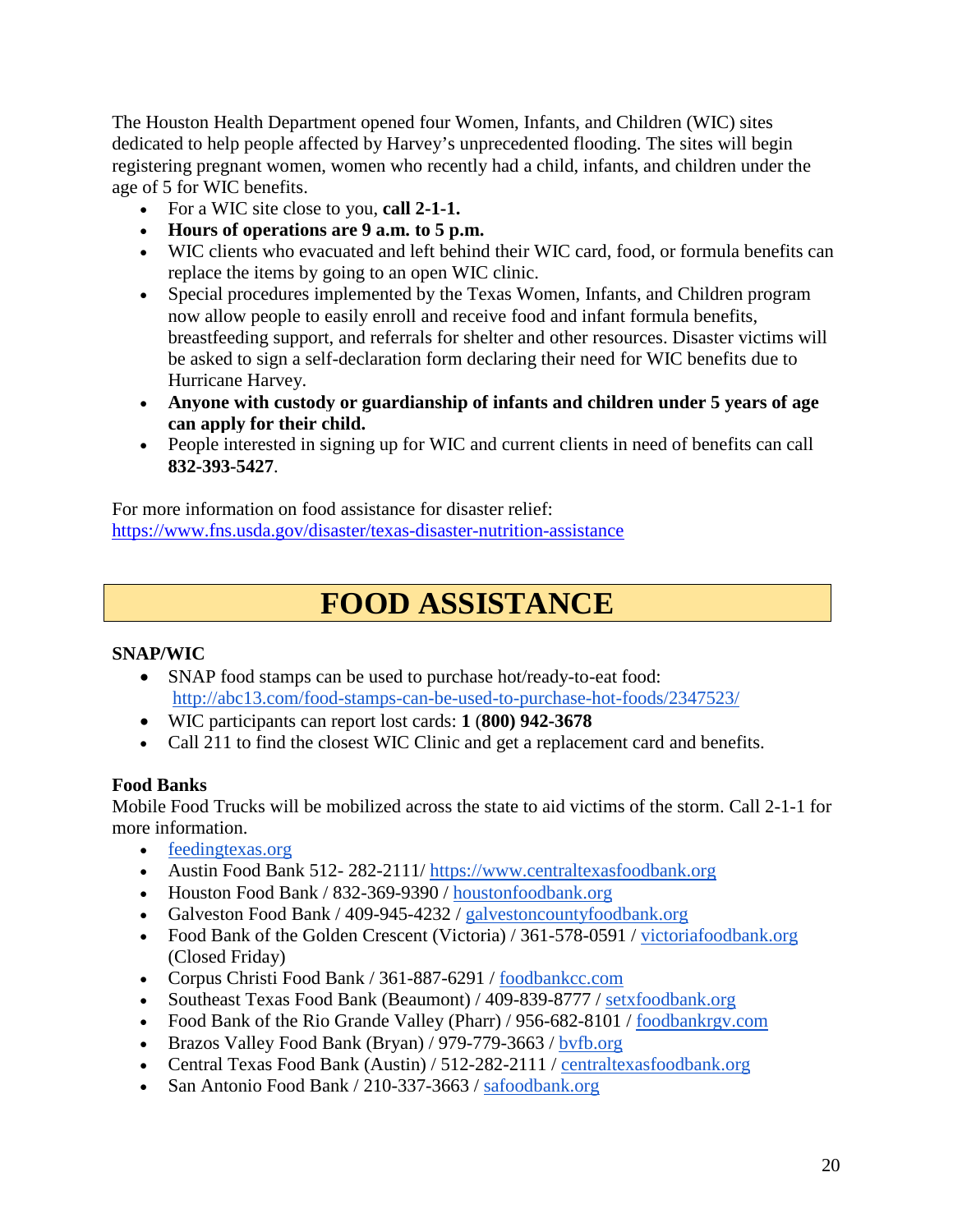# **Free Meal Centers**

- 9 HISD locations providing free meals to anyone in the community (not limited to students) on a first-come, first-served basis
- Breakfast: 8am-9am; Lunch: 11am-noon; Dinner: 4pm-5pm
- For locations, visit: [http://houston.cbslocal.com/2017/09/02/hisd-to-open-nine-meal](http://houston.cbslocal.com/2017/09/02/hisd-to-open-nine-meal-centers/)[centers/](http://houston.cbslocal.com/2017/09/02/hisd-to-open-nine-meal-centers/)

# **Free and Reduced Meals**

• For [HISD Students](http://www.khou.com/news/local/hisd-students-to-receive-three-free-meals-a-day-for-2017-2018-school-year/469242616) to receive 3 meals a day for 2017-2018 school year, parents should complete the application at [https://mealapps.houstonisd.org/.](https://mealapps.houstonisd.org/)

# **TRANSPORTATION**

<span id="page-21-0"></span>Free transportation is provided for evacuees from the following shelters to their own homes or the homes of their friends and family. Destinations must be local to Houston and be along routes that are safe to drive:

- George R Brown Convention Center, NRG Stadium, Toyota Center, the Metropolitan Baptist Church
- Transportation services are provided by: Uber, Lyft, Yellow Cab, and Metro Vouchers

# **To Find Your Towed Car**

• Call 311 or visit [http://www.findmytowedcar.com.](http://www.findmytowedcar.com/)

# **Houston Metro**

- METRO's Customer Care Team: (713) 635-4000
- Houston riders are asked to monitor METRO [Twitter](https://na01.safelinks.protection.outlook.com/?url=https%3A%2F%2Ftwitter.com%2FMETROHouston&data=01%7C01%7CLaura.Whitley%40ridemetro.org%7C60c488b500e04a9c62eb08d4ed880990%7C42943d88615547eaabaa7f5951e7c4f1%7C1&sdata=OqQXjny2uwtPIiERgGuPPVRLuU3tiNFOE06vVyJiG4g%3D&reserved=0) and [Facebook](https://na01.safelinks.protection.outlook.com/?url=https%3A%2F%2Fwww.facebook.com%2FRideMETRO%2F&data=01%7C01%7CLaura.Whitley%40ridemetro.org%7C60c488b500e04a9c62eb08d4ed880990%7C42943d88615547eaabaa7f5951e7c4f1%7C1&sdata=jAbKHbCIfOPF9QHhIuQbp2arofqzQNOBqxDijO%2Fyfb0%3D&reserved=0) pages for timely information regarding transit service.
- METRO also offers real-time information through its service alerts system which can be found on its home page: [http://www.ridemetro.org](http://www.ridemetro.org/)
- METROLift provides transportation for persons with disabilities who cannot board, ride, or disembark from a METRO fixed-route bus, even if that bus is equipped with a wheelchair lift or ramp. For more information visit <http://ridemetro.org/Pages/MLWhatHow.aspx>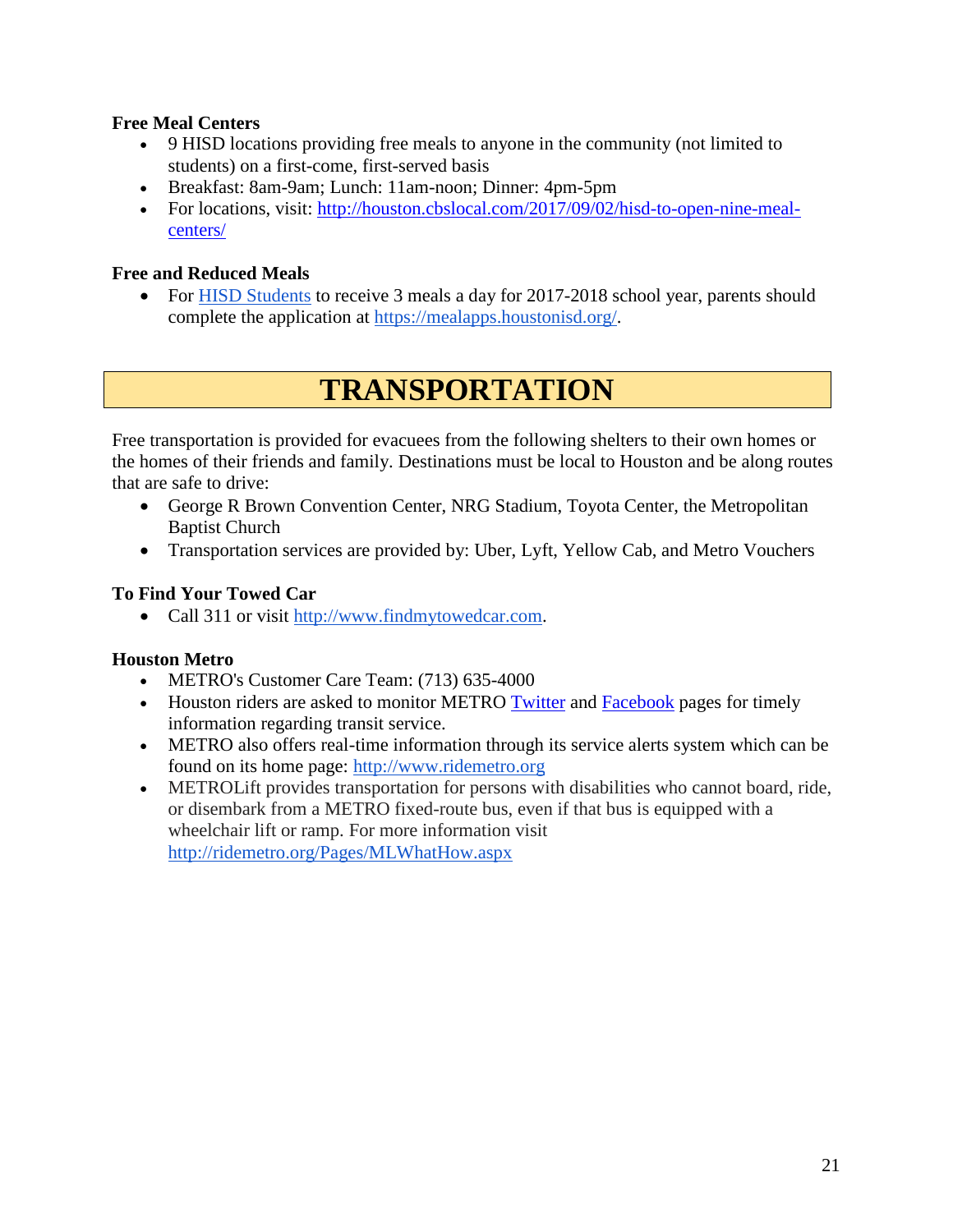# **UTILITIES**

<span id="page-22-0"></span>We recommend that you call your utility companies, bank, lender, etc. and request a waiver of fees or a grace period on your payments due to the Hurricane. However, companies are not obligated to honor such requests.

## **Companies That Have Waived Payments: Chase Bank**

• [http://e.chase.com/H/2/v40000015e37e7a0aec2690e6e96189988/3a3500fb-412c-47cf-](http://e.chase.com/H/2/v40000015e37e7a0aec2690e6e96189988/3a3500fb-412c-47cf-8985-2a06e6354819/HTML)[8985-2a06e6354819/HTML](http://e.chase.com/H/2/v40000015e37e7a0aec2690e6e96189988/3a3500fb-412c-47cf-8985-2a06e6354819/HTML)

**AT&T** giving credits for additional data, text, and voice to Hurricane Harvey victims**:** 

• [http://www.katc.com/story/36246577/att-pledges-350000-to-aid-communities-impacted](http://www.katc.com/story/36246577/att-pledges-350000-to-aid-communities-impacted-by-hurricane-harvey)[by-hurricane-harvey](http://www.katc.com/story/36246577/att-pledges-350000-to-aid-communities-impacted-by-hurricane-harvey)

**Sprint (also Boost and Virgin Mobile)** will waive call and text for Hurricane Harvey victims:

• <http://newsroom.sprint.com/sprint-is-ready-for-hurricane-harvey.htm>

# **T-Mobile** is offering unlimited data

• [https://newsroom.t-mobile.com/news-and-blogs/t-mobile-responds-to-hurricane](https://newsroom.t-mobile.com/news-and-blogs/t-mobile-responds-to-hurricane-harvey.htm)[harvey.htm](https://newsroom.t-mobile.com/news-and-blogs/t-mobile-responds-to-hurricane-harvey.htm)

# **Free Wifi:**

XFINITY is making WiFi hotspots available to non-subscribers in the Houston area.

• Connect to "**xifinitywifi**" and select "**Not an XFINITY Internet Customer**" on the sign-in page to get started.

**Price gouging** in Texas is illegal during natural disasters or states of emergency. If believe you have been scammed or encountered price gouging during or after Hurricane Harvey, you should call:

# **Office of the Attorney General's Consumer Protection**

Toll-free hotline: (800) 621-0508 [consumeremergency@oag.texas.gov](mailto:consumeremergency@oag.texas.gov)

# **LEGAL SERVICES**

# <span id="page-22-1"></span>**Immigration Rights Hotline**

(888) 507- 2970

Hosted by Houston Immigration Legal Services Collaborative, American Civil Liberties Union of TX, United We Dream, National Association of Latino Elected and Appointed Officials, and others. Call for information regarding:

- Frequently asked questions regarding immigration and disaster relief
- Immigration laws, including executive orders, SB4, and DACA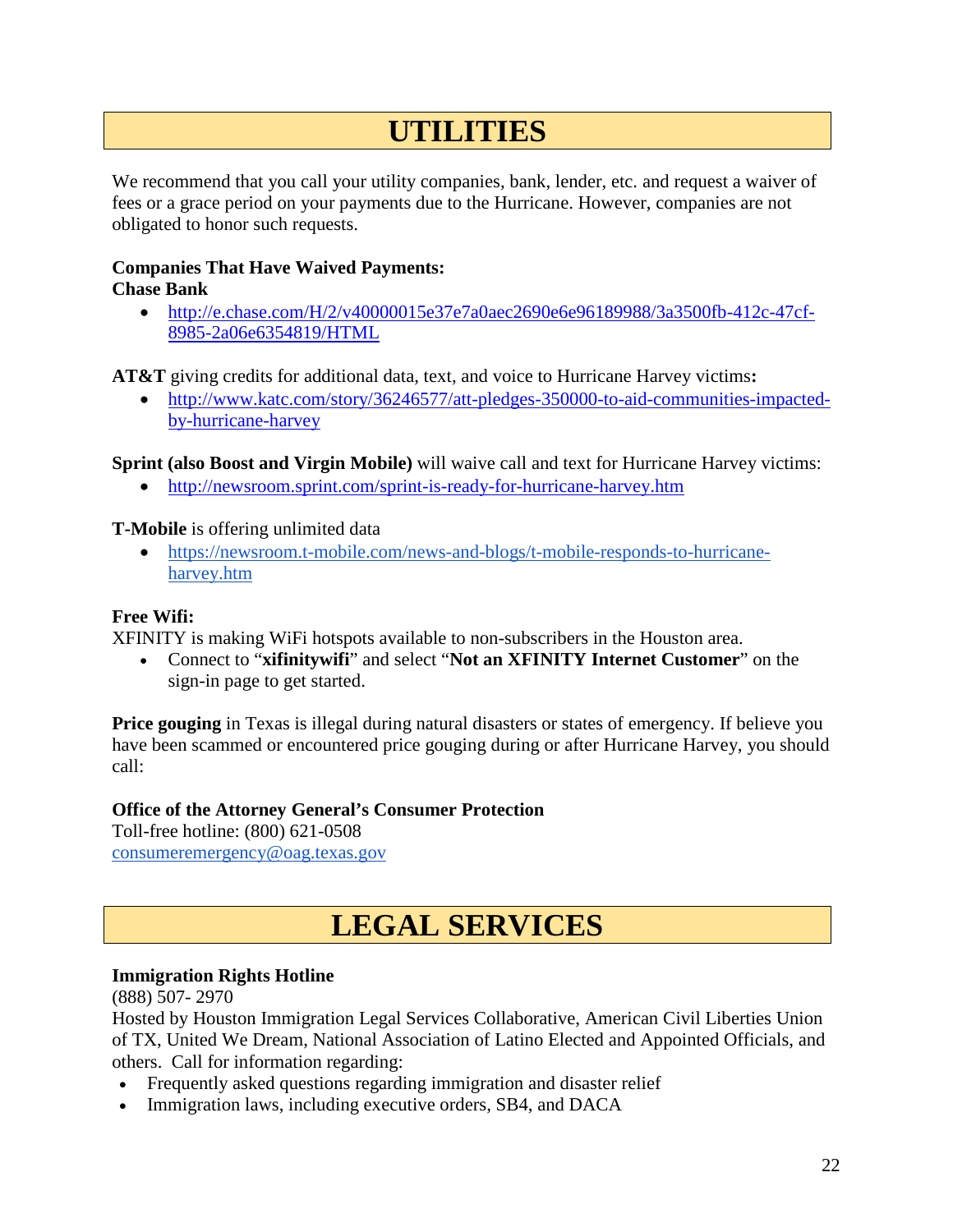- Your rights in the United States as an immigrant
- Families looking for help in locating their detained relatives
- The detention and deportation process
- Reporting an incident of hate or discrimination
- Individuals looking for immigration legal services
- Questions about the Travel Ban

# **Houston Immigration Legal Services Collaborative**

Non-profit immigration legal services providers that offer free or low-cost immigration legal services. These are not disaster assistance experts. For other types of civil legal aid, contact one of the resources below.

- http://www.houstonimmigration.org/
- Schedule for nonprofit immigration legal clinics in Houston: <http://houstonimmigration.org/events/>
- To find immigration Legal services providers: [http://houstonimmigration.org/locator/](http://houstonimmigration.org/events/)

# **The State Bar of Texas**

- Legal hotline: (800) 504-7030
- Answered in English, Spanish, and Vietnamese
- Callers can leave a message at any time. People who qualify for assistance will be matched with Texas lawyers who have volunteered to provide free, limited legal help.

# **Texas Rio Grande Legal Aid**

- Serves the following counties: http://www.trla.org/about/service-area
- Hotline for disasters:  $1(866)$  757-1570
- <http://www.trla.org/disasters>

## **[Lone Star Legal Aid](http://www.trla.org/disasters)**

- [Offices in Houston, Angleton, Beaumont, Belton, Bryan, Conroe, Galveston, Longview,](http://www.trla.org/disasters)  [Nacogdoches, Paris, Texarkana, Tyler, and Waco](http://www.trla.org/disasters)
- [\(800\) 733-8394](http://www.trla.org/disasters)
- [http://www.lonestarlegal.org/](http://www.trla.org/disasters)

## **Houston Volunteer Lawyers**

- Can provide civil legal aid regardless of immigration status
- Access services through a clinic: [https://www.makejusticehappen.org/node/17/calendar](https://na01.safelinks.protection.outlook.com/?url=https%3A%2F%2Fwww.makejusticehappen.org%2Fnode%2F17%2Fcalendar&data=02%7C01%7Cbenito.juarez%40houstontx.gov%7Ca750ba5f9c1d45ce9e0208d4f01a6fb1%7C57a85a10258b45b4a519c96c7721094c%7C0%7C0%7C636397443732675573&sdata=UUMeAoX9Q80uT1dIUdkC2Vp%2FGv37HAZ7hTjn9cqr7KI%3D&reserved=0)
- Or by phone: (713) 228-0732

## **Catholic Charities**

- Harvey Hotline: (713) 874-6664
- To find legal clinics:<https://catholiccharities.org/news-events/calendar/>
- Due to limited space, please call (713) 874-6570 or (713) 595-4100 to register for a legal clinic in advance.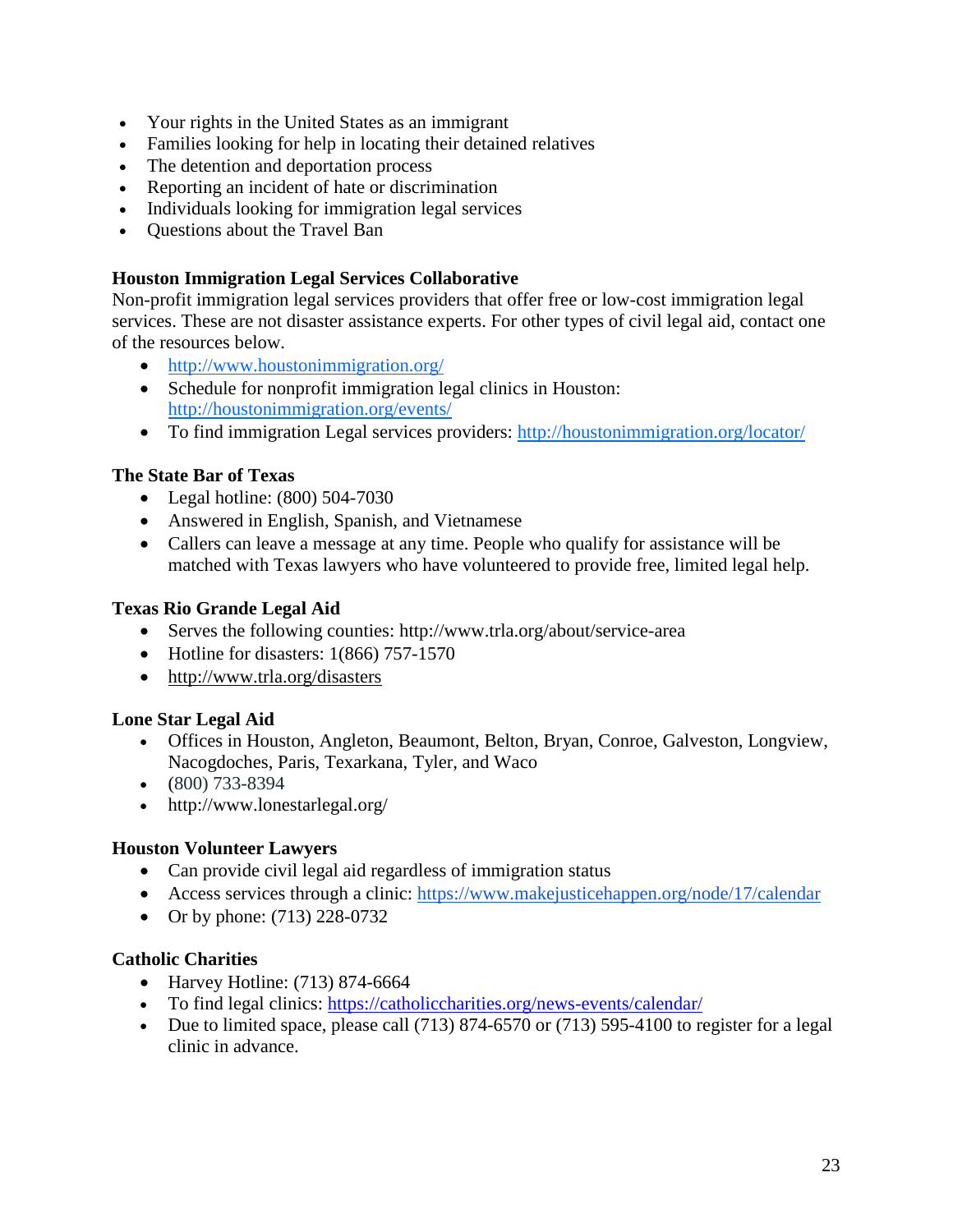# **UNDOCUMENTED HOUSTONIANS**

## <span id="page-24-0"></span>**Am I eligible for any disaster assistance if I am undocumented?**

Yes, even if you are undocumented, there are a number of resources and services that you can access. In this guide, we identify many services that are available to all Houstonians, regardless of immigration status. Houston local nonprofits will assist undocumented families who do not qualify for other government aid.

# **Can I go to a shelter if I am undocumented?**

YES. Most shelters are managed by local communities, the Red Cross, and other voluntary agencies like BakerRipley (who have a humanitarian mission to provide emergency relief services and are running the shelter at NRG). **The Red Cross and City of Houston shelters will not ask people to show any form of identification in order to stay in their shelters.** Mayor Sylvester Turner has issued a clear [statement](https://www.facebook.com/houstonmayor/photos/a.10151873078307535.1073741852.268521702534/10155320870197535/?type=3&theater) assuring Houstonians that immigration status is not a barrier to any emergency shelter. **We encourage anyone in need of shelter to seek it, regardless of immigration status.**

# **REFUGEES**

# **Alliance for Multicultural Community Services**

[6440 Hillcroft St Ste 411, Houston, Texas, TX 77081](http://share.here.com/r/mylocation/e-eyJuYW1lIjoiQWxsaWFuY2UgZm9yIE11bHRpY3VsdHVyYWwgQ29tbXVuaXR5IFNlcnZpY2VzIiwiYWRkcmVzcyI6IjY0NDAgSGlsbGNyb2Z0IFN0IFN0ZSA0MTEsIEhvdXN0b24sIFRleGFzIiwibGF0aXR1ZGUiOjI5LjcxMTIzLCJsb25naXR1ZGUiOi05NS40OTQzMiwicHJvdmlkZXJOYW1lIjoiZmFjZWJvb2siLCJwcm92aWRlcklkIjozMDUwNTAyNjI4NjU1MTh9?link=addresses&fb_locale=en_US&ref=facebook) (713) 776-4700 [www.allianceontheweb.org](http://www.allianceontheweb.org/)

# **Amaanah Refugee Services**

10333 Harwin Drive #675, Houston, Texas 77036 (713) 370-3063 <https://refugeelink.com/>

**Catholic Charities of the Archdiocese Galveston-Houston** 2900 Louisiana St, [Houston, Texas, TX 77006](http://share.here.com/r/mylocation/e-eyJuYW1lIjoiQ2F0aG9saWMgQ2hhcml0aWVzIG9mIHRoZSBBcmNoZGlvY2VzZSBvZiBHYWx2ZXN0b24tSG91c3RvbiIsImFkZHJlc3MiOiIyOTAwIExvdWlzaWFuYSBTdCwgSG91c3RvbiwgVGV4YXMiLCJsYXRpdHVkZSI6MjkuNzQ0ODQ5MzY5NzA1LCJsb25naXR1ZGUiOi05NS4zNzg4NTUyNjAyMjcsInByb3ZpZGVyTmFtZSI6ImZhY2Vib29rIiwicHJvdmlkZXJJZCI6MTExNDk2MDIyMjAwMTM0fQ==?link=addresses&fb_locale=en_US&ref=facebook) (713) 526-4611 [www.catholiccharities.org](http://www.catholiccharities.org/)

## **Interfaith Ministries for Greater Houston**

[3303 Main St, Houston, Texas, TX 77002](http://share.here.com/r/mylocation/e-eyJuYW1lIjoiSW50ZXJmYWl0aCBNaW5pc3RyaWVzIGZvciBHcmVhdGVyIEhvdXN0b24gKE9mZmljaWFsIFBhZ2UpIiwiYWRkcmVzcyI6IjMzMDMgTWFpbiBTdCwgSG91c3RvbiwgVGV4YXMiLCJsYXRpdHVkZSI6MjkuNzQwMzksImxvbmdpdHVkZSI6LTk1LjM3NzQsInByb3ZpZGVyTmFtZSI6ImZhY2Vib29rIiwicHJvdmlkZXJJZCI6MTM3MjE5NDUyNjQ2fQ==?link=addresses&fb_locale=en_US&ref=facebook) (713) 533-4900 [www.imgh.org](http://www.imgh.org/)

# **International Emergency and Development Aid (IEDA RELIEF)**

10101 Fondren Road, Suite 570, Houston, Texas 77096 (713) 774-2522 [www.iedarelief.org](http://www.iedarelief.org/)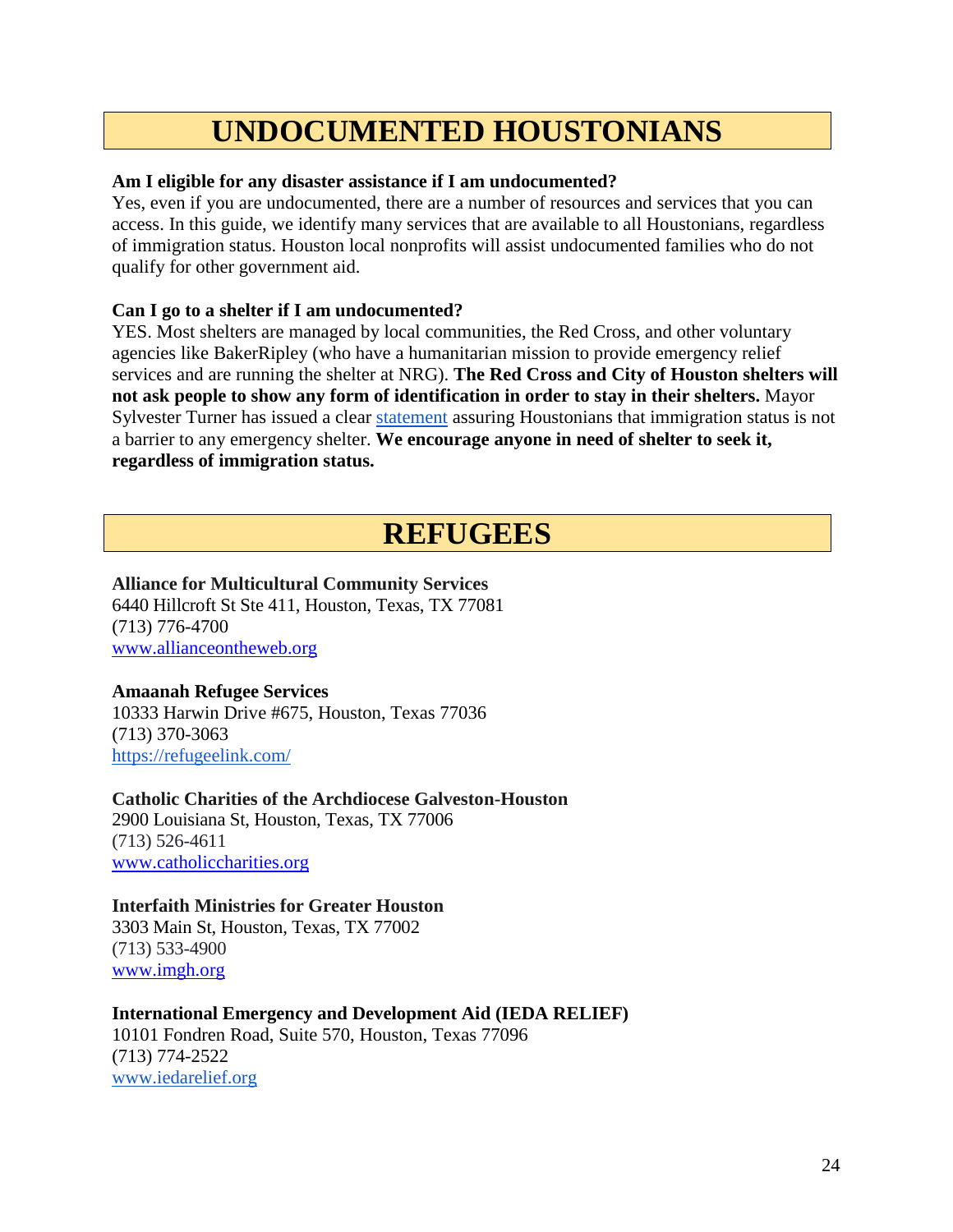## **Refugee Council USA Resource Guide**

[http://mailchi.mp/eb188e39bbe3/hurricane-harvey-relief-daca-action-today?e=\[UNIQID\]](http://mailchi.mp/eb188e39bbe3/hurricane-harvey-relief-daca-action-today?e=%5bUNIQID)

**Refugee Services of Texas**  6065 Hillcroft St Houston, Texas, TX 77081 (713) 644-6224 [www.rstx.org/houston.html](http://www.rstx.org/houston.html)

**YMCA International Services** [6671 Southwest Fwy, Suite 250; Houston, TX 77074](https://goo.gl/maps/9YJTPkyAodn) (713) 339-9015 [www.ymcahouston.org/ymca-international](http://www.ymcahouston.org/ymca-international)

# **FEMA CASH ASSISTANCE**

## <span id="page-25-0"></span>**FEMA Cash Assistance – Non-Housing Needs**

FEMA provides cash assistance for disaster-related medical and dental expenses, disaster-related funeral and burial expenses, clothing, household items, tools required for your job, educational materials, fuel for heat, clean-up items, vehicle damage, moving and storage expenses, and other expenses deemed necessary by FEMA or authorized by law. You or someone who lives with you must be a U.S. citizen or "qualified alien" to apply.

For more information and to apply for assistance:

- Apply online: visit [http://www.fema.gov/apply-assistance](http://www.fema.gov/apply-assistance%C2%A0)
- Apply by phone: call 1-800-621-3362 or TTY 1-800-462-7585
- Apply in person: at the George R. Brown Convention Center or the NRG Stadium

You will need the following information to complete the registration:

- Social Security Number (SSN): If you are undocumented, you will not be personally eligible for FEMA cash assistance programs. However, your household may still be eligible to receive assistance, as you may apply on behalf of your U.S. citizen child, or another adult household member may qualify the household for assistance.
- Insurance information: You will be asked to identify the type(s) of insurance coverage you have.
- Financial information: You will be asked to enter your family's gross total household income at the time of the disaster.
- Contact information: Along with the address and phone number where the damages occurred, you will be asked for information on how FEMA can contact you. It is very important that you provide FEMA with your current mailing address and phone numbers where you can be contacted.
- Electronic Funds Transfer (EFT) Direct Deposit Information (optional): If you are determined to be eligible for assistance and would prefer that funds be transferred to your account, you will be asked for your banking information, which includes: the institution name, type of account, routing and account number.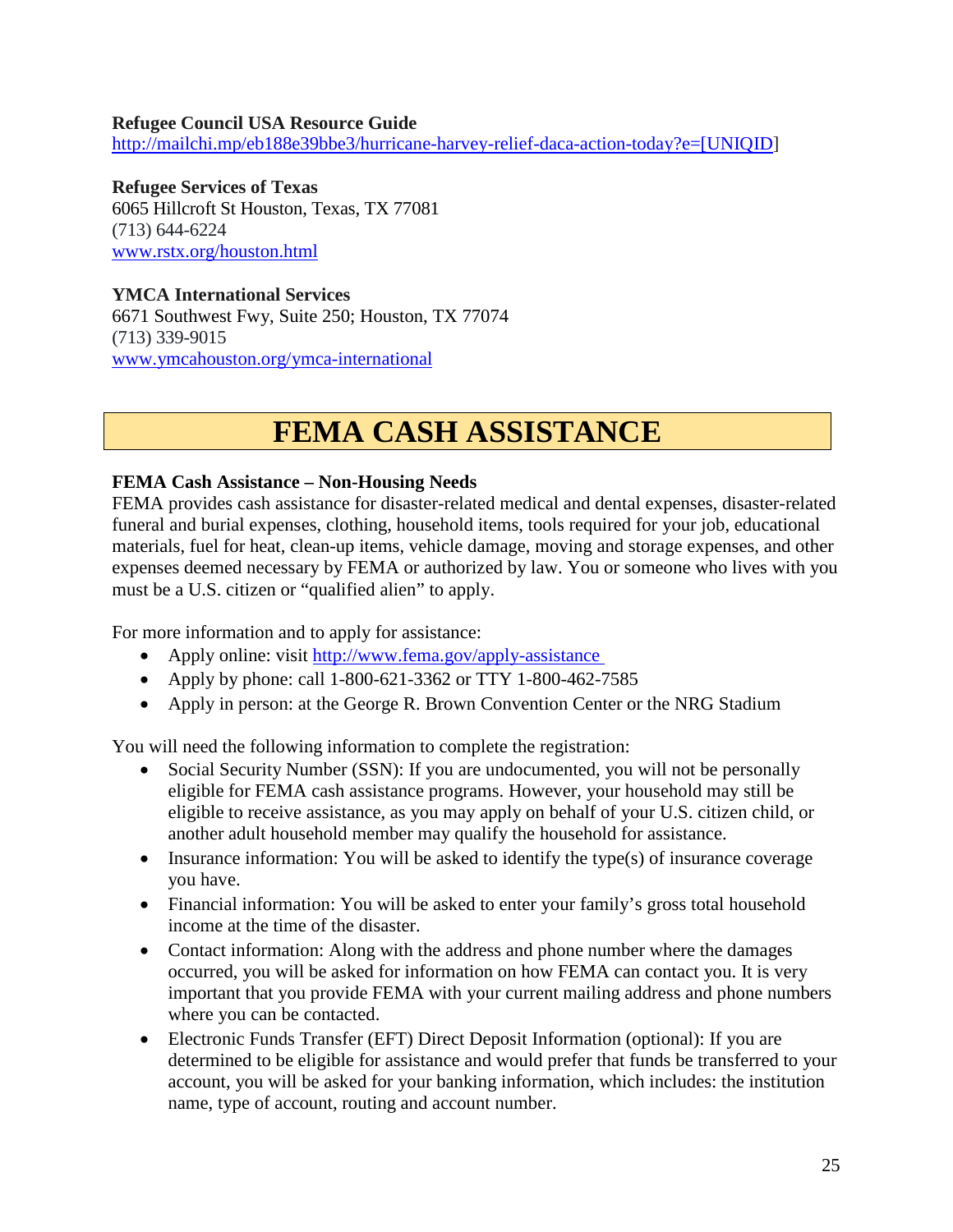• Please have pen and paper available to record information during the registration process.

# **CASH AND OTHER ASSISTANCE**

<span id="page-26-0"></span>The following organizations are offering direct cash and in-kind assistance for immigrants regardless of immigration status.

# **BakerRipley (NRG Stadium Emergency Shelter)**

(713) 273-3701 <https://www.bakerripley.org/>

# **Career Gear Greater Houston, Hurricane Relief Center**

PlazAmericas Mall, 7500 Bellaire Blvd Ste BB20, Houston, Texas 77036 (281) 738-0734

<https://www.careergearhouston.org/index.html>

- Provides: clothing, hygiene, bedding
- Monday-Saturday 10am-7pm, no appointment or referral needed

# **Catholic Charities (Downtown)**

(713) 874-6664 <https://catholiccharities.org/our-services/strengthening-families/disaster-relief/>

# **ECHOS (Southwest)**

(713) 270-0369 <http://echos-houston.org/>

## **Fe y Justicia Worker Center (Montrose)**

(713) 862-8222 <http://www.houstonworkers.org/>

## **Focus Humanitarian Assistance, USA**

700 First Colony #300, Sugar Land, TX 77479 (877) 362-8759 www.Focus-USA.org

# **Houston in Motion**

<http://houstoninmotion.org/flood-form/>

- System for direct financial aid for refugees and immigrants
- Web Page available in Spanish and Arabic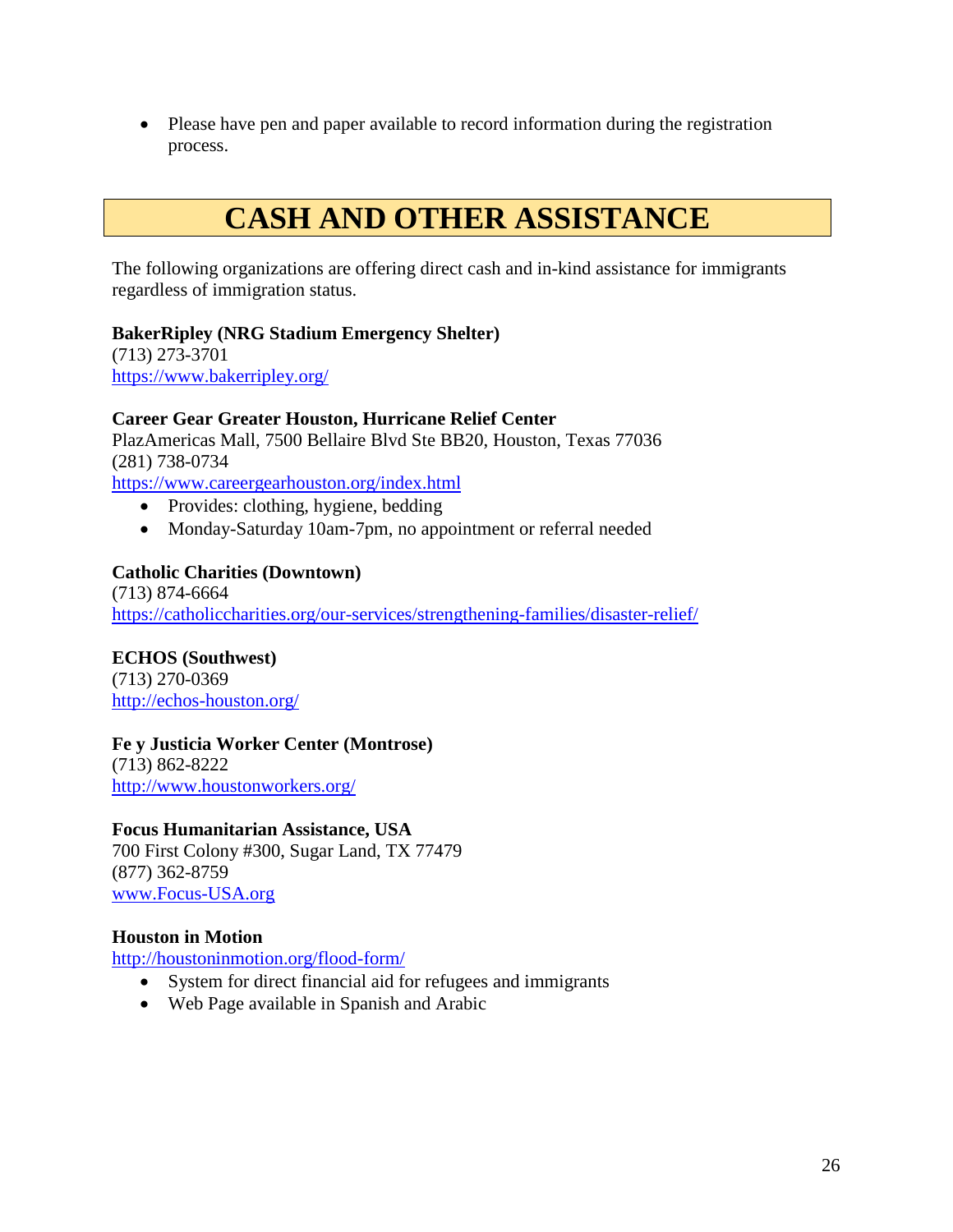# **International Emergency and Development Aid (IEDA RELIEF)**

(713) 774-2522 [www.iedarelief.org](http://www.iedarelief.org/)

• Response Resource Center

**Living Hope Wheelchair Association** (281) 764-6251 <http://www.lhwassociation.org/>

# **Memorial Assistance Ministries (Spring Branch)**

(713) 468-4516 <https://www.maministries.org/>

# **RENTAL ASSISTANCE**

### <span id="page-27-0"></span>**Texas Association of Realtors**

- Relief fund for those who have suffered damage to their property or have been displaced due to Hurricane Harvey. Application does not ask for information on immigration status. Maximum assistance offered is \$1,000 per applicant.
- <https://apps.texasrealestate.com/public/disasterRelief/reliefApplications.cfm>

## **U.S. Small Business Administration**

- Providing disaster relief loans for nonprofits, businesses, and renters
- Low-interest disaster loans to businesses of all sizes, private non-profit organizations, homeowners, and renters.
- SBA disaster loans can be used to repair or replace the following items damaged or destroyed in a declared disaster: real estate, personal property, machinery and equipment, and inventory and business asset**s**
- [https://disasterloan.sba.gov/ela](https://na01.safelinks.protection.outlook.com/?url=https%3A%2F%2Fdisasterloan.sba.gov%2Fela&data=02%7C01%7Cterence.oneill%40houstontx.gov%7Ce2cbac3b84d544cff27a08d4f1812816%7C57a85a10258b45b4a519c96c7721094c%7C0%7C0%7C636398984405631284&sdata=M3kQvvLCymB2U%2FFRSG1NTPThj%2FwsBTYAN8wTTFO8Lm0%3D&reserved=0)

# **RENTER'S RIGHTS**

#### <span id="page-27-1"></span>**My rented property was damaged in the disaster. What are my rights?**

Most leases have terms that say what happens if the property you're renting is damaged or destroyed by a disaster. Read your lease. If you don't have a copy, contact your landlord and ask for one. If you don't have a written lease, your landlord is still legally responsible to repair the property. Tell your landlord as soon as possible about the property damage. Ask what repairs are needed, how long they will take, and if you have to leave the property while the repairs are being done. If your landlord moved because of the disaster, don't send a rent payment until you are sure that your landlord will receive it. A pending FEMA application doesn't excuse your obligation to pay rent.

## **Can I terminate my lease because of property damage?**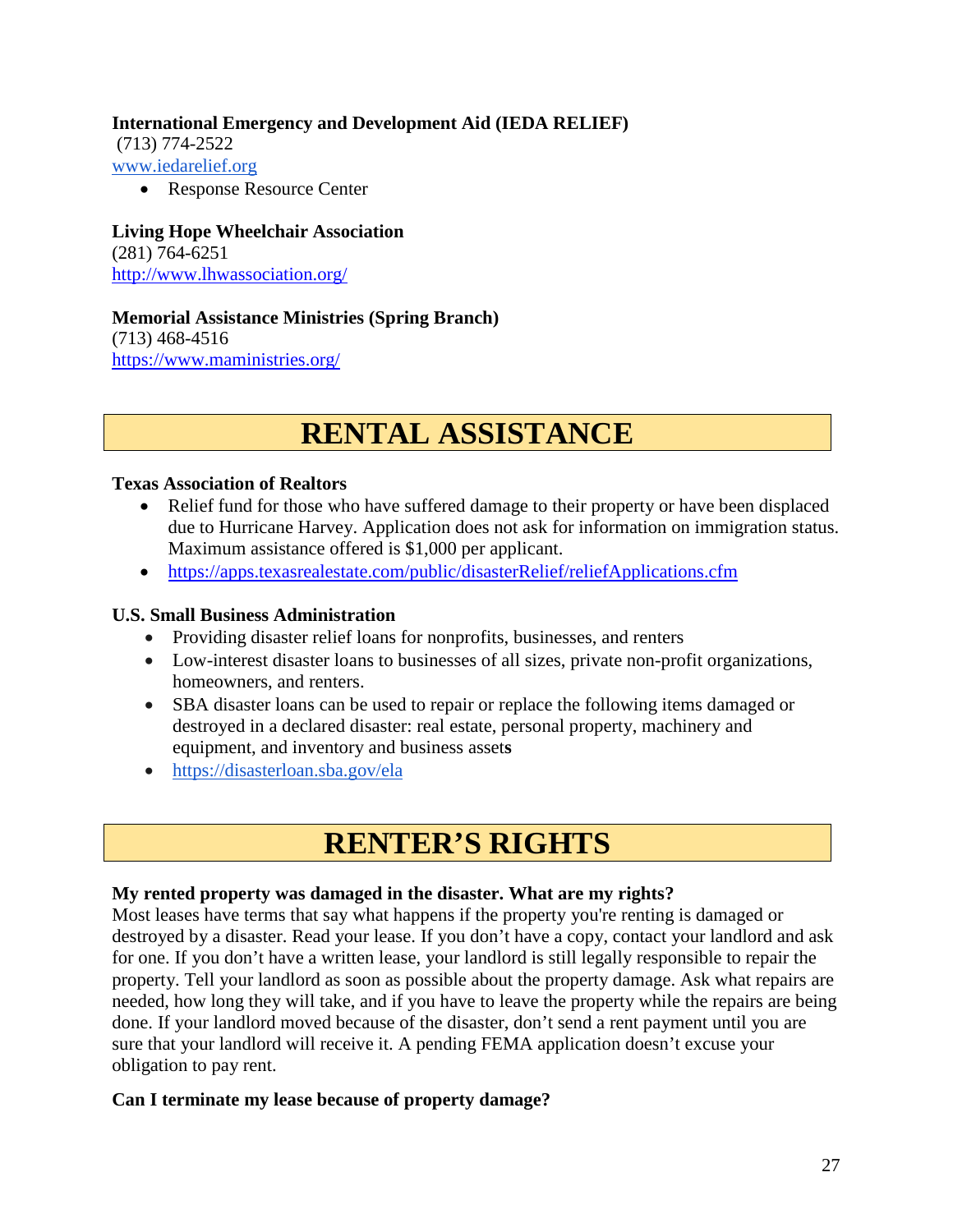It depends on the terms of your lease and the extent of the damage. Read your lease first. If you don't have a written lease or it doesn't address disasters, the following laws may apply:

- A rental property that is totally unusable for residential purposes is considered uninhabitable in its current condition. Either you or your landlord may terminate the lease by giving written notice any time before the repairs are completed. If you had to move, you must still pay rent on the property you left. Try to negotiate a suspension or reduction of rent with your landlord. If you terminate your lease, you are responsible only for prorated rent due up until the date you moved out. You will still owe any charges that accrued up to that point, including past-due rent. Make a written, dated request for return of your security deposit with a forwarding address where it is to be sent. If there is damage to the property not caused by the disaster, your landlord can withhold some or all of your deposit to cover it. If your security deposit is withheld, your landlord must provide a written, itemized accounting of the repairs and cost. If your utilities are separate from your lease, call the utility company to shut them off. Give a forwarding address to send a refund of your utility deposit. You are responsible for utilities up to the date they are shut off.
- A leased property is partially unusable for residential purposes if you can still live there while repairs are being made (unless your lease says otherwise). Your landlord does not have to start repairs until they have received money from the property insurance company to make the repairs. As long as you stay on the property, you must keep paying rent according to your lease. You can ask your landlord to reduce your rent because you are not getting full use of the property. This includes common areas like walkways, pools, parking, and laundry rooms. If your landlord agrees to a temporary rent reduction, get a written, signed agreement. If you can't agree to a reduction, you can sue your landlord to get a court order for reduced rent while waiting on the repairs to be finished.

## **Does my landlord have to lower my rent if my home is damaged?**

No. You cannot reduce your rent unless your landlord agrees or your lease gives you that right. Talk to your landlord and work out a deal. If you cannot, then you have the right to file a lawsuit and seek a court order reducing your rent.

## **What do I do if I lost my job because of the disaster and can't pay rent?**

If you do not pay rent your landlord can give you a notice to move. Your landlord may later file an eviction case against you. If your rent is subsidized by the government, you are entitled to have your part of the rent reduced. You should contact the agency that helps you with your rent to get a reduction.

## **Can my landlord make me move immediately if I can live in my home?**

No. A landlord can only make you move by giving you a notice telling you to get out by a certain date and then filing a lawsuit after that date. You cannot be evicted without reason.

• If your lease is expired, your landlord may be able to force you to move by giving you a 30-day notice.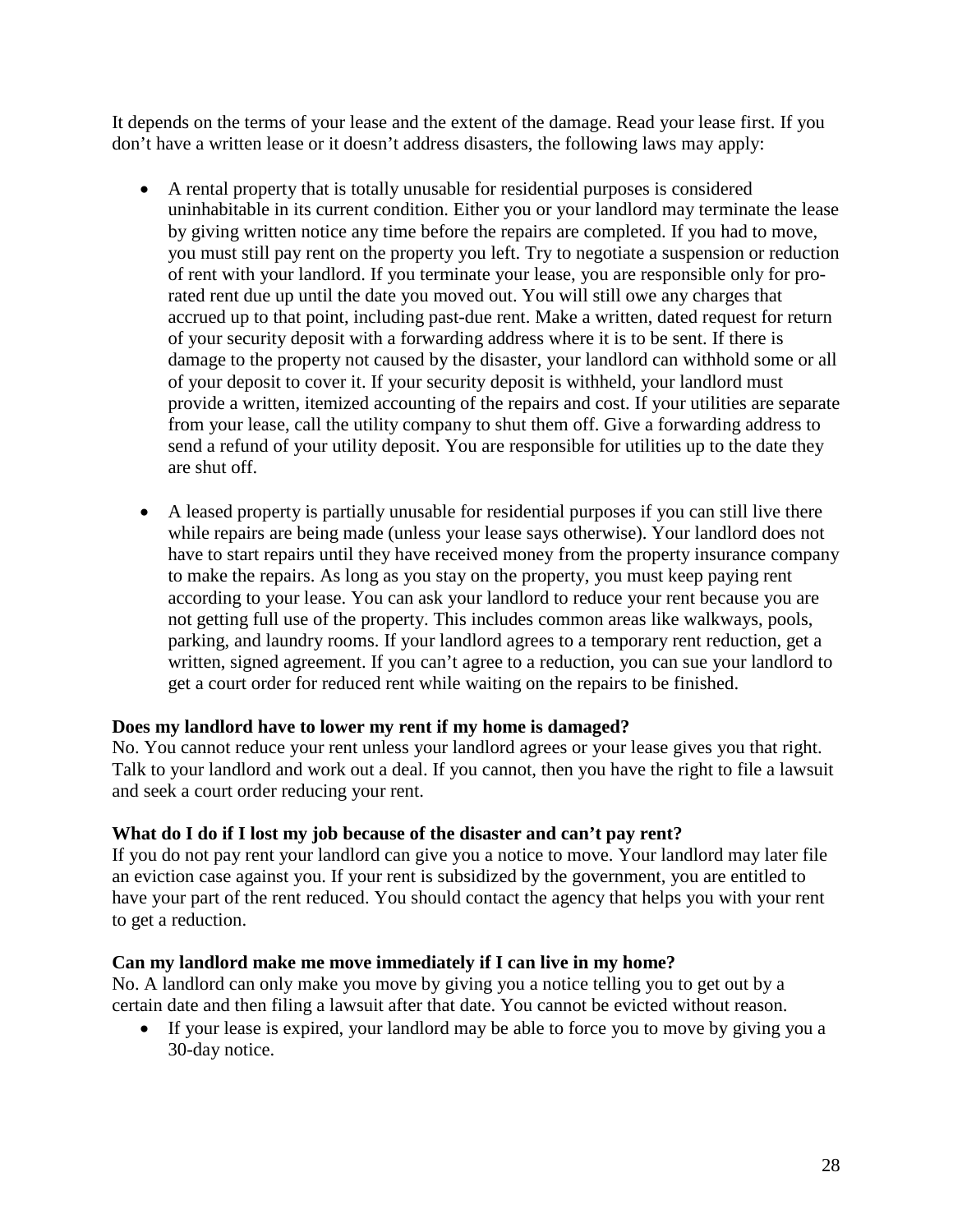• If your landlord locks you out and refuses to give you a key, contact your local justice of the peace. The justice of the peace may order your landlord to immediately unlock your door by signing a "writ of re-entry."

# **Can my landlord make me move so they can make repairs?**

If you can still live in the home, you do not have to move until the lease is over. If you have a written lease, it may cover this situation. If not, your landlord can only make you move if your home is not safe to live in. The landlord can move you temporarily while making extensive repairs, but must move you back if your lease is not over.

# **What do I do if I am served with an eviction lawsuit?**

- Carefully read the papers and be sure to show up to tell your side of the story.
- You have the right to represent yourself. You can also call Lone Star Legal Aid for information or to represent you if you qualify. In some types of eviction cases you can take a friend to help.
- You have the right to appeal even if you lose in Justice of the Peace Court.

# **What do I do if my landlord does not refund my security deposit or pre-paid rent?**

Wait until 30 days after you gave the landlord your new address in writing. Then you can contact legal aid for help.

## **For free or low-cost assistance with renter's rights issues, contact:**

Lone Star Legal Aid: (713) 652-0077 Houston Volunteer Lawyers: (713) 228-0732 You can also get help from a private attorney. Find one through the Texas State Bar: <https://www.texasbar.com/findalawyer/>

# **To contact the City of Houston Fair Housing Office Staff:**

Fair Housing Hotline: (832) 394-6240 [http://www.houstontx.gov/housing/tenant\\_law\\_call.html](http://www.houstontx.gov/housing/tenant_law_call.html)

# **JOB ASSISTANCE**

# <span id="page-29-0"></span>**Texas Workforce Commission**

- Those with work permits who have lost their jobs because of a disaster may qualify for regular unemployment compensation.
- Apply for regular unemployment compensation at: [https://www.twc.state.tx.us/jobseekers/unemployment-benefits-services.](https://www.twc.state.tx.us/jobseekers/unemployment-benefits-services)
- Call the Texas Workforce Commission at: 1-800-939-6631

## **Texas Workforce Commission Disaster Unemployment Assistance**

Those with valid work permits who do not qualify for regular unemployment benefits can apply for Disaster Unemployment Assistance.

• <https://www.twc.state.tx.us/jobseekers/disaster-unemployment-assistance>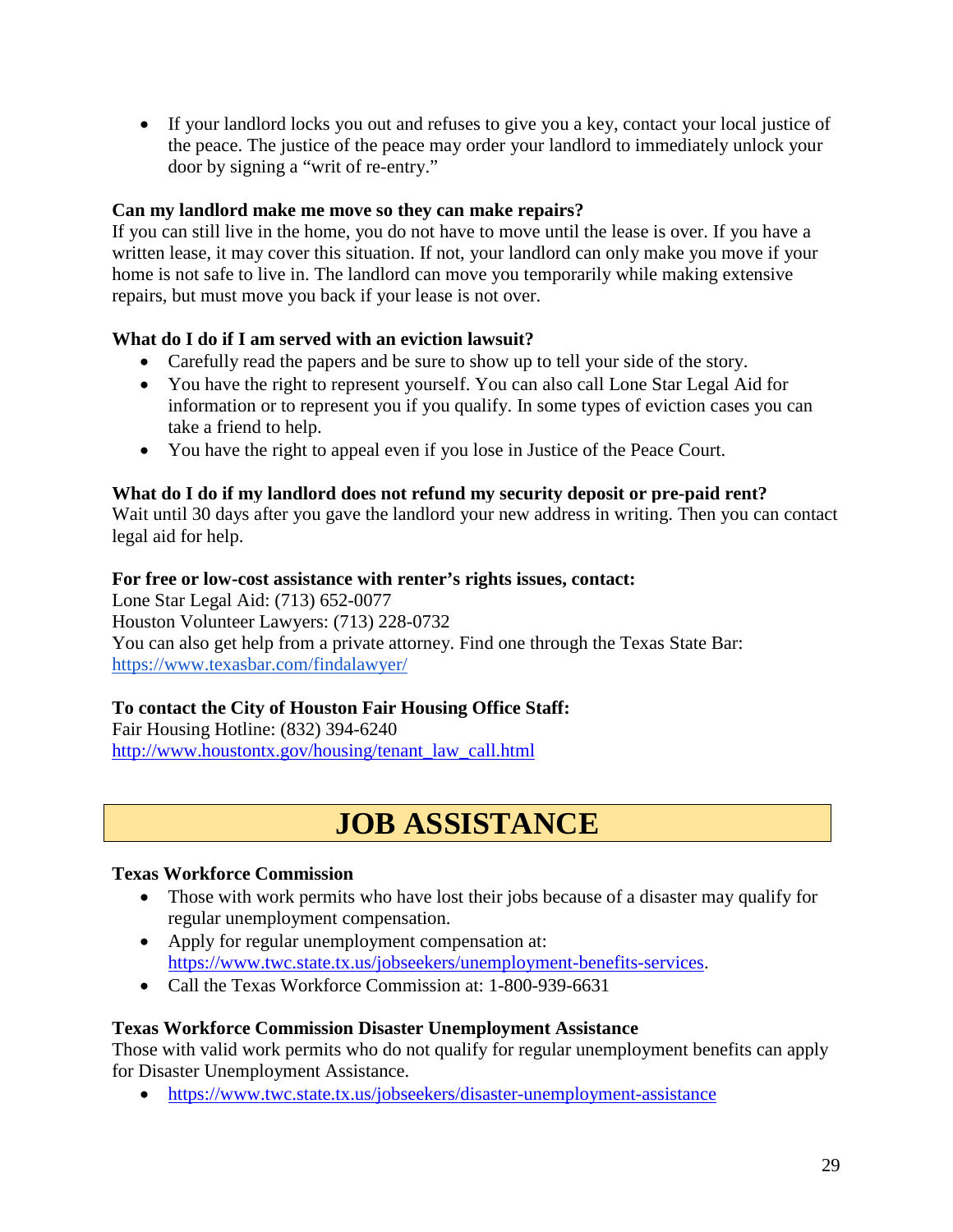• Call the Texas Workforce Commission at: 1-800-939-6631.

To be eligible for help under Disaster Unemployment, one of the following must have occurred because of the disaster:

- You lost your job, which was more than 50% of your total income.
- You live in, work in, or travel through the disaster area.
- Your place of employment was damaged or closed.
- You were scheduled to start work but the job no longer exists or you can no longer reach the new job.
- You suffered injury or incapacitation.
- You became the breadwinner or major support of the household due to the death of the head of household.

**Temporary and seasonal workers** are only eligible for DUA for the weeks that they would have been employed if the disaster had not occurred. For example, if a seasonal worker was scheduled to work for four weeks after the disaster and then under normal circumstances would be terminated, that worker would be eligible for only four weeks of DUA.

*The following organizations provide employment services:*

# **Alliance Financial Opportunity Center**

(713) 776-4700 <https://allianceontheweb.org/financial-center/>

# **Career & Recovery Resources, Inc.**

(713) 754-7000 <http://www.careerandrecovery.org/>

# **Family Services of Greater Houston**

(713) 861-4849 <http://www.familyhouston.org/houston-employment-services/>

# **Goodwill Houston**

(713) 692-6221 <http://www.goodwillhouston.org/jobs/employment-opportunities/>

# **Houston Area Urban League**

(713) 393-8700 <http://www.haul.org/programs/wd>

- Workforce Development Program Manager: (281) 220-6012
- Director of Workforce & Economic Development: (713) 393-8754

# **Northwest Assistance Ministries**

(281) 885-4555 <http://namonline.org/about-us/employment-opportunities/>

• If you need financial assistance: (281) 583-5600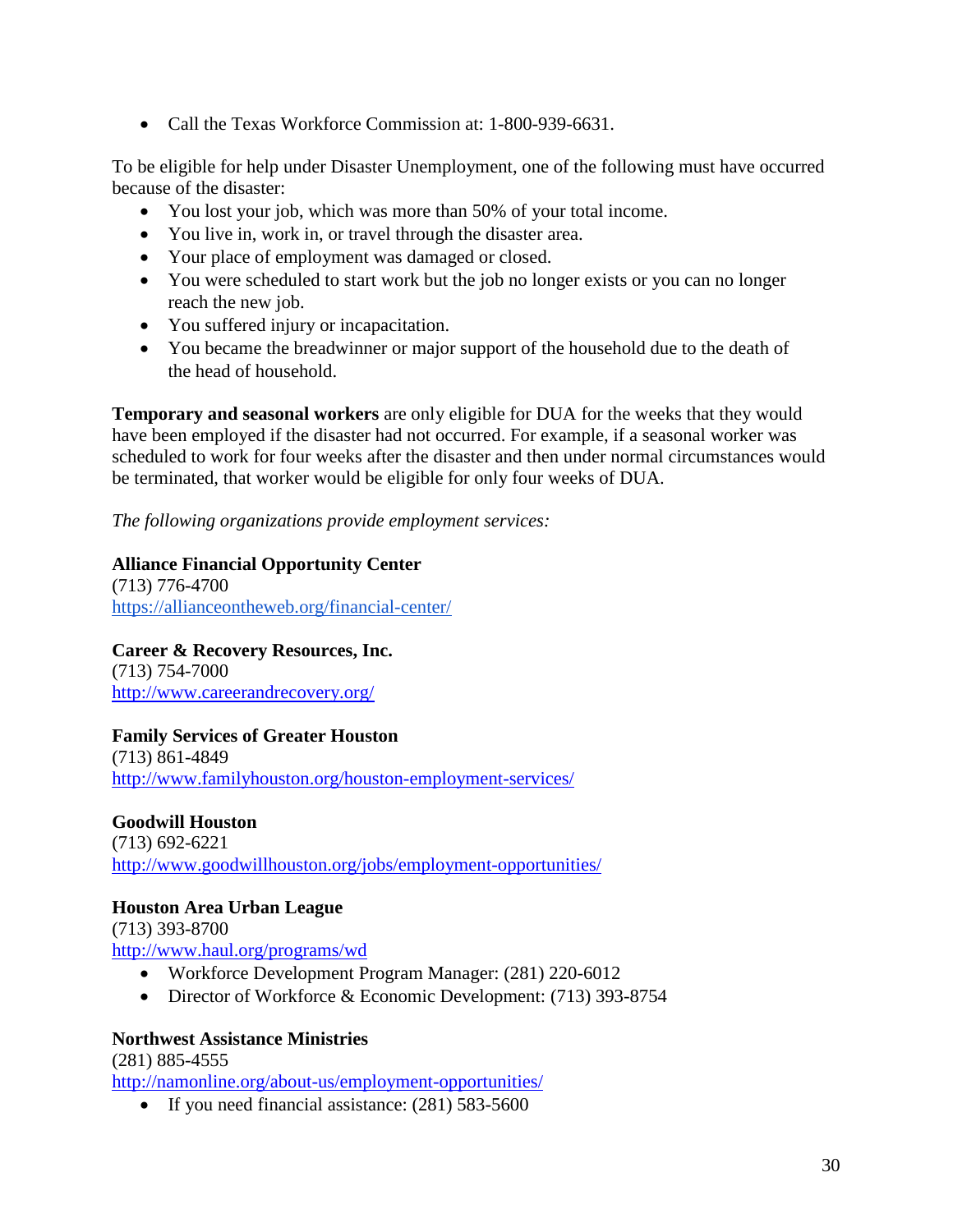# **Texas Workforce Development Opportunities for Job Seekers**

<http://www.twc.state.tx.us/jobseekers>

# **Workforce Solutions**

1 (888) 469-5627

<http://www.wrksolutions.com/for-individuals>

- Find an office:<http://www.wrksolutions.com/find-a-location>
- Hurricane Harvey Recovery Updates: [http://www.wrksolutions.com/about-us/hurricane](http://www.wrksolutions.com/about-us/hurricane-harvey-recovery-updates)[harvey-recovery-updates](http://www.wrksolutions.com/about-us/hurricane-harvey-recovery-updates)

# **INSURANCE INSPECTIONS**

<span id="page-31-0"></span>For a detailed guide visit:<http://sbpusa.org/start-here/>

# **Preparing for An Insurance Inspection of Your Home**

After the flood, notify your insurer as soon as possible. Give them your name, address, policy number, and the date and time of your loss. If you are unable to stay in your home, tell your agent where you can be reached. If you are able, follow the call with a letter that details the problem. Keep a copy of this letter with you.

Your insurance agent will arrange for an adjuster to visit your home and assess the damage. Make sure that the adjustor is properly licensed ahead of time. On the day of the home inspection, check the identity of the adjustor to make sure they are who they say they are.

• You can visit this website to check the adjustor's license: <https://txapps.texas.gov/NASApp/tdi/TdiARManager>

If you are able to safely enter or return to your home, take the following steps to prepare for an insurance inspection:

- 1. **Stay Safe:** Check for any visible structural damage, such as warping, loosened or cracked foundation elements, cracks, and holes before entering the home. Turn off all water and electrical sources—even if the power does not work, find your fuse box and turn off all fuse connections. Contact utility companies if you suspect damage to water, gas, electric, and sewer lines.
- 2. **Take Pictures:** Before you remove any water or make any repairs, fully document the damage by taking photographs or videos.
- 3. **Protect Your Health:** The water in your home could be contaminated by sewage or household chemicals. Wear boots and rubber gloves as you move around the home. Throw away any food that may have come into contact with flood waters. FEMA recommends boiling water until authorities declare the water supply is safe.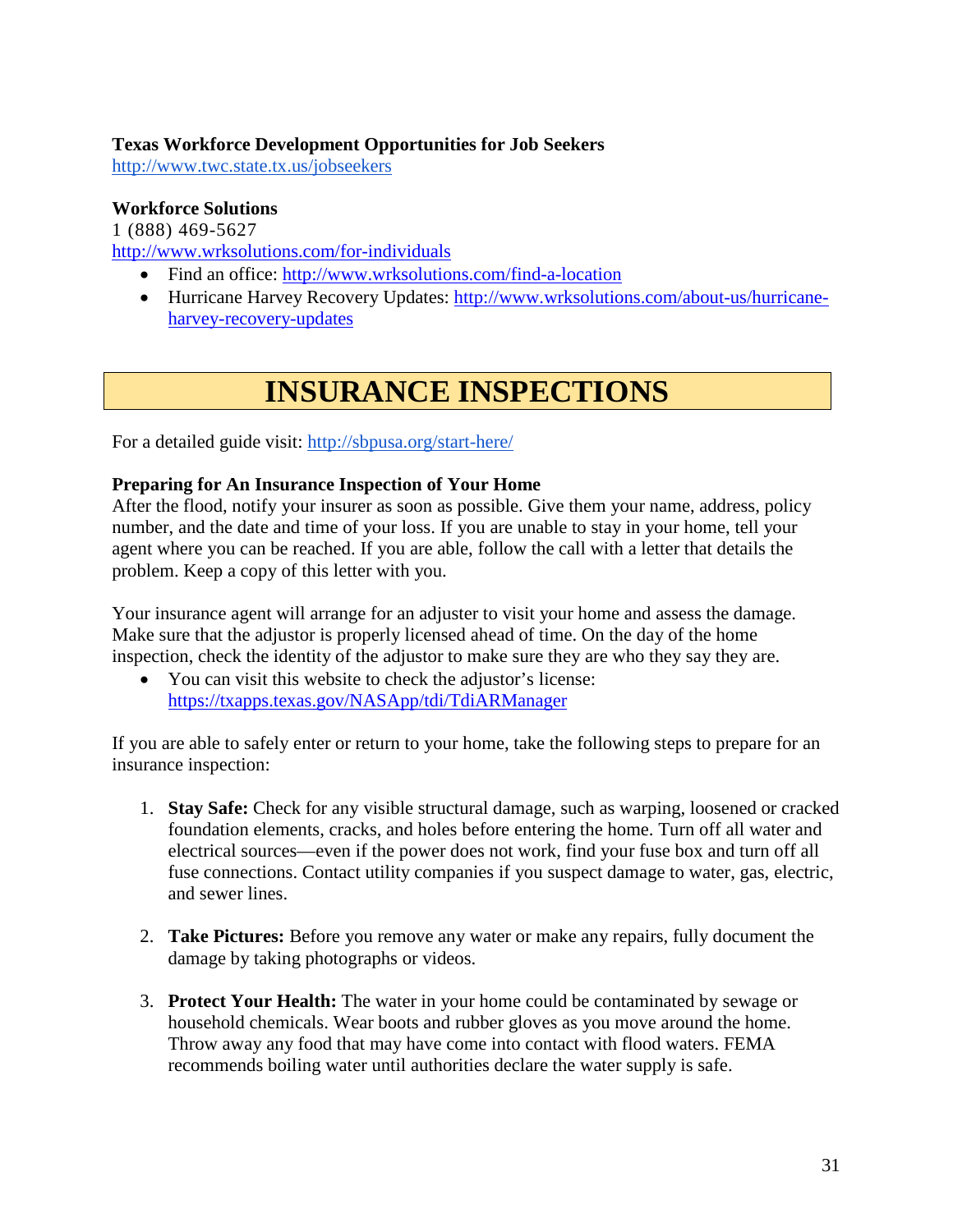- 4. **Remove Water:** After you receive approval from your insurance company to remove the water, use equipment intended for water removal to clear your home. Be careful not to injure yourself, especially if you are carrying buckets up and down stairs. Open doors and windows to allow fresh air to circulate.
- 5. **Mitigate Mold Damage:** Mold can develop within 24 to 48 hours of a flood, so remove wet contents as soon as possible, including carpeting and bedding. Always photograph the items damaged from the flood. Before removing wet wallboards and baseboards, take photographs to document the water level in the home. Carefully poke holes into the drywall at floor level to allow water trapped behind it to escape.

# **To Clean Mold:**

- Put on personal protective equipment to protect your eyes, nose, mouth, and skin.
- If you use cleaning products, do not mix the products together. **DO NOT mix bleach and ammonia.** The combination will create toxic vapors.
- Scrub surfaces and clean with water and a detergent. Remove all mold you can see. Dry right away.
- Do not cover mold with paint or caulk. The mold will continue to spread.
- Dry your home and everything in it as quickly as possible.
- 6. **Secure the Property:** Make sure that no additional damage occurs by putting boards over broken windows and securing tarp over the roof if it has been damaged. Take photographs of your work to prove to the insurance company that you did everything possible to protect your home against further damage.
- 7. **Protect Your Family:** If your home is not safe to stay in, move to a shelter or another location. Some insurance companies will help pay for temporary housing while your home is being repaired. Contact your insurer to find out what they offer.

# **FEMA Home Inspections**

Residents awaiting inspectors sent by the Federal Emergency Management Agency can begin their cleanup process and remove trash prior to the arrival of FEMA inspectors. If you do not have insurance to cover your disaster-related damages, an inspection performed by a FEMA inspector is required to process your application.

Preparing for a FEMA home inspection includes removing as much trash from inside and out of a residence as is physically possible, as it facilitates the process. Trash can be removed before your insurance company visits the property. Prior to disposing of damaged property, take an inventory of it and/or photographs. Your municipality can provide information on its scheduled trash removal.

Upon arrival the inspector will request proof of residency. The address on the documents or identification must match the residence that was damaged. The following are accepted forms for proof of residency: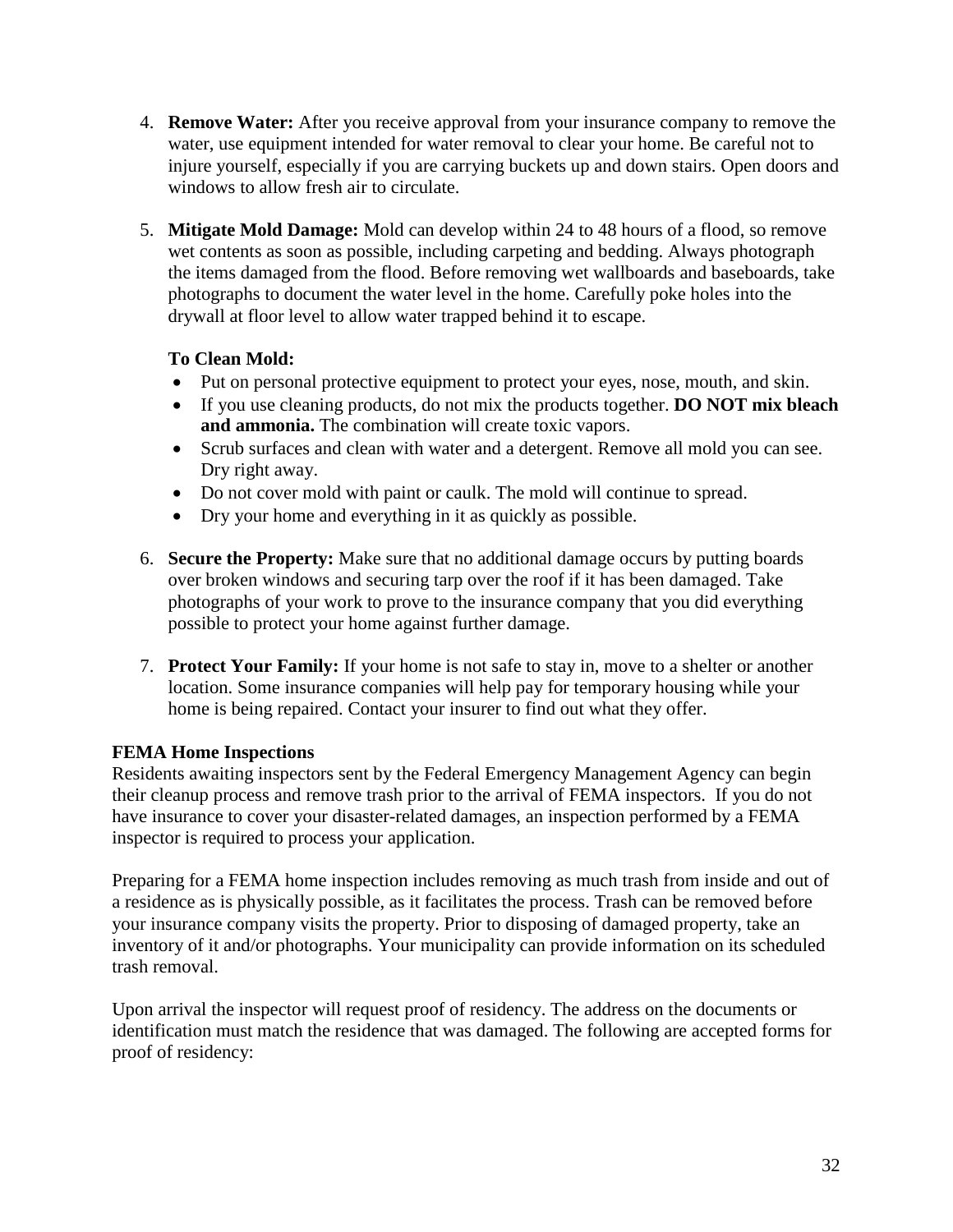- Owners: Proof of ownership (your deed, tax records, mortgage payment book, or a copy of your dwelling's insurance policy for the address, showing you as the owner).
- Owners and renters: Proof of occupancy (your driver's license address, any first-class government mail sent to you within the last three months at that address, or recent utility bills in your name at that address) and insurance policies.
- Renters only: lease agreement

# **DOMESTIC VIOLENCE SERVICES**

<span id="page-33-0"></span>**AVDA (Aid to Victims of Domestic Abuse)** (713) 224-9911 <https://avda-tx.org/>

**Asians Against Domestic Abuse** (713) 974-3743 <https://www.aadainc.org/>

**Bay Area Turning Point** 24 Hour Hotline: (281) 286-2525 <http://www.bayareaturningpoint.org/>

**DAYA Houston** Crisis Helpline: (713) 981-7645 <https://dayahouston.org/>

**The Bridge Over Troubled Waters** 24 Hour Hotline: (713) 473-2801 <http://www.thebridgeovertroubledwaters.org/v2/>

**FamilyTime Foundation, Inc.** Crisis Helpline: (281) 446-2615 <https://familytimeccc.org/>

**Fort Bend County Women's Center** 24 Hour Hotline: (281) 342-4357 <http://www.fbwc.org/>

**Houston Area Women's Center** Domestic Violence Hotline: (713) 528-2121 Rape Crisis Hotline: (713) 528-7273 <https://www.hawc.org/>

**Montgomery County Women's Center** 24 Hour Hotline: (936) 441-7273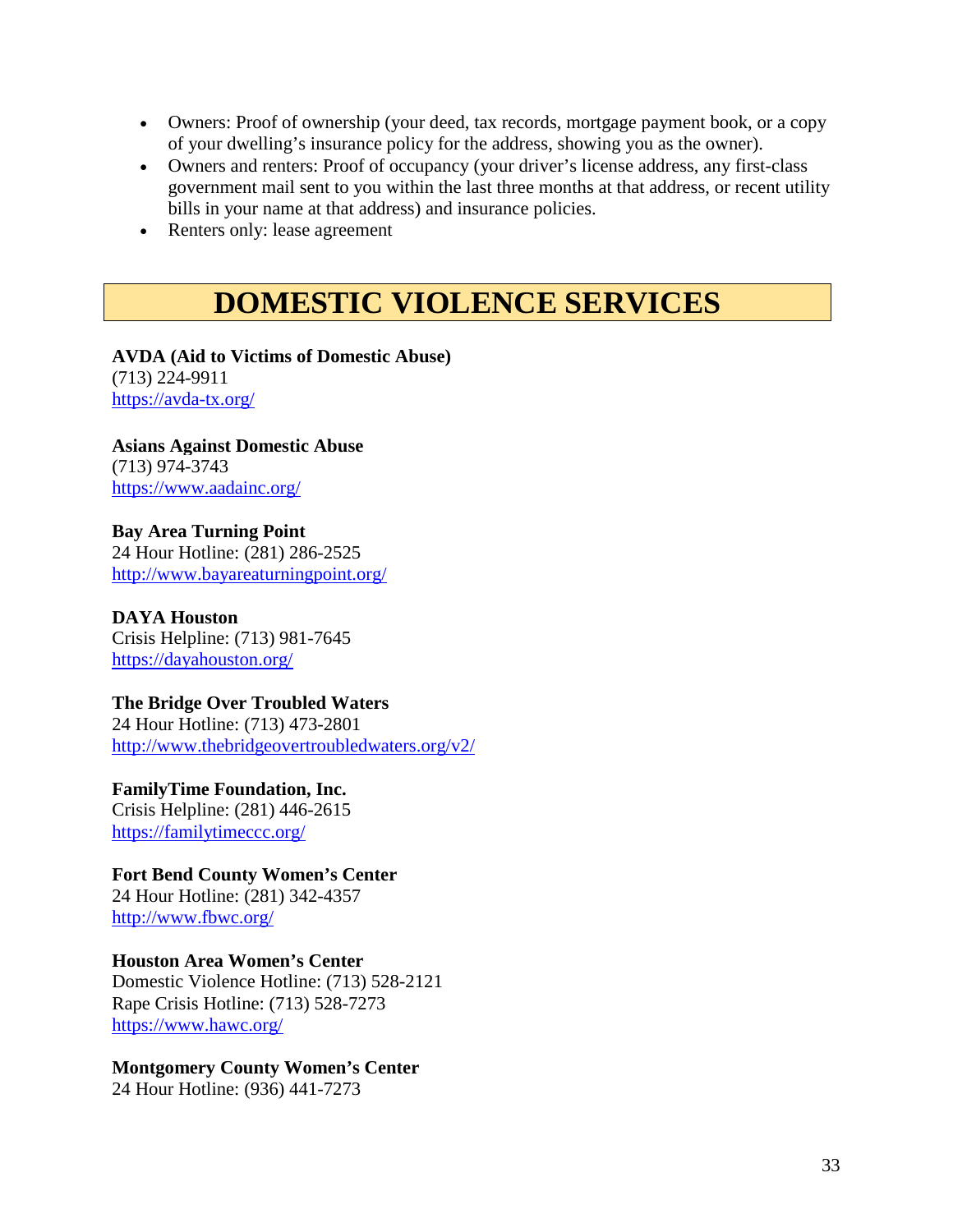#### <http://mcwctx.org/>

**Resource and Crisis Center of Galveston County** 24 Hour Hotline Toll Free: 1 (888) 919-7233 24 Hour Hotline: (409) 765-7233 <https://www.rccgc.org/>

# <span id="page-34-0"></span>**ANTI-HUMAN TRAFFICKING RESOURCES**

People who were forced to leave their homes because of Hurricane Harvey may become more vulnerable to human trafficking—both labor trafficking and/or sex trafficking. Please know that traffickers can use a person's vulnerabilities by meeting their basic needs or luring a person into a relationship and then forcing, defrauding, or coercing them into selling sex. For people that will be looking for work, make sure you only accept jobs from people you trust to ensure you are paid for your work and are in control of your identification.

# **To report human trafficking**,

- Call the National Human Trafficking Hotline**: 1 (888) 373-7888**. Over 200 languages available.
- Text **BeFree** to (**233733**).

## **Does the tip hotline call get re-routed to law enforcement?**

If you do not want to talk to law enforcement, say so and they will transfer you to a service provider.

*Anti-Human Trafficking Resources in Houston:*

## **Catholic Charities of the Archdiocese of Galveston-Houston**

2900 Louisiana Street Houston, Texas 77006 [\(713\) 874-6570](tel:(713)%20874-6570) [www.catholiccharities.org](http://www.catholiccharities.org/)

## **The Landing**

9894 Bissonnet St., Suite 605, Houston, TX 77036 [\(713\) 766-1111](tel:(713)%20766-1111) [www.thelanding.org](http://www.thelanding.org/) Email: [hello@thelanding.org](mailto:hello@thelanding.org)

### **Rescue Houston**

P.O. Box 37091, Houston, TX 77237 24/7 Helpline: [\(713\) 322-8000](tel:(713)%20322-8000) [\(281\) 397-3931](tel:(281)%20397-3931) <http://rescuehouston.org/> Email: [info@rescuehouston.org](mailto:info@rescuehouston.org)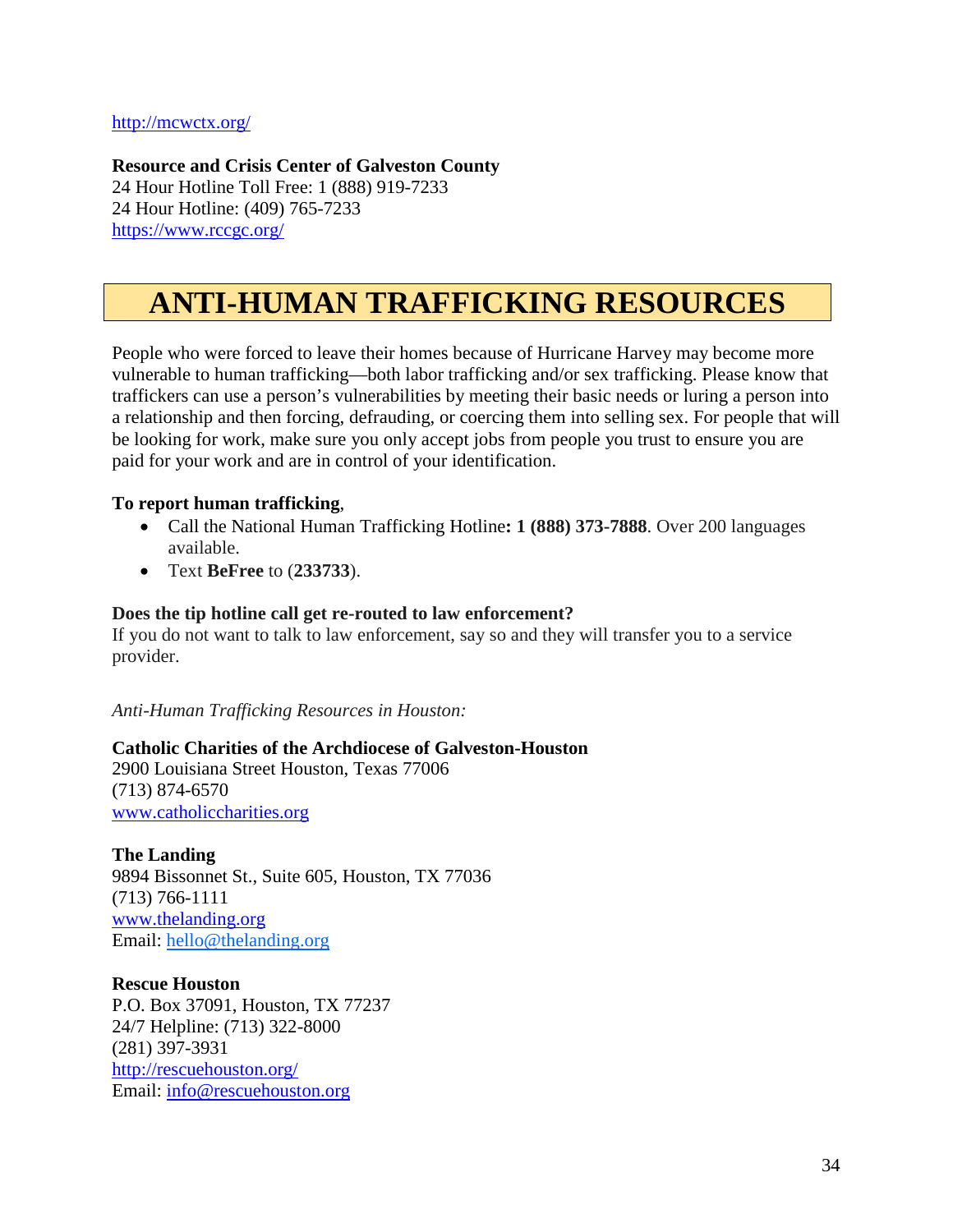# **YMCA International Services**

6300 Westpark, Suite 600, Houston, TX 77057 [\(713\) 339-9015](tel:(713)%20339-9015) [www.ymcainternationalservices.org](http://www.ymcainternationalservices.org/)

# **CITY OF HOUSTON CONTACTS**

<span id="page-35-0"></span>**Mayor Sylvester Turner** City of Houston P.O. Box 1562 Houston, TX 77251 Phone: 311 or (713) 837-0311 Email: [sylvester.turner@houstontx.gov](mailto:sylvester.turner@houstontx.gov)

# **Houston City Council**

To find your City Council representative:<http://www.houstontx.gov/council/whoismycm.html> To find the contact information for your City Council representative: <http://www.houstontx.gov/council/> To reach the City Secretary call (832) 393-1100 or email citysecretary@houstontx.gov

## **City of Houston Departments**

<http://www.houstontx.gov/departments.html>

## **Mayor's Office Divisions and Directors**

<http://www.houstontx.gov/mayor/divisionsanddirectors.html>

## **Harris County Online Directory**

<http://www.harriscountytx.gov/phonedirectory.aspx>

## **Houston Independent School District**

4400 West 18th St. Houston, TX 77092-8501 Phone: 713-556-6000

# **City Switchboard**

(713) 837-0311 or 311

<span id="page-35-1"></span>To contact a City employee, with few exceptions, the email standard is: *firstname.lastname*@houstontx.gov.

# **EMERGENCY CONTACTS**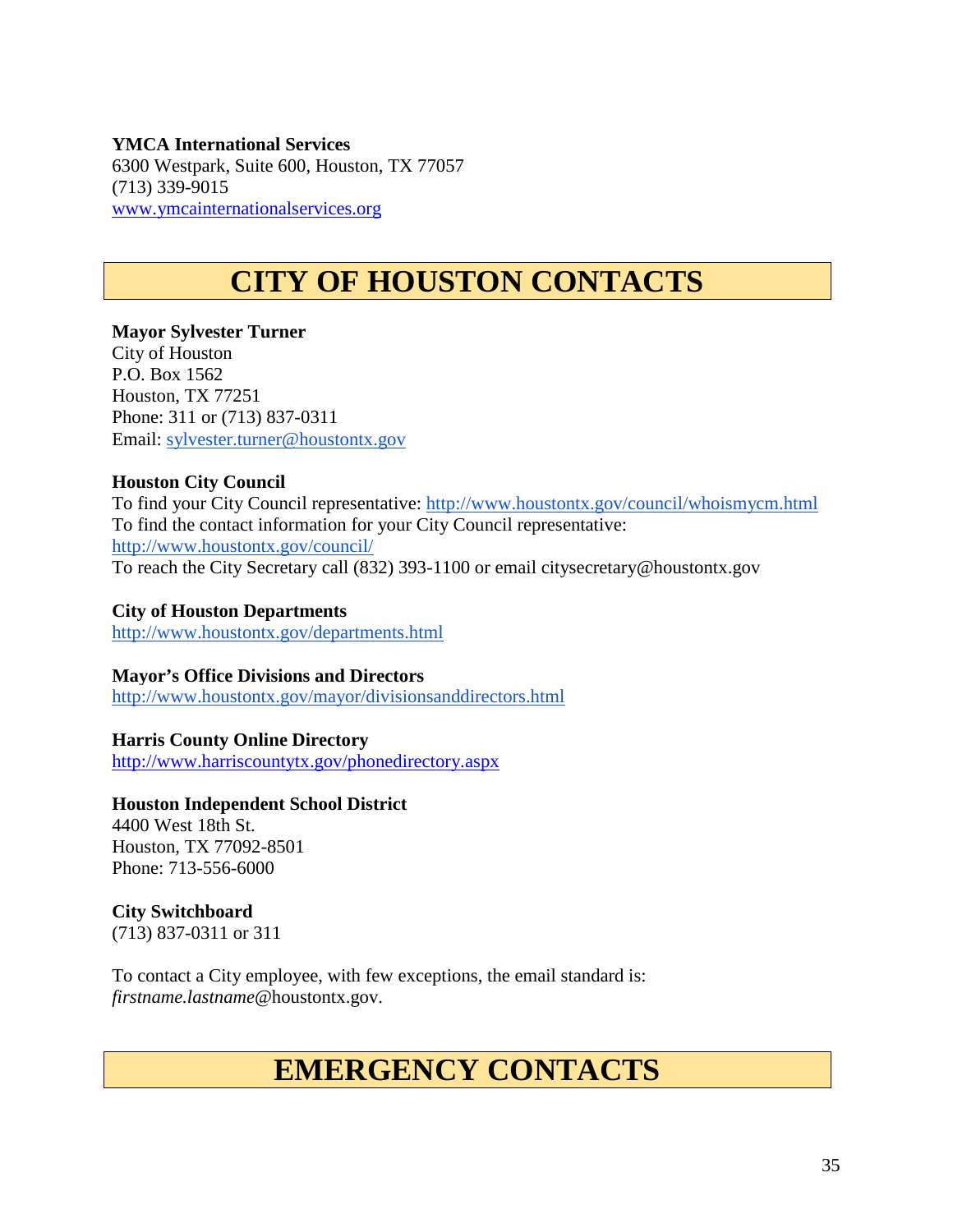The following are emergency phone numbers for the Houston area.

**Police, Firefighters, Ambulance** 911 or (713) 884-3131

**Trapped?** 

(713) 426-9404

**Rooftop rescues**

(281) 464-4851

## **Coast Guard**

(281) 464-4851 (281) 464-4852 (281) 464-4853 (281) 464-4854 (281) 464-4855 (281) 464-4856

## **National Guard**

(713) 578-3000 or 1-800-578-3000

**Office of Emergency Management** (713) 881-3100 or (713) 884-4500

**City of Houston (Emergencies or Rescue)**  311 OR (713) 837-0311

# **Houston American Red Cross**

(713) 526-8300 or (866) 526-8300

**Houston TranStar (Transportation and Emergency Services)** (713) 881-3244

# **CenterPoint**

(713) 695-2111

#### **Flood Control**  (713) 684-4000

#### **Harris County** (713) 755-5000

**Sheriff's Office** (713) 221-6000

# <span id="page-36-0"></span>**REPLACE LOST OR DAMAGED DOCUMENTS**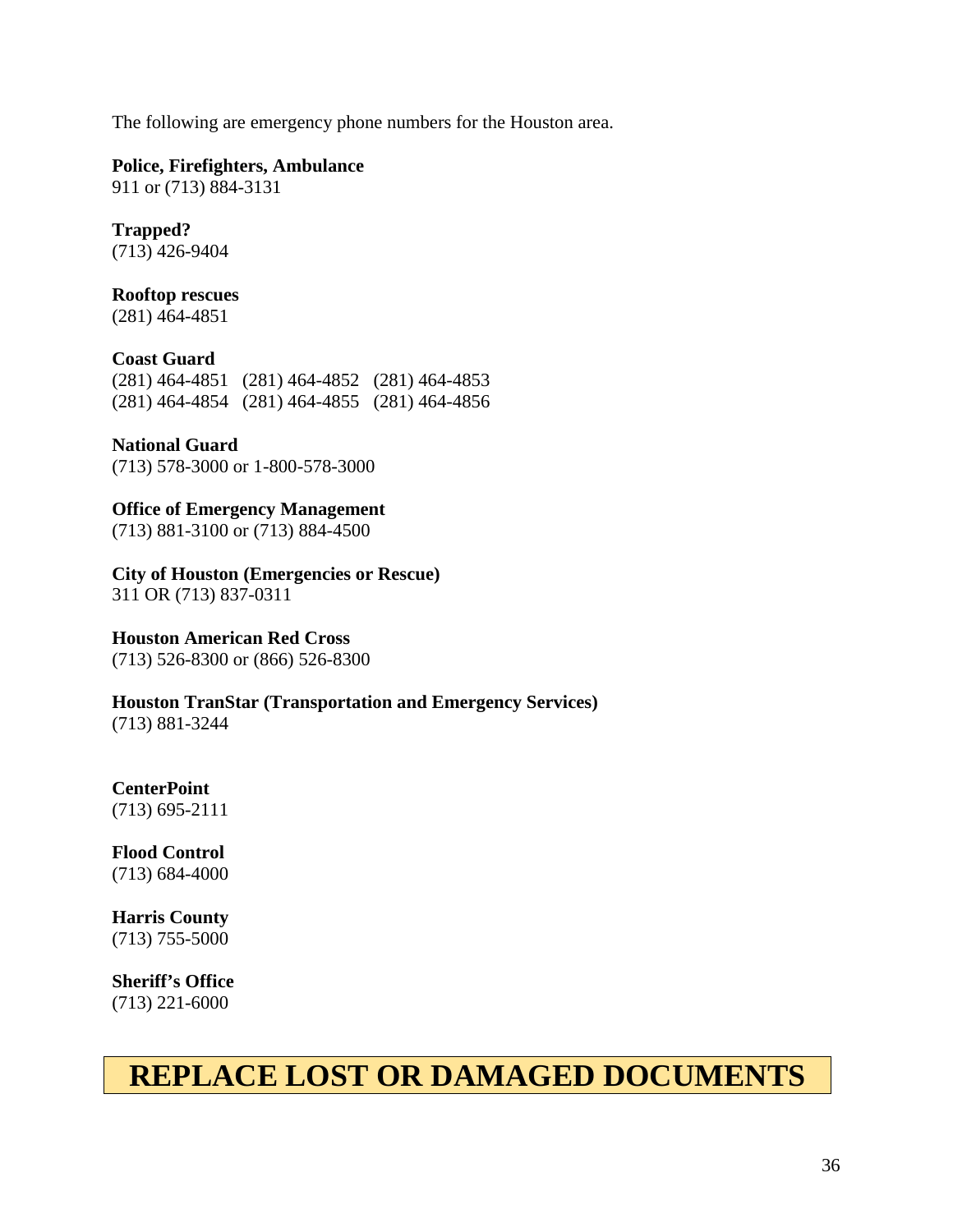# **SNAP Card (food stamps)**

• call the Lonestar helpdesk toll-free at 1-800-777-7328

## **WIC Card (Women, Infants and Children)**

• Call 1-800-942-3678

### **Green Cards**

- Call 800-375-5283
- <https://www.uscis.gov/green-card/after-green-card-granted/replace-green-card>

## **Birth and Death Certificates**

- Call 888-963-7111
- <http://www.dshs.texas.gov/vs/reqproc/default.shtm>

### **Texas Driver's License**

- Call 512-424-2600
- <http://www.dshs.texas.gov/vs/reqproc/default.shtm>

#### **Proof of Address/Residency**

• <http://www.dps.texas.gov/internetforms/Forms/DL-57.pdf>

### **Bank Checks, ATM/Debit Cards, or Safe Deposit Boxes**

- Call 877-275-3342
- <https://www.fdic.gov/>

## **Credit Cards**

- **American Express** (800-992-3404) <https://www.americanexpress.com/us/content/help/lost-stolen-card.html>
- **Discover** (800-347-2683) <https://www.discover.com/credit-cards/help-center/>
- **MasterCard** (800-622-7747) <https://www.mastercard.us/en-us/consumers/get-support.html>
- **Visa** (800-847-2911) <https://usa.visa.com/support/consumer/lost-stolen-card.html>

#### **Credit Reports**

- Contact Equifax, Experian, or Transunion at 877-322-8228
- <https://www.annualcreditreport.com/index.action>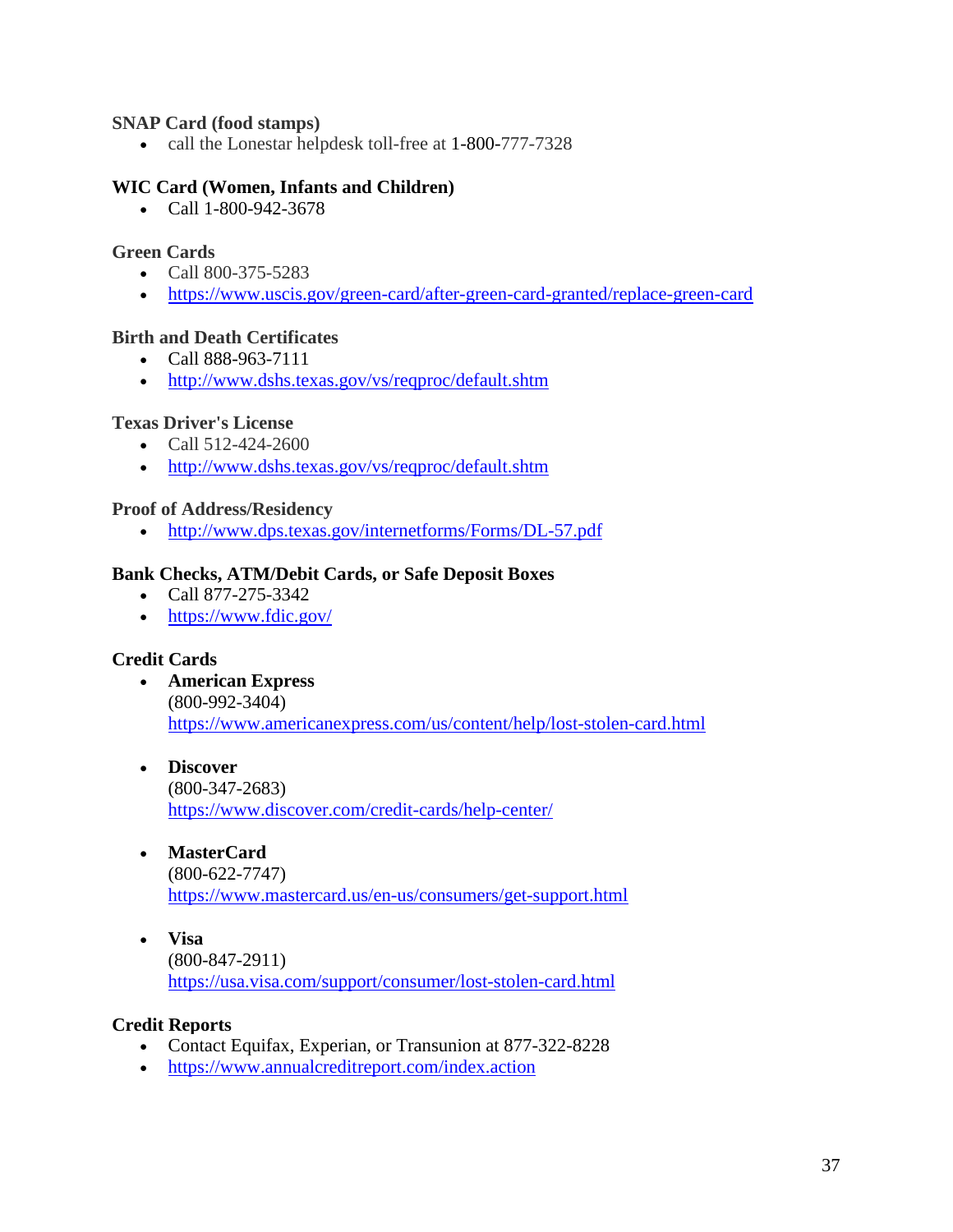# **Social Security Card**

- Call 1-800-772-1213
- [https://faq.ssa.gov/link/portal/34011/34019/Article/3755/How-do-I-apply-for-a-new-or](https://faq.ssa.gov/link/portal/34011/34019/Article/3755/How-do-I-apply-for-a-new-or-replacement-Social-Security-number-card)[replacement-Social-Security-number-card](https://faq.ssa.gov/link/portal/34011/34019/Article/3755/How-do-I-apply-for-a-new-or-replacement-Social-Security-number-card)

# **Fraud Alerts or a Credit Freeze**

- Call (877) 438-4338
- <https://www.texasattorneygeneral.gov/identitytheft>

# **Medicare Cards**

- Call 1-800-772-1213
- [https://faq.ssa.gov/ics/support/kbanswer.asp?deptID=34019&task=knowledge&questionI](https://faq.ssa.gov/ics/support/kbanswer.asp?deptID=34019&task=knowledge&questionID=3708) [D=3708](https://faq.ssa.gov/ics/support/kbanswer.asp?deptID=34019&task=knowledge&questionID=3708)

# **Passport**

- Call (202) 955-0430 or (877) 487-2778
- [https://travel.state.gov/content/passports/en/passports/lost-stolen.html%20%20%20](https://travel.state.gov/content/passports/en/passports/lost-stolen.html)

# **U.S. Savings Bonds**

- Call 1-800-722-2678 or 1-800-553-2663
- [https://www.treasurydirect.gov/indiv/research/indepth/ebonds/res\\_e\\_bonds\\_eereplace.ht](https://www.treasurydirect.gov/indiv/research/indepth/ebonds/res_e_bonds_eereplace.htm) [m](https://www.treasurydirect.gov/indiv/research/indepth/ebonds/res_e_bonds_eereplace.htm)

# **Tax Returns**

- Call 1-800-829-1040
- <https://www.irs.gov/pub/irs-pdf/f4506.pdf>

# **Military Records**

- Call (866) 272-6272
- <https://www.archives.gov/contact>

# **Vehicle Titles**

- Call (888) 368-3689
- <http://txdmv.gov/motorists/buying-or-selling-a-vehicle/get-a-copy-of-your-title>

# **Replace a Texas Marriage Record or Certificate**

- For statewide information: <https://txapps.texas.gov/tolapp/ovra/index.htm>
- To find your issuing Clerk of Court: <http://www.dshs.texas.gov/vs/field/localremotedistrict.shtm>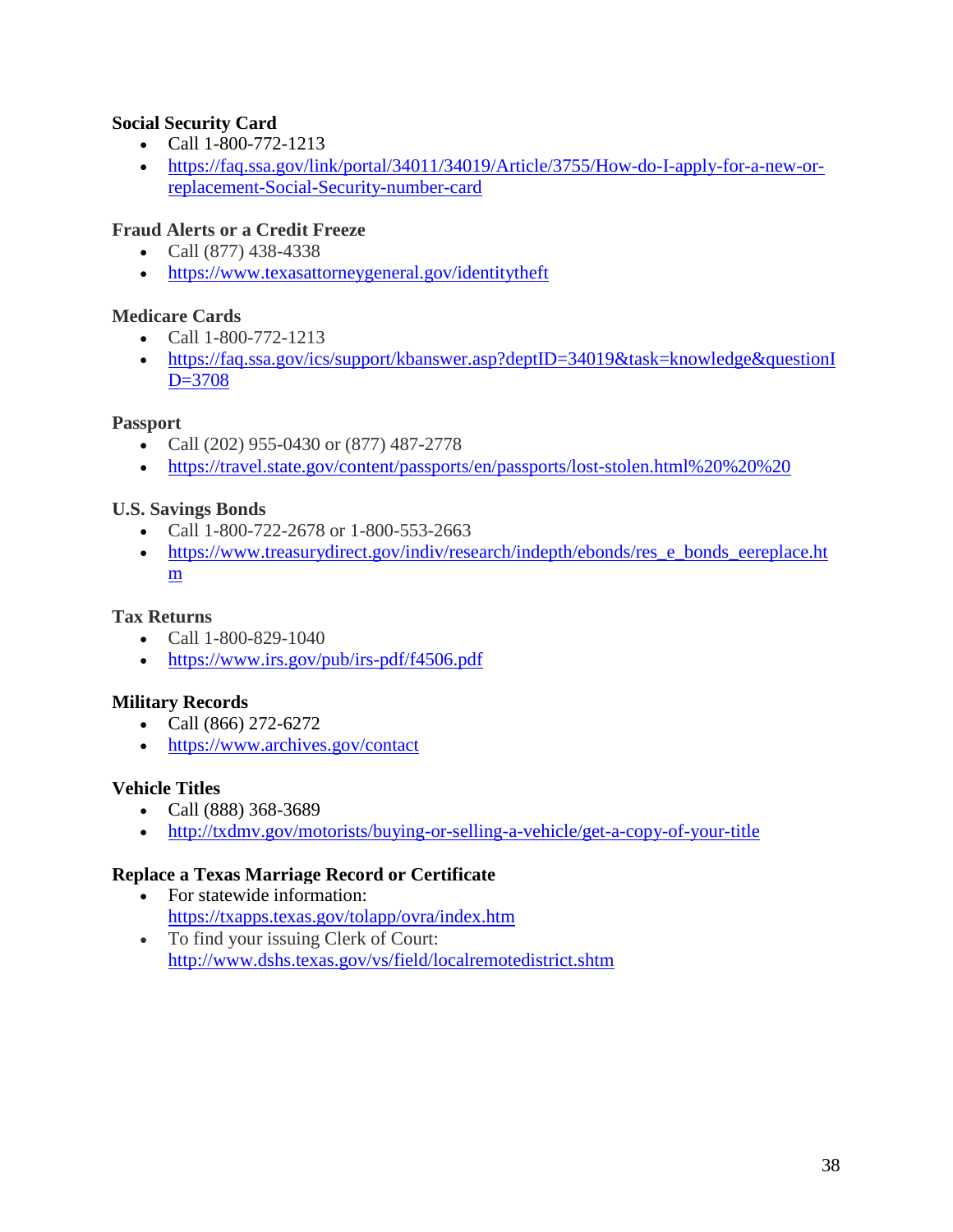# <span id="page-39-0"></span>**CONSULATES AND FOREIGN GOVERNMENTS**

#### **Albania**

10 Waterway Court The Woodlands, TX 77380-2641 Telephone: 281-548-4740 Fax: 281-754-4009

#### **Angola**

3040 Post Oak Boulevard, Suite 780 Houston, TX 77056 Telephone: 713-212-3840 Fax: 713-212-3841

#### **Argentina**

3050 Post Oak Boulevard, Suite 1625 Houston, TX 77056 Telephone: 713-871-8935 Fax: 713-871-0639

#### **Australia**

4623 Feagan Street Houston, TX 77007 Telephone: 713-782-6009 Fax: 713-862-8364

### **Austria**

800 Wilcrest, 340 Houston, TX 77042 713-647-6667

#### **Bangladesh**

35 N. Wynden Drive Houston, TX 77056 Telephone: 713-621-8462 Fax: 713-622-3964

#### **Barbados**

3027 Sleepy Hollow Drive Sugar Land, TX 77479 Telephone: 832-725-5566

# **Belgium**

2009 Lubbock Street Houston, TX 77007 Telephone: 713-426-3933 Fax: 713-224-1120

#### **Belize**

7101s Breen Houston, TX 77086 Telephone: 713-999-4484

## **Bolivia**

800 Wilcrest UN., Suite 100 Houston, TX 77042 Telephone: 713-977-2344 Fax: 713-977-2362

#### **Honorary Consul of Bolivia**

16646 Clay Rd., Suite 200 Houston, TX 77084 Telephone: 281-463-0017 Fax: 281-463-0018

#### **Botswana**

10000 Memorial Drive, Suite 400 Houston, TX 77024 Telephone: 713-680-1155 Fax: 713-680-8055

#### **Brazil**

1233 West Loop South, Suite 1150 Houston, TX 77027 Telephone: 713-961-3063 Fax: 713-961-3070

### **Cameroon**

2711 Wesleyan Road Houston, TX 77027 Tel.: (713) 499-3502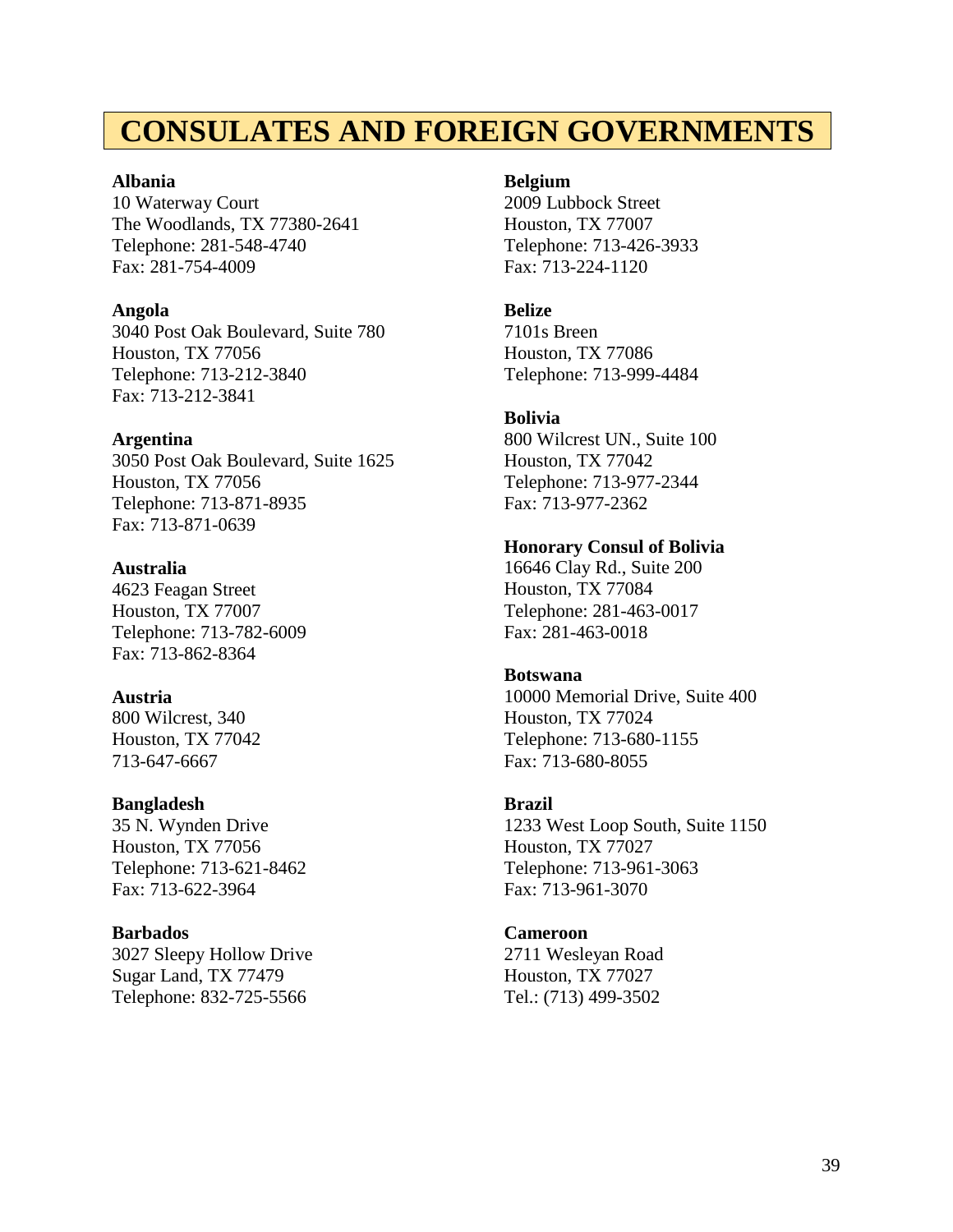### **Canada**

5847 San Felipe, Suite 1700 Houston, TX 77057 Telephone: 713-821-1440 Fax: 713-821-1611

## **Chile**

1300 Post Oak Boulevard, Suite 1130 Houston, TX 77056 Telephone: 713-963-9066 Fax: 713-961-3910

## **China**

3417 Montrose Boulevard Houston, TX 77006 Telephone: 713-520-1462 Fax: 713-521-3064

#### **Colombia**

5851 San Felipe UN., Suite 300 Houston, TX 77057 Telephone: 713-527-8919

#### **Costa Rica**

3000 Wilcrest Drive, Suite 112 Houston, TX 77042 Telephone: 713-266-0484 Fax: 713-266-1527

#### **Cote d'Ivoire**

412 Hawthorne UN. Houston, TX 77006 Telephone: 713-529-4928

#### **Cyprus**

320 S. 66th Street Houston, TX 77011 Telephone: 713-928-2264

#### **Czech Republic**

11748 West Heritage PW. Houston, TX 76691 Telephone: 713-629-6963 Fax: 254-826-7727

#### **Denmark**

4545 Post Oak Place, Suite 105 Houston, TX 77027 Telephone: 713-622-9018 Fax: 713-622-7514

#### **Dominican Republic**

3300 Gessner Road, Suite 113, Houston, TX 77063 Telephone: (713) 266-0165 Fax: (713) 780-1543

#### **Ecuador**

Consul General of Ecuador 4200 Westheimer, Suite 218 Houston, TX 77027

#### **Egypt**

Consul General of Egypt 5718 Westheimer, Suite 1350 Houston, TX 77057 Telephone: 713-961-4915 Fax: 713-961-3868

#### **El Salvador**

Address 1702 Hillendahl Blvd. Houston, TX 77055 Telephone (713) 270-6239, 270-9683 Fax (713) 270-9683

#### **Ethiopia**

9301 Southwest Freeway, Suite 250 Houston, TX 77074 Telephone: 713-271-7567 Fax: 713-772-3858

#### **Fiji**

3400 Carlisle Street, Suite 310 Dallas, TX 75204 Telephone: 214-954-9993

#### **Finland**

14 Greenway Plaza #22R Houston, TX 77046 Telephone: 713-552-1722 Fax: 713-552-1676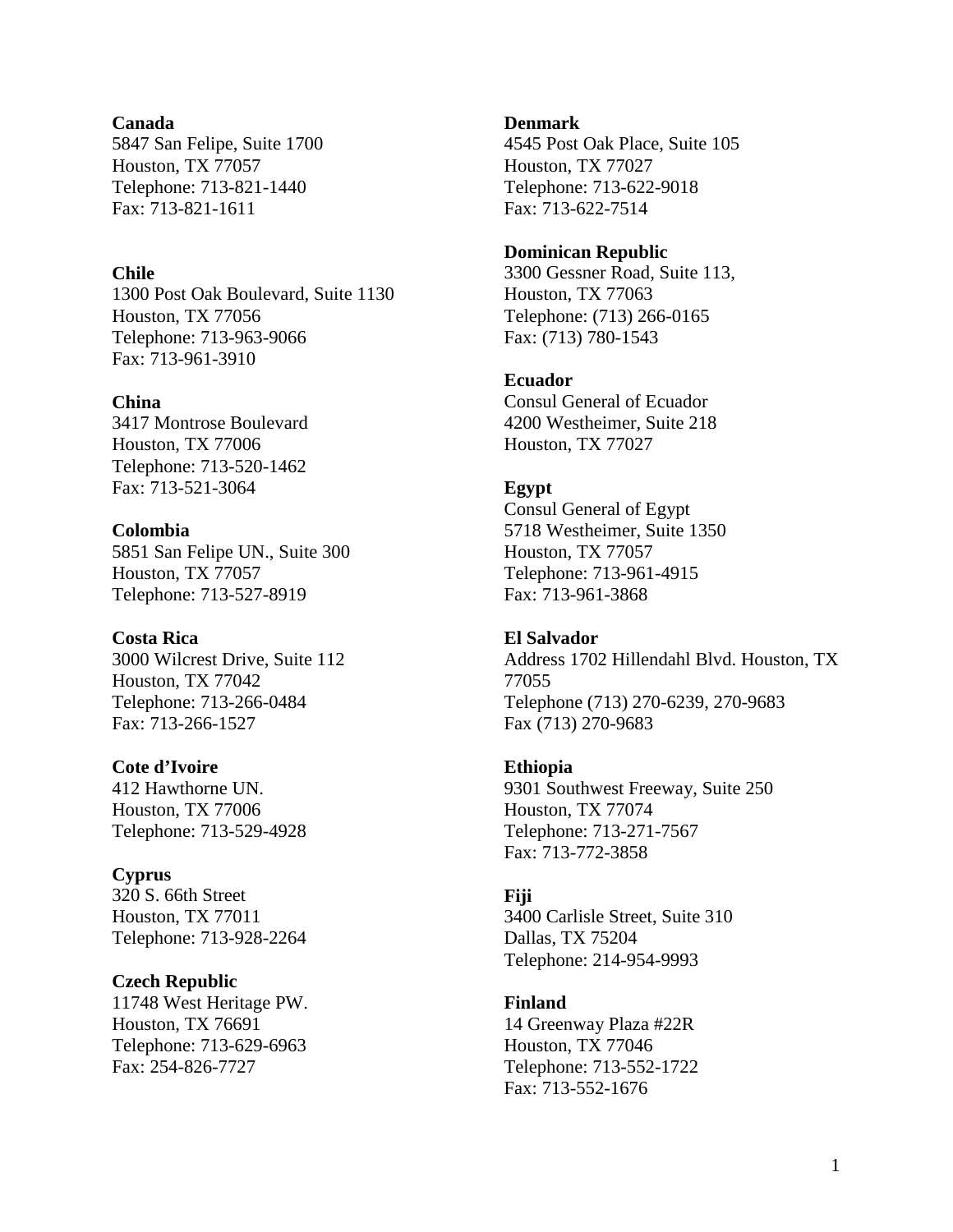### **France**

777 Post Oak Blvd., Suite 600 Houston, TX 77056 Telephone: 713-572-2799 Fax: 713-572-2911

# **Georgia**

3040 Post Oak Boulevard, Suite 1100 Houston, TX 77056 Telephone: 713-585-3533 Fax: 713-585-3532

### **Germany**

1330 Post Oak Boulevard, Suite 1850 Houston, TX 77056 Telephone: 713-627-7770 Fax: 713-627-0506

## **Ghana**

3535 Westheimer Street, Suite 235 Houston, Texas 77027 713-960-1950 www.ghanavisashouston.com

#### **Greece**

520 Post Oak Boulevard, Suite 450 Houston, TX 77027 Telephone: 713-840-7522 Fax: 713-840-0614

#### **Guatemala**

3013 Fountainview, Suite 210 Houston, TX 77057 Telephone: 713-953-9531 Fax: 713-953-9383

# **Guyana**

1810 Woodland Park Drive Houston, TX 77077 Telephone: 713-497-4466

#### **Haiti**

3535 Sage Road Houston, TX 77027 Telephone: 713-661-8275 Fax: 713-661-8275

#### **Honduras**

6161 Savoy Drive, Suite 625 Houston, TX 77036 Telephone: 713-785-5625 Fax: 713-785-5931

### **Hungary**

11850 Hempstead Hwy. Suite 230 Houston, Texas 77092 Tel 713-476-0497 Fax 713-476-0437

#### **Iceland**

2348 W. Settlers Way Woodlands, TX 77380 Telephone: 713-367-2777 Fax: 281-362-4385

### **India**

1990 Post Oak Boulevard, Suite 600 Houston, TX 77056 Telephone: 713-626-2148 Fax: 713-626-2450

#### **Indonesia**

10900 Richmond Avenue Houston, TX 77042-4704 Telephone: 713-785-1691 Fax: 713-780-9644

#### **Ireland**

2630 Sutton Court Houston, TX 77027 Telephone: 713-961-5263 Fax: 713-961-3850

#### **Israel**

24 Greenway Plaza, Suite 1500 Houston, TX 77046-2402 Telephone: 713-627-3780 Fax: 713-627-0149 E-mail: consular.dep@houston.mfa.gov.il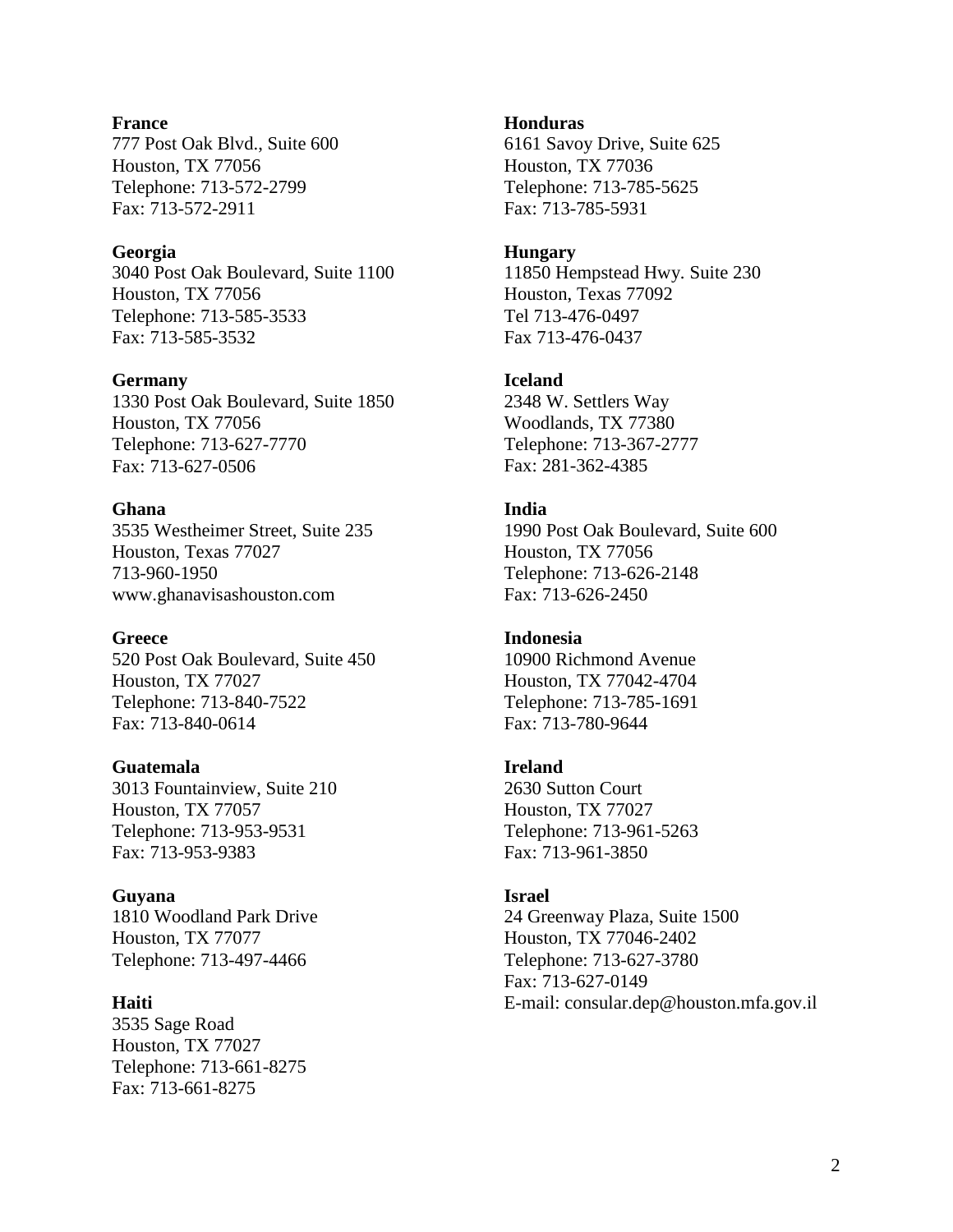### **Italy**

1300 Post Oak Boulevard, Suite 660 Houston, TX 77056 Telephone: 713-850-7520 Fax: 713-850-9113

## **Jamaica**

7737 Southwest Freeway, Suite 580 Houston, TX 77074 Telephone: 713-541-3333 Fax: 713-774-4277

### **Japan**

909 Fannin Street, Suite 3000 Houston, TX 77010 Telephone: 713-652-2977 Fax: 713-651-7822

### **Japan External Trade Organization**

1221 McKinney Street Suite 4141 Houston TX 77010 Phone: 713.759.9595 Fax: 713.759.9210

#### **Jordan**

P.O. Box 3727 Houston, TX 77253-3727 Telephone: 713-224-2911 Fax: 713-228-8650

#### **Korea**

1990 Post Oak Boulevard, Suite 1250 Houston, TX 77056 Telephone: 713-961-0186 Fax: 713-961-3340

## **Kyrgyzstan**

15600 Barkers Landing Road #1 Houston, TX 77079-2558 Telephone: 281-920-1841 Fax: 281-920-1823

#### **Latvia**

5847 San Felipe, Suite 3275 Houston, TX 77057 Telephone: 713-785-0807

### **Lebanon**

2400 Augusta, Suite 308 Houston, TX 77057 Telephone: 713-268-1640 Fax: 713-268-1641

### **Lesotho**

7400 Valburn Drive Austin, TX 78731 Telephone: 512-345-0747

### **Liberia**

612 Robin Dale Drive, Austin, TX 78734 Telephone: (713) 952-5959 ; (512) 261- 6860 Fax: (512) 261-8108

#### **Lithuania**

4030 Case Street Houston, TX 77005 Telephone: 713-665-4218 Fax: 866-764-8622

## **Luxembourg**

48 Valley Ridge Road Fort Worth, TX 76107-3109 Telephone: 817-738-8600 Fax: 817-731-4326

## **Madagascar**

18010 Widcombe Dr., 77084 Telephone: (713) 550-2559 Fax: (713) 550-1340

## **Malaysia**

P.O. Box 131026 Houston, TX 77219-1026 Telephone: 713-278-7979 Fax: 713-583-9897 E-mail: consul@maltex.org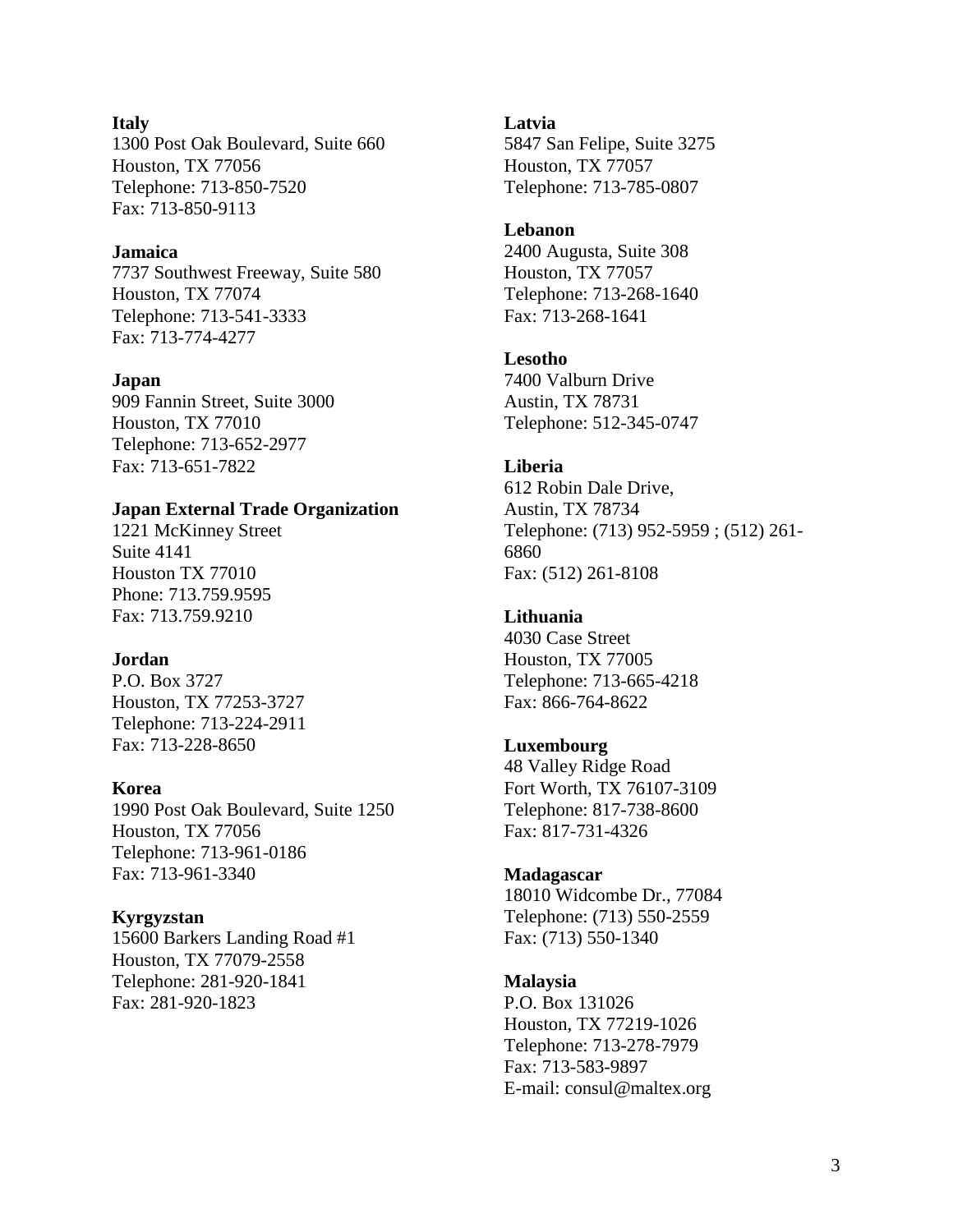#### **Malta**

2602 Commonwealth Street Houston, TX 77006 Telephone: 713-654-7900 Fax: 713-650-6815

## **Mexico**

4507 San Jacinto Street Houston, TX 77004 Telephone: 713-271-6800 Fax: 713-271-3201

### **Monaco**

8350 North Central Expressway, Suite 1900 Dallas, TX 75206 Telephone: 214-234-4750 Fax: 214-234-4029

#### **Mongolia**

1221 Lamar, Suite 1201 Houston, TX 77010 Telephone: 713-759-1922 Fax: 713-951-9145

#### **Morocco**

2121 Kirby Drive #144 Houston, TX 77019 Telephone: 713-521-7607 Fax: 713-521-7551

#### **Namibia**

1330 Post Oak Boulevard, Suite 2200 Houston, TX 77056 Telephone: (713) 965-5119

#### **Netherlands**

10777 Westheimer RD, suite 1055 Houston, Texas 77042 Telephone: 713 785 2200

#### **New Guinea**

4900 Woodway Drive, Suite 1200 Houston, TX 77056 Telephone: 713-966-2500

### **New Zealand**

246 Warrenton Drive Houston, TX 77024 Telephone: 713-973-8680 Fax: 713-893-6442

## **Nicaragua**

8989 Westheimer Road, Suite 103 Houston, TX 77063 Telephone: 713-789-2762 Fax: 713-789-3164

#### **Norway**

2777 Allen Parkway, Suite 1185 Houston, TX 77019-2123 Telephone: 713-521-2900 Fax: 713-521-9648

## **Pakistan**

11850 Jones Road Houston, TX 77070 Telephone: 281-890-8525 Fax: 281-890-1433

#### **Panama**

24 E. Greenway Plaza, Suite 1307 Houston, TX 77046 Telephone: 713-622-4451 Fax: 713-622-4468

#### **Paraguay**

Honorary Consul of Paraguay 3103 N. Beach Street Fort Worth, TX 76111 Telephone: 817-222-2223

#### **Peru**

9330 Amberton Parkway, Suite 2130 Dallas, TX, 75243 Telephone: 972-234-0005

#### **Poland**

35 Harbor View Drive Sugar Land, TX 77479 Telephone: 281-565-1507 Fax: 281-565-1507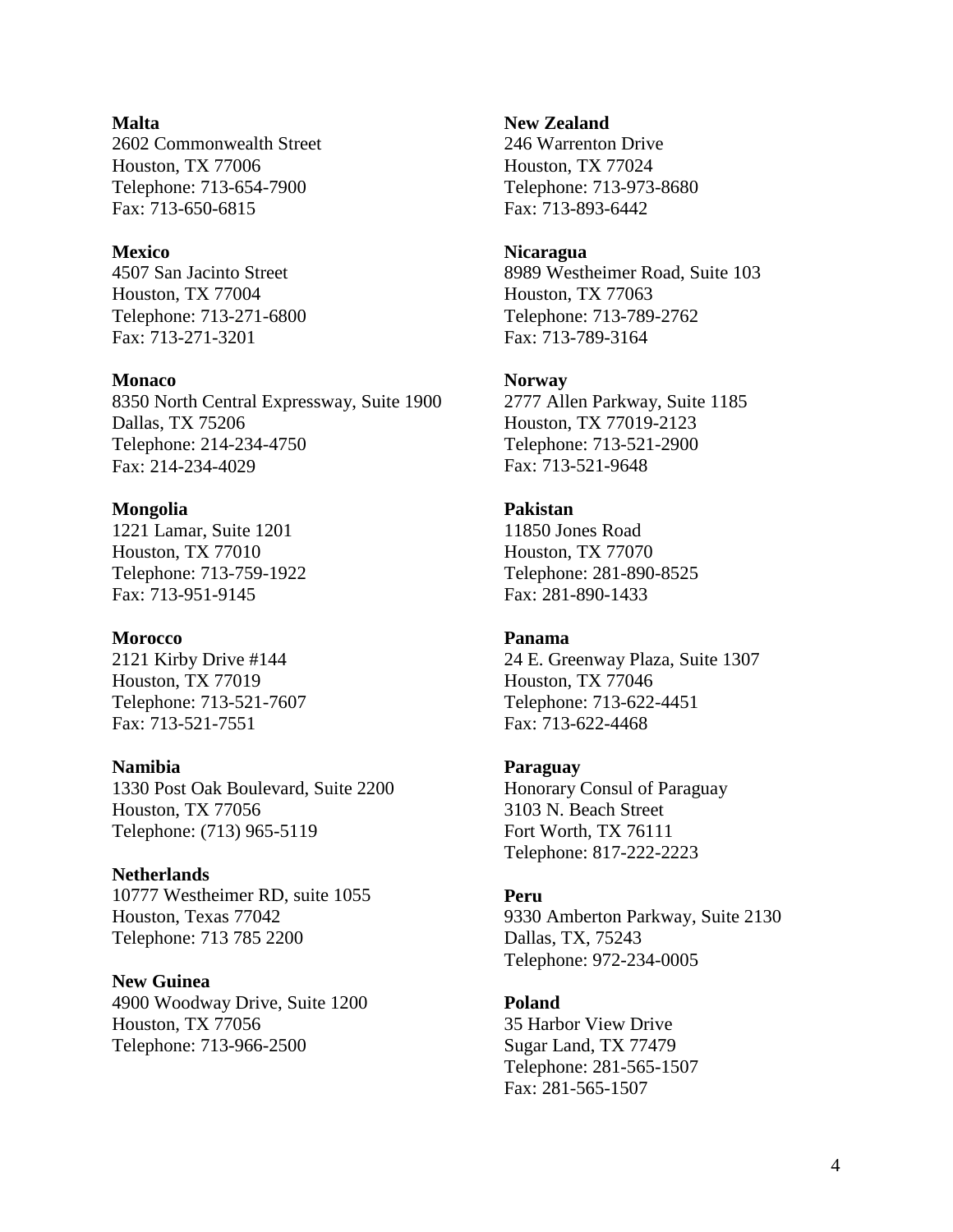#### **Portugal**

4544 Post Oak Place, Suite 350 Houston, TX 77027 Telephone: 713-759-1188 Fax: 713-237-0401

## **Qatar**

1990 Post Oak Boulevard, Suite 810 Houston, TX 77056 Telephone: 713-355-8221 Fax: 713-355-8184

#### **Romania**

4265 San Felipe UN, Suite 220 Houston, TX 77027 Telephone: 713-629-1551 Fax: 713-629-1553

### **Russia**

Consul General of Russia 1333 West Loop South, Suite 1300 Houston, TX 77027 Telephone: 713-337-3300 Fax: 713-337-3305

#### **Saudi Arabia**

5718 Westheimer, Suite 1500 Houston, TX 77057 Telephone: 713-785-5577 Fax: 713-785-1163

#### **Senegal**

9701 Richmond Avenue, Suite 212 Houston, Texas 77042 Telephone: 713-706-3300 Fax: 713-706-3304

#### **Slovenia**

2925 Briarpark, 7th Floor Houston, TX 77042 Telephone: 713-430-7350 Fax: 713-430-7077

#### **South Africa**

400 South Zang Blvd., Suite 806 Dallas, TX 77208 Telephone: 214-943-1068

#### **Spain**

1800 Bering Drive, Suite 660 Houston, TX 77057 Telephone: 713-783-6200 Fax: 713-783-6166

### **Sweden**

2909 Hillcroft Street, Suite 515 Houston, TX 77057-5852 Telephone: 713-953-1417 Fax: 713-953-7776

#### **Switzerland**

11922 Taylorcrest Road Houston, TX 77024 Telephone: 713-467-9889

#### **Syria**

5433 Westheimer, Suite 1020 Houston, TX 77056 Telephone: 713-622-8860 Fax: 713-622-8872

#### **Taiwan**

1168 W. Main Street, Suite E Lewisville, TX 75067 Telephone: 972-436-4242 Fax: 972-420-0102

## **Thailand**

600 Travis Street, Suite 2800 Houston, TX 77002 Telephone: 713-229-8733 Fax: 713-228-1303

## **Cultural Division, Taipei Economic and Cultural Office in Houston, TX**

11 Greenway Plaza, Suite 2012 Houston, Texas, 77046 Telephone: (713) 871-0851 Fax: (713) 871-0854